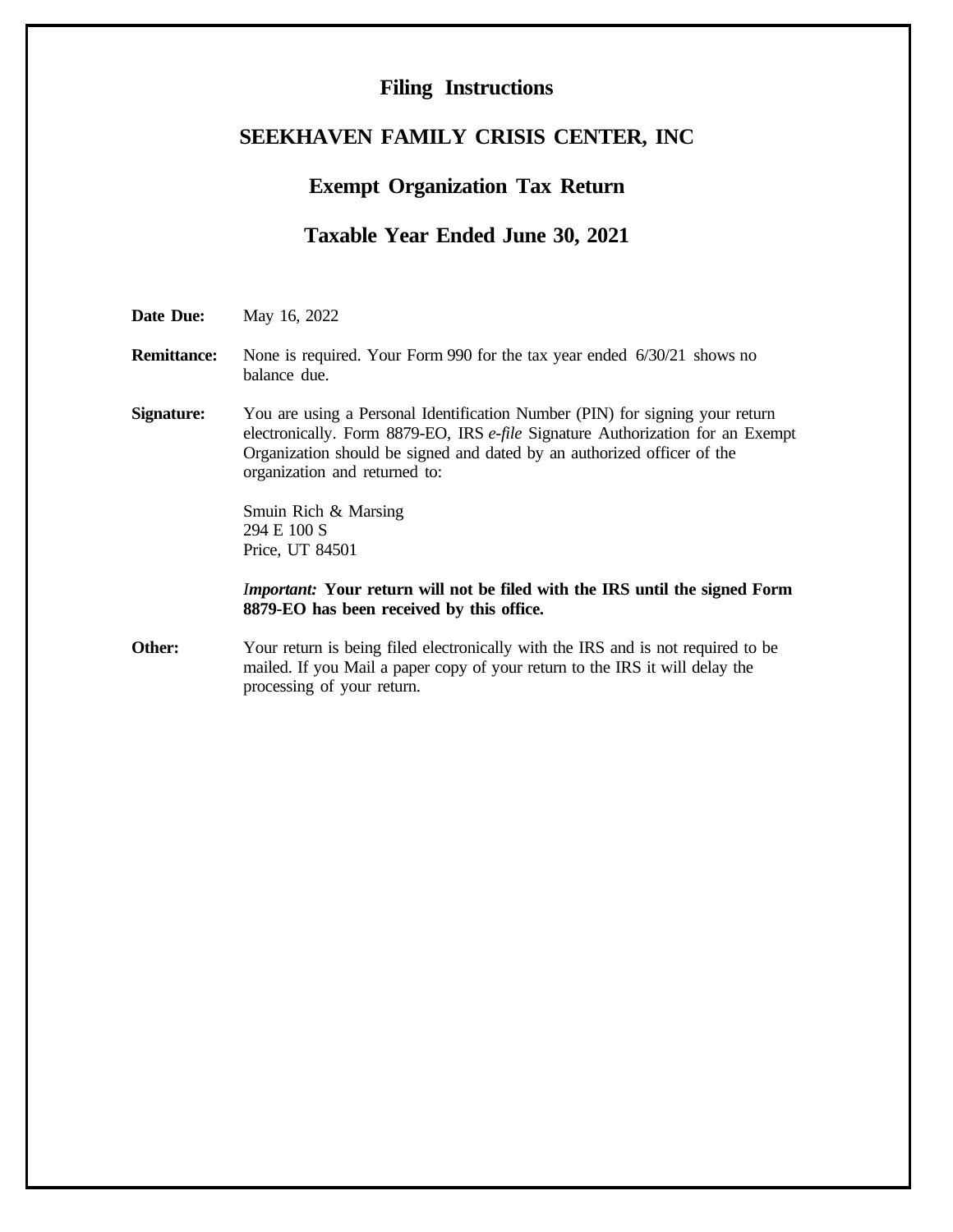870494681 02/04/2022 9:03 AM

| Form 8879-EO                                           | <b>IRS</b> e-file Signature Authorization<br>for an Exempt Organization                                                                                                                                                                                                    |                 |                                                   | OMB No. 1545-0047                                                                                                    |
|--------------------------------------------------------|----------------------------------------------------------------------------------------------------------------------------------------------------------------------------------------------------------------------------------------------------------------------------|-----------------|---------------------------------------------------|----------------------------------------------------------------------------------------------------------------------|
|                                                        |                                                                                                                                                                                                                                                                            |                 |                                                   |                                                                                                                      |
|                                                        |                                                                                                                                                                                                                                                                            |                 |                                                   | 2020                                                                                                                 |
| Department of the Treasury<br>Internal Revenue Service | u Do not send to the IRS. Keep for your records.<br>u Go to www.irs.gov/Form8879EO for the latest information.                                                                                                                                                             |                 |                                                   |                                                                                                                      |
| Name of exempt organization or person subject to tax   |                                                                                                                                                                                                                                                                            |                 | Taxpayer identification number                    |                                                                                                                      |
|                                                        | SEEKHAVEN FAMILY CRISIS CENTER,                                                                                                                                                                                                                                            | <b>INC</b>      | 87-0494681                                        |                                                                                                                      |
| Name and title of officer or person subject to tax     | <b>ABIGAIL TAYLOR</b>                                                                                                                                                                                                                                                      |                 |                                                   |                                                                                                                      |
|                                                        | EXECUTIVE DIRECTOR                                                                                                                                                                                                                                                         |                 |                                                   |                                                                                                                      |
| Part I                                                 | Type of Return and Return Information (Whole Dollars Only)                                                                                                                                                                                                                 |                 |                                                   |                                                                                                                      |
|                                                        | Check the box for the return for which you are using this Form 8879-EO and enter the applicable amount, if any, from the return. If you                                                                                                                                    |                 |                                                   |                                                                                                                      |
|                                                        | check the box on line 1a, 2a, 3a, 4a, 5a, 6a, or 7a below, and the amount on that line for the return being filed with this form was                                                                                                                                       |                 |                                                   |                                                                                                                      |
|                                                        | blank, then leave line 1b, 2b, 3b, 4b, 5b, 6b, or 7b, whichever is applicable, blank (do not enter -0-). But, if you entered -0- on the                                                                                                                                    |                 |                                                   |                                                                                                                      |
|                                                        | return, then enter -0- on the applicable line below. Do not complete more than one line in Part I.                                                                                                                                                                         |                 |                                                   |                                                                                                                      |
| 1a Form 990 check here >                               | $ {\bf X} $<br>$\mathbf{b}$ Total revenue, if any (Form 990, Part VIII, column (A), line 12) $\ldots$                                                                                                                                                                      |                 |                                                   | 1b $\frac{1,390,208}{ }$                                                                                             |
| 2a Form 990-EZ check here $\blacktriangleright$        | <b>b</b> Total revenue, if any (Form 990-EZ, line 9) $\ldots$ $\ldots$ $\ldots$ $\ldots$ $\ldots$ $\ldots$                                                                                                                                                                 |                 |                                                   | 2b                                                                                                                   |
| 3a Form 1120-POL check here                            |                                                                                                                                                                                                                                                                            |                 |                                                   |                                                                                                                      |
| 4a Form 990-PF check here                              | <b>b</b> Tax based on investment income (Form 990-PF, Part VI, line 5)                                                                                                                                                                                                     |                 | 4b                                                |                                                                                                                      |
| 5a Form 8868 check here ▶                              |                                                                                                                                                                                                                                                                            |                 |                                                   | <u> 1989 - John Stein, mars and de la politica de la politica de la politica de la politica de la politica de la</u> |
| 6a Form 990-T check here                               |                                                                                                                                                                                                                                                                            |                 | 5b                                                | <u> 1989 - John Stein, mars and de la politica de la politica de la politica de la politica de la politica de la</u> |
|                                                        |                                                                                                                                                                                                                                                                            |                 | 6b.                                               |                                                                                                                      |
| 7a Form 4720 check here ▶<br>Part II                   |                                                                                                                                                                                                                                                                            |                 | 7b.                                               |                                                                                                                      |
|                                                        | Declaration and Signature Authorization of Officer or Person Subject to Tax                                                                                                                                                                                                |                 |                                                   |                                                                                                                      |
|                                                        | Under penalties of perjury, I declare that $ \mathbf{X} $ I am an officer of the above organization or     I am a person subject to tax with respect to                                                                                                                    |                 |                                                   |                                                                                                                      |
| (name of organization)                                 | , $(EIN)$                                                                                                                                                                                                                                                                  |                 |                                                   | and that I have examined a copy                                                                                      |
|                                                        | of the 2020 electronic return and accompanying schedules and statements, and, to the best of my knowledge and belief, they are                                                                                                                                             |                 |                                                   |                                                                                                                      |
|                                                        | true, correct, and complete. I further declare that the amount in Part I above is the amount shown on the copy of the electronic return.                                                                                                                                   |                 |                                                   |                                                                                                                      |
|                                                        | I consent to allow my intermediate service provider, transmitter, or electronic return originator (ERO) to send the return to the IRS and                                                                                                                                  |                 |                                                   |                                                                                                                      |
|                                                        | to receive from the IRS (a) an acknowledgement of receipt or reason for rejection of the transmission, (b) the reason for any delay in                                                                                                                                     |                 |                                                   |                                                                                                                      |
|                                                        | processing the return or refund, and (c) the date of any refund. If applicable, I authorize the U.S. Treasury and its designated Financial                                                                                                                                 |                 |                                                   |                                                                                                                      |
|                                                        | Agent to initiate an electronic funds withdrawal (direct debit) entry to the financial institution account indicated in the tax preparation                                                                                                                                |                 |                                                   |                                                                                                                      |
|                                                        | software for payment of the federal taxes owed on this return, and the financial institution to debit the entry to this account. To revoke                                                                                                                                 |                 |                                                   |                                                                                                                      |
|                                                        | a payment, I must contact the U.S. Treasury Financial Agent at 1-888-353-4537 no later than 2 business days prior to the payment                                                                                                                                           |                 |                                                   |                                                                                                                      |
|                                                        | (settlement) date. I also authorize the financial institutions involved in the processing of the electronic payment of taxes to receive                                                                                                                                    |                 |                                                   |                                                                                                                      |
|                                                        | confidential information necessary to answer inquiries and resolve issues related to the payment. I have selected a personal<br>identification number (PIN) as my signature for the electronic return and, if applicable, the consent to electronic funds withdrawal.      |                 |                                                   |                                                                                                                      |
|                                                        |                                                                                                                                                                                                                                                                            |                 |                                                   |                                                                                                                      |
| PIN: check one box only                                |                                                                                                                                                                                                                                                                            |                 |                                                   |                                                                                                                      |
| Ezi                                                    | <sub>thorize</sub> Smuin Rich & Marsing                                                                                                                                                                                                                                    |                 | 94681                                             |                                                                                                                      |
| I authorize<br>ᅀ                                       |                                                                                                                                                                                                                                                                            | to enter my PIN |                                                   | J as my signature                                                                                                    |
|                                                        | ERO firm name                                                                                                                                                                                                                                                              |                 | Enter five numbers, but<br>do not enter all zeros |                                                                                                                      |
|                                                        |                                                                                                                                                                                                                                                                            |                 |                                                   |                                                                                                                      |
|                                                        | on the tax year 2020 electronically filed return. If I have indicated within this return that a copy of the return is being filed with a                                                                                                                                   |                 |                                                   |                                                                                                                      |
|                                                        | state agency(ies) regulating charities as part of the IRS Fed/State program, I also authorize the aforementioned ERO to enter my                                                                                                                                           |                 |                                                   |                                                                                                                      |
|                                                        | PIN on the return's disclosure consent screen.                                                                                                                                                                                                                             |                 |                                                   |                                                                                                                      |
|                                                        |                                                                                                                                                                                                                                                                            |                 |                                                   |                                                                                                                      |
|                                                        | As an officer or person subject to tax with respect to the organization, I will enter my PIN as my signature on the tax year 2020<br>electronically filed return. If I have indicated within this return that a copy of the return is being filed with a state agency(ies) |                 |                                                   |                                                                                                                      |
|                                                        | regulating charities as part of the IRS Fed/State program, I will enter my PIN on the return's disclosure consent screen.                                                                                                                                                  |                 |                                                   |                                                                                                                      |
|                                                        |                                                                                                                                                                                                                                                                            |                 |                                                   |                                                                                                                      |
| Signature of officer or person subject to tax }        |                                                                                                                                                                                                                                                                            | Date            | 02/10/21                                          |                                                                                                                      |
| <b>Part III</b>                                        | <b>Certification and Authentication</b>                                                                                                                                                                                                                                    |                 |                                                   |                                                                                                                      |
|                                                        | <b>ERO's EFIN/PIN.</b> Enter your six-digit electronic filing identification                                                                                                                                                                                               |                 |                                                   |                                                                                                                      |
|                                                        | number (EFIN) followed by your five-digit self-selected PIN.                                                                                                                                                                                                               |                 |                                                   | 87213758247                                                                                                          |
|                                                        |                                                                                                                                                                                                                                                                            |                 |                                                   | Do not enter all zeros                                                                                               |
|                                                        |                                                                                                                                                                                                                                                                            |                 |                                                   |                                                                                                                      |
|                                                        | I certify that the above numeric entry is my PIN, which is my signature on the 2020 electronically filed return indicated above. I confirm                                                                                                                                 |                 |                                                   |                                                                                                                      |
|                                                        | that I am submitting this return in accordance with the requirements of Pub. 4163, Modernized e-File (MeF) Information for Authorized                                                                                                                                      |                 |                                                   |                                                                                                                      |
| IRS e-file Providers for Business Returns.             |                                                                                                                                                                                                                                                                            |                 |                                                   |                                                                                                                      |
| <b>TRACY</b>                                           | LUDINGTON                                                                                                                                                                                                                                                                  |                 | 02/10/21                                          |                                                                                                                      |
| ERO's signature                                        |                                                                                                                                                                                                                                                                            | Date            |                                                   |                                                                                                                      |
|                                                        | <b>ERO Must Retain This Form - See Instructions</b>                                                                                                                                                                                                                        |                 |                                                   |                                                                                                                      |
|                                                        |                                                                                                                                                                                                                                                                            |                 |                                                   |                                                                                                                      |
|                                                        | Do Not Submit This Form to the IRS Unless Requested To Do So                                                                                                                                                                                                               |                 |                                                   |                                                                                                                      |
|                                                        | For Paperwork Reduction Act Notice, see back of form.                                                                                                                                                                                                                      |                 |                                                   | Form 8879-EO (2020)                                                                                                  |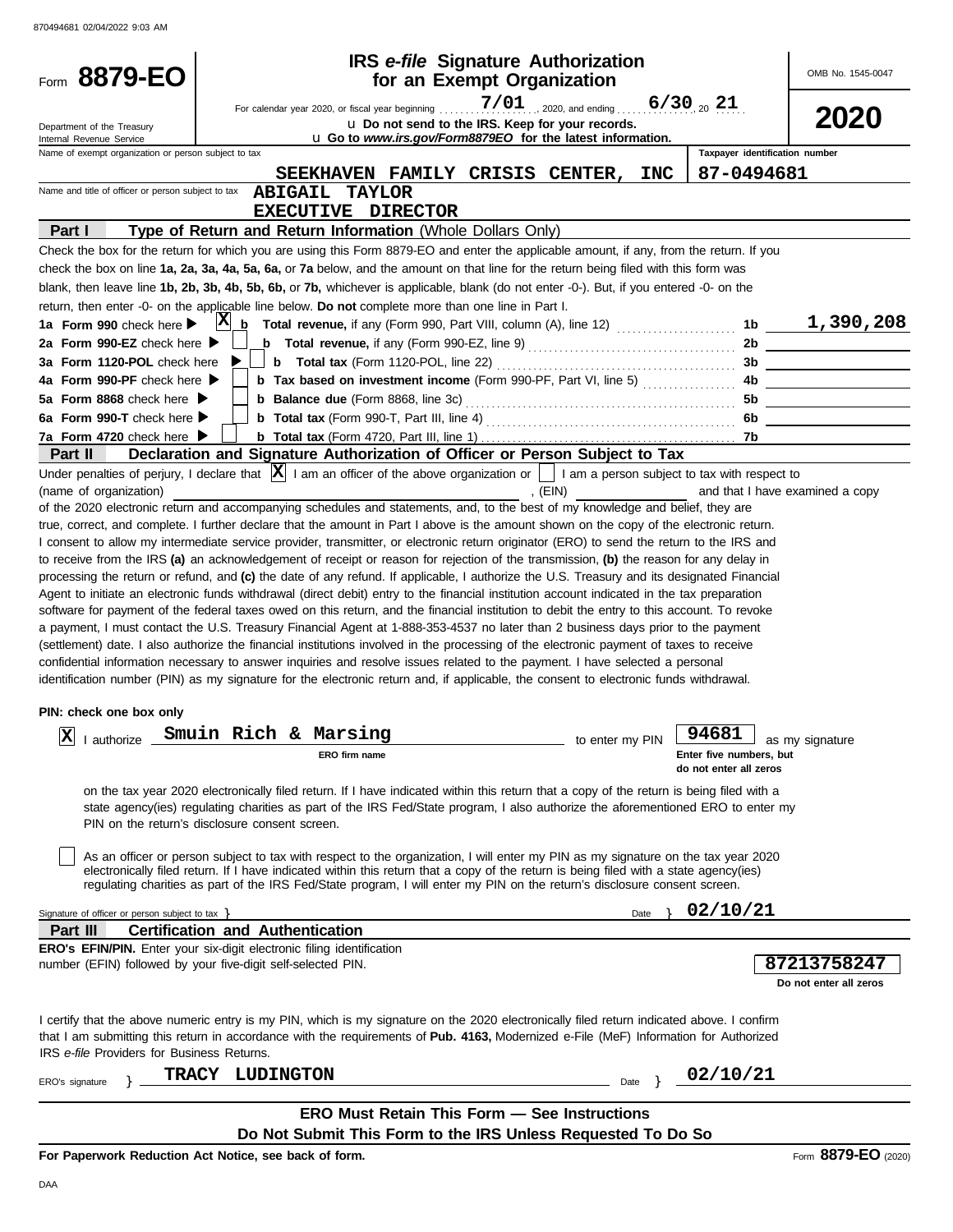Form 990

## **Return of Organization Exempt From Income Tax**

**u** Do not enter social security numbers on this form as it may be made public. **Under section 501(c), 527, or 4947(a)(1) of the Internal Revenue Code (except private foundations)** OMB No. 1545-0047

| <b>Open to Public</b> |  |  |  |  |  |  |  |
|-----------------------|--|--|--|--|--|--|--|
| <b>Inspection</b>     |  |  |  |  |  |  |  |

|                                | Department of the Treasury<br>Internal Revenue Service |                                        |                                                                               |                      |                      | <b>U</b> Do not enter social security numbers on this form as it may be made public.<br>La Go to www.irs.gov/Form990 for instructions and the latest information.          |                           |                                               |                                          |                | <b>Open to Public</b><br><b>Inspection</b> |    |
|--------------------------------|--------------------------------------------------------|----------------------------------------|-------------------------------------------------------------------------------|----------------------|----------------------|----------------------------------------------------------------------------------------------------------------------------------------------------------------------------|---------------------------|-----------------------------------------------|------------------------------------------|----------------|--------------------------------------------|----|
|                                |                                                        |                                        | For the 2020 calendar year, or tax year beginning $07/01/20$ , and ending     |                      |                      |                                                                                                                                                                            | 06/30/21                  |                                               |                                          |                |                                            |    |
| в                              | Check if applicable:                                   |                                        | C Name of organization                                                        |                      |                      |                                                                                                                                                                            |                           |                                               | D Employer identification number         |                |                                            |    |
|                                | Address change                                         |                                        |                                                                               |                      |                      | SEEKHAVEN FAMILY CRISIS CENTER, INC                                                                                                                                        |                           |                                               |                                          |                |                                            |    |
|                                |                                                        |                                        | Doing business as                                                             |                      |                      |                                                                                                                                                                            |                           |                                               |                                          | 87-0494681     |                                            |    |
|                                | Name change                                            |                                        | Number and street (or P.O. box if mail is not delivered to street address)    |                      |                      |                                                                                                                                                                            | Room/suite                |                                               | E Telephone number                       |                |                                            |    |
|                                | Initial return                                         |                                        | PO BOX 729                                                                    |                      |                      |                                                                                                                                                                            |                           |                                               |                                          | 435-259-2229   |                                            |    |
|                                | Final return/<br>terminated                            |                                        | City or town, state or province, country, and ZIP or foreign postal code      |                      |                      |                                                                                                                                                                            |                           |                                               |                                          |                |                                            |    |
|                                | Amended return                                         | MOAB                                   |                                                                               |                      | UT 84532-0729        |                                                                                                                                                                            |                           |                                               | G Gross receipts \$                      |                | 1,390,208                                  |    |
|                                |                                                        |                                        | F Name and address of principal officer:                                      |                      |                      |                                                                                                                                                                            |                           | H(a) Is this a group return for subordinates? |                                          |                | $ \mathbf{X} $ No<br>Yes                   |    |
|                                | Application pending                                    |                                        | <b>ABIGAIL TAYLOR</b>                                                         |                      |                      |                                                                                                                                                                            |                           |                                               |                                          |                |                                            |    |
|                                |                                                        |                                        | PO BOX 729                                                                    |                      |                      |                                                                                                                                                                            |                           | H(b) Are all subordinates included?           |                                          |                | Yes                                        | No |
|                                |                                                        | <b>MOAB</b>                            |                                                                               |                      |                      | UT 84532-0729                                                                                                                                                              |                           |                                               | If "No," attach a list. See instructions |                |                                            |    |
|                                | Tax-exempt status:                                     |                                        | $ \mathbf{X} $ 501(c)(3)<br>501(c)                                            |                      | $t$ (insert no.)     | 4947(a)(1) or<br>527                                                                                                                                                       |                           |                                               |                                          |                |                                            |    |
|                                | Website: U                                             |                                        | www.seekhaven.org                                                             |                      |                      |                                                                                                                                                                            |                           | H(c) Group exemption number U                 |                                          |                |                                            |    |
|                                | Form of organization:                                  | $\mathbf{X}$ Corporation               | Trust                                                                         | Association          | Other $\mathbf u$    |                                                                                                                                                                            | L Year of formation: 1992 |                                               |                                          |                | UT<br>M State of legal domicile:           |    |
|                                | Part I                                                 | <b>Summary</b>                         |                                                                               |                      |                      |                                                                                                                                                                            |                           |                                               |                                          |                |                                            |    |
|                                |                                                        |                                        | 1 Briefly describe the organization's mission or most significant activities: |                      |                      |                                                                                                                                                                            |                           |                                               |                                          |                |                                            |    |
|                                |                                                        |                                        |                                                                               |                      |                      | TO BUILD SAFE AND HEALTHY COMMUNITIES BY: PROVIDING SHELTER AND RESOURCES                                                                                                  |                           |                                               |                                          |                |                                            |    |
|                                |                                                        |                                        |                                                                               |                      |                      | TO FAMILIES IN CRISIS AND VICTIMS OF VIOLENCE, AND OFFERING PREVENTATIVE                                                                                                   |                           |                                               |                                          |                |                                            |    |
|                                |                                                        |                                        | EDUCATION FOR YOUTH AND COMMUNITY MEMBERS.                                    |                      |                      |                                                                                                                                                                            |                           |                                               |                                          |                |                                            |    |
| Governance                     |                                                        |                                        |                                                                               |                      |                      | 2 Check this box $\mathbf{u}$   if the organization discontinued its operations or disposed of more than 25% of its net assets.                                            |                           |                                               |                                          |                |                                            |    |
| య                              |                                                        |                                        | 3 Number of voting members of the governing body (Part VI, line 1a)           |                      |                      |                                                                                                                                                                            |                           |                                               | 3                                        | 8              |                                            |    |
|                                |                                                        |                                        |                                                                               |                      |                      |                                                                                                                                                                            |                           |                                               | 4                                        | $\overline{8}$ |                                            |    |
| Activities                     |                                                        |                                        |                                                                               |                      |                      |                                                                                                                                                                            |                           |                                               | 5                                        | 25             |                                            |    |
|                                |                                                        |                                        | 6 Total number of volunteers (estimate if necessary)                          |                      |                      |                                                                                                                                                                            |                           |                                               | 6                                        | $\mathbf 0$    |                                            |    |
|                                |                                                        |                                        |                                                                               |                      |                      |                                                                                                                                                                            |                           |                                               | 7a                                       |                |                                            | 0  |
|                                |                                                        |                                        |                                                                               |                      |                      |                                                                                                                                                                            |                           |                                               | 7b                                       |                |                                            | 0  |
|                                |                                                        |                                        |                                                                               |                      |                      |                                                                                                                                                                            |                           | Prior Year<br>1,075,750                       |                                          |                | Current Year<br>1,390,114                  |    |
|                                |                                                        |                                        |                                                                               |                      |                      |                                                                                                                                                                            |                           |                                               |                                          |                |                                            | 0  |
| Revenue                        |                                                        |                                        |                                                                               |                      |                      |                                                                                                                                                                            |                           |                                               | 369                                      |                | 94                                         |    |
|                                |                                                        |                                        |                                                                               |                      |                      |                                                                                                                                                                            |                           |                                               | 517                                      |                |                                            |    |
|                                |                                                        |                                        |                                                                               |                      |                      | 11 Other revenue (Part VIII, column (A), lines 5, 6d, 8c, 9c, 10c, and 11e)                                                                                                |                           | 1,076,636                                     |                                          |                | 1,390,208                                  |    |
|                                |                                                        |                                        |                                                                               |                      |                      | 12 Total revenue – add lines 8 through 11 (must equal Part VIII, column (A), line 12)                                                                                      |                           |                                               |                                          |                |                                            |    |
|                                |                                                        |                                        |                                                                               |                      |                      | 13 Grants and similar amounts paid (Part IX, column (A), lines 1-3)                                                                                                        |                           |                                               |                                          |                |                                            |    |
|                                |                                                        |                                        | 14 Benefits paid to or for members (Part IX, column (A), line 4)              |                      |                      |                                                                                                                                                                            |                           |                                               | 752,660                                  |                | 801,191                                    |    |
| 8<br>៙                         |                                                        |                                        | 16a Professional fundraising fees (Part IX, column (A), line 11e)             |                      |                      | 15 Salaries, other compensation, employee benefits (Part IX, column (A), lines 5-10)                                                                                       |                           |                                               |                                          |                |                                            | O  |
|                                |                                                        |                                        |                                                                               |                      |                      | 2,077                                                                                                                                                                      |                           |                                               |                                          |                |                                            |    |
| Exper                          |                                                        |                                        |                                                                               |                      |                      |                                                                                                                                                                            |                           |                                               | 331,507                                  |                | 518,184                                    |    |
|                                |                                                        |                                        |                                                                               |                      |                      | 18 Total expenses. Add lines 13-17 (must equal Part IX, column (A), line 25)                                                                                               |                           | 1,084,167                                     |                                          |                | 1,319,375                                  |    |
|                                |                                                        |                                        | 19 Revenue less expenses. Subtract line 18 from line 12                       |                      |                      |                                                                                                                                                                            |                           |                                               | $-7,531$                                 |                | 70,833                                     |    |
|                                |                                                        |                                        |                                                                               |                      |                      |                                                                                                                                                                            |                           | Beginning of Current Year                     |                                          |                | End of Year                                |    |
| Net Assets or<br>Fund Balances |                                                        |                                        |                                                                               |                      |                      |                                                                                                                                                                            |                           |                                               | $\overline{879,}122$                     |                | 975,156                                    |    |
|                                |                                                        | 21 Total liabilities (Part X, line 26) |                                                                               |                      |                      |                                                                                                                                                                            |                           |                                               | 24,872                                   |                | 50,073                                     |    |
|                                |                                                        |                                        |                                                                               |                      |                      |                                                                                                                                                                            |                           |                                               | 854,250                                  |                | 925,083                                    |    |
|                                | Part II                                                | <b>Signature Block</b>                 |                                                                               |                      |                      |                                                                                                                                                                            |                           |                                               |                                          |                |                                            |    |
|                                |                                                        |                                        |                                                                               |                      |                      | Under penalties of perjury, I declare that I have examined this return, including accompanying schedules and statements, and to the best of my knowledge and belief, it is |                           |                                               |                                          |                |                                            |    |
|                                |                                                        |                                        |                                                                               |                      |                      | true, correct, and complete. Declaration of preparer (other than officer) is based on all information of which preparer has any knowledge.                                 |                           |                                               |                                          |                |                                            |    |
|                                |                                                        |                                        |                                                                               |                      |                      |                                                                                                                                                                            |                           |                                               |                                          |                |                                            |    |
| Sign                           |                                                        | Signature of officer                   |                                                                               |                      |                      |                                                                                                                                                                            |                           |                                               | Date                                     |                |                                            |    |
| Here                           |                                                        | <b>ABIGAIL</b>                         | <b>TAYLOR</b>                                                                 |                      |                      |                                                                                                                                                                            | <b>EXECUTIVE</b>          |                                               | <b>DIRECTOR</b>                          |                |                                            |    |
|                                |                                                        |                                        | Type or print name and title                                                  |                      |                      |                                                                                                                                                                            |                           |                                               |                                          |                |                                            |    |
|                                |                                                        | Print/Type preparer's name             |                                                                               |                      | Preparer's signature |                                                                                                                                                                            |                           | Date                                          | Check                                    |                | PTIN                                       |    |
| Paid                           |                                                        | <b>TRACY LUDINGTON</b>                 |                                                                               |                      | TRACY LUDINGTON      |                                                                                                                                                                            |                           |                                               | $02/04/22$ self-employed                 |                | P01441973                                  |    |
|                                | Preparer                                               | Firm's name                            |                                                                               | Smuin Rich & Marsing |                      |                                                                                                                                                                            |                           |                                               | Firm's $EIN$ }                           |                | 87-0358247                                 |    |
|                                | <b>Use Only</b>                                        |                                        | 294 E 100 S                                                                   |                      |                      |                                                                                                                                                                            |                           |                                               |                                          |                |                                            |    |
|                                |                                                        | Firm's address                         | Price, UT                                                                     | 84501                |                      |                                                                                                                                                                            |                           |                                               | Phone no.                                |                | 435-637-1203                               |    |
|                                |                                                        |                                        |                                                                               |                      |                      | May the IRS discuss this return with the preparer shown above? See instructions [11] [11] May the IRS discuss this return with the preparer shown above? See instructions  |                           |                                               |                                          |                | Yes<br>No                                  |    |

| Sign     | Signature of officer                                                            |                      |                          | Date                               |
|----------|---------------------------------------------------------------------------------|----------------------|--------------------------|------------------------------------|
| Here     | <b>ABIGAIL</b><br><b>TAYLOR</b>                                                 | <b>EXECUTIVE</b>     | <b>DIRECTOR</b>          |                                    |
|          | Type or print name and title                                                    |                      |                          |                                    |
|          | Print/Type preparer's name                                                      | Preparer's signature | Date                     | PTIN<br>Check                      |
| Paid     | TRACY LUDINGTON                                                                 | LUDINGTON<br>TRACY   | $02/04/22$ self-employed | P01441973                          |
| Preparer | Smuin Rich &<br>Firm's name                                                     | Marsing              | Firm's EIN Y             | 87-0358247                         |
| Use Only | 294 E 100 S                                                                     |                      |                          |                                    |
|          | 84501<br>Price,<br>UT<br>Firm's address                                         |                      | Phone no.                | 435-637-1203                       |
|          | May the IRS discuss this return with the preparer shown above? See instructions |                      |                          | <b>No</b><br>Yes                   |
|          |                                                                                 |                      |                          | $\mathbf{A} \mathbf{A} \mathbf{A}$ |

**For Paperwork Reduction Act Notice, see the separate instructions.**<br>DAA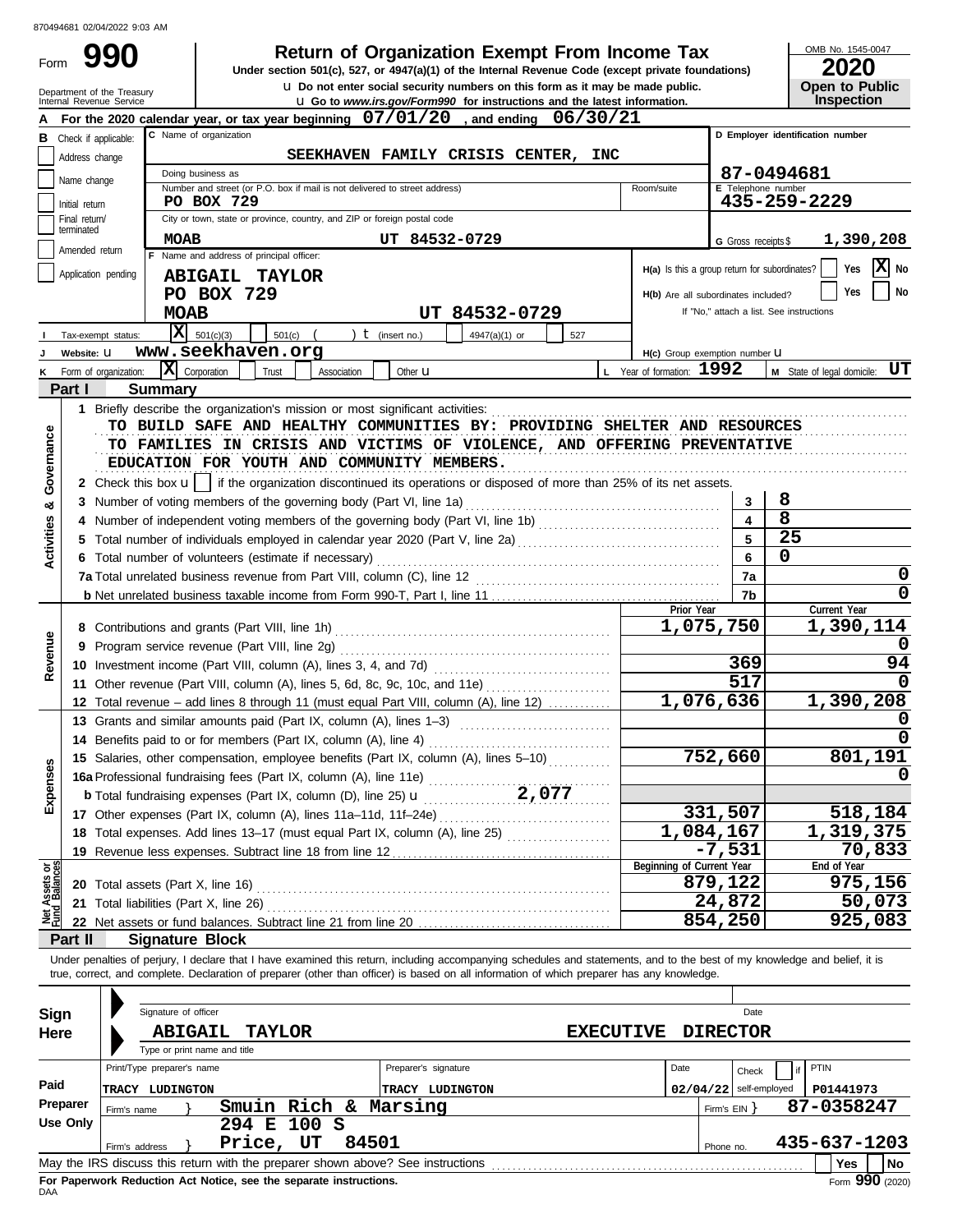870494681 02/04/2022 9:03 AM

| Form 990 (2020) SEEKHAVEN FAMILY CRISIS CENTER, INC 87-0494681<br><b>Statement of Program Service Accomplishments</b><br>Part III                                                                                                                                                                                                           | Page 2                |
|---------------------------------------------------------------------------------------------------------------------------------------------------------------------------------------------------------------------------------------------------------------------------------------------------------------------------------------------|-----------------------|
| Check if Schedule O contains a response or note to any line in this Part III                                                                                                                                                                                                                                                                |                       |
| 1 Briefly describe the organization's mission:<br>TO BUILD SAFE AND HEALTHY COMMUNITIES BY: PROVIDING SHELTER AND RESOURCES<br>TO FAMILIES IN CRISIS AND VICTIMS OF VIOLENCE, AND OFFERING PREVENTATIVE<br>EDUCATION FOR YOUTH AND COMMUNITY MEMBERS.                                                                                       |                       |
| 2 Did the organization undertake any significant program services during the year which were not listed on the<br>prior Form 990 or 990-EZ?<br>If "Yes," describe these new services on Schedule O.                                                                                                                                         | Yes $ X $ No          |
| Did the organization cease conducting, or make significant changes in how it conducts, any program<br>3<br>services?<br>If "Yes," describe these changes on Schedule O.                                                                                                                                                                     | Yes $\overline{X}$ No |
| Describe the organization's program service accomplishments for each of its three largest program services, as measured by<br>expenses. Section 501(c)(3) and 501(c)(4) organizations are required to report the amount of grants and allocations to others,<br>the total expenses, and revenue, if any, for each program service reported. |                       |
| ) (Expenses $$851,661$ including grants of \$<br>4a (Code:<br>) (Revenue \$<br>PROVIDE SHELTER, IMMEDIATE NEEDS AND RELOCATION SERVICES TO INDIVIDUALS AND<br>FAMILIES EXPERIENCING DOMESTIC VIOLENCE AND SEXUAL ASSAULT. ANNUALY<br>PROVIDE 1000 BEDNIGHTS.                                                                                |                       |
|                                                                                                                                                                                                                                                                                                                                             |                       |
|                                                                                                                                                                                                                                                                                                                                             |                       |
|                                                                                                                                                                                                                                                                                                                                             |                       |
|                                                                                                                                                                                                                                                                                                                                             |                       |
|                                                                                                                                                                                                                                                                                                                                             |                       |
|                                                                                                                                                                                                                                                                                                                                             |                       |
| $407$ , 920 including grants of \$<br>) (Revenue \$                                                                                                                                                                                                                                                                                         |                       |
| ) (Expenses \$<br>4b (Code:<br>PROVIDE ADVOCACY SERVICES, SUPPORT GROUPS, CRISIS COUNSELING AND SUPPORT<br>INDIVIDUALS EXPERIENCING DOMESTIC VIOLENCE AND SEXUAL ASSUALT.<br>SERVE 340 INDIVIDUALS.                                                                                                                                         | TO<br><b>ANNUALLY</b> |
|                                                                                                                                                                                                                                                                                                                                             |                       |
|                                                                                                                                                                                                                                                                                                                                             |                       |
|                                                                                                                                                                                                                                                                                                                                             |                       |
|                                                                                                                                                                                                                                                                                                                                             |                       |
| 50,667 including grants of \$                                                                                                                                                                                                                                                                                                               |                       |
| ) (Revenue \$<br>4c (Code:<br>) (Expenses \$<br>STUDENTS AND LOCAL BUSINESSES CONCERNING CONSENT,<br><b>PRESENTATIONS</b><br>TO<br>SEXUAL AWARENESS.<br><b>RELATIONSHIPS</b><br><b>AND</b><br>PROVIDE 10 TRAININGS OR WORKSHOPS<br>COMMUNITY.<br>GROUPS WITHIN<br>THE                                                                       | <b>HEALTHY</b><br>то  |
|                                                                                                                                                                                                                                                                                                                                             |                       |
|                                                                                                                                                                                                                                                                                                                                             |                       |
|                                                                                                                                                                                                                                                                                                                                             |                       |
|                                                                                                                                                                                                                                                                                                                                             |                       |
|                                                                                                                                                                                                                                                                                                                                             |                       |
|                                                                                                                                                                                                                                                                                                                                             |                       |
|                                                                                                                                                                                                                                                                                                                                             |                       |
| 4d Other program services (Describe on Schedule O.)<br>(Expenses \$<br>(Revenue \$<br>including grants of \$                                                                                                                                                                                                                                |                       |
| 1,310,248<br>4e Total program service expenses u                                                                                                                                                                                                                                                                                            |                       |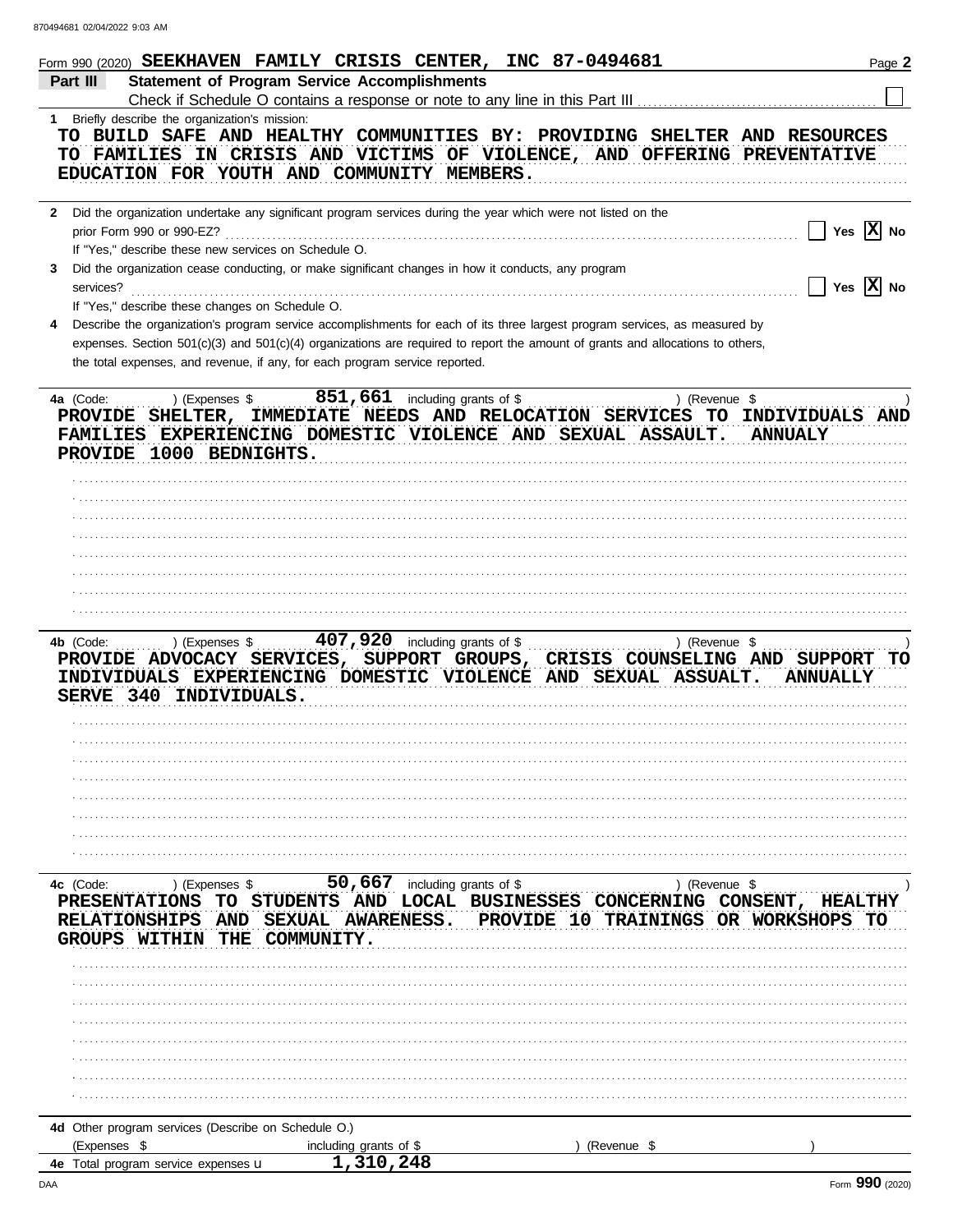|         |                                        |  |  | Form 990 (2020) SEEKHAVEN FAMILY CRISIS CENTER, INC 87-0494681 |  | $P$ aqe $\mathbf{\ddot{o}}$ |
|---------|----------------------------------------|--|--|----------------------------------------------------------------|--|-----------------------------|
| Part IV | <b>Checklist of Required Schedules</b> |  |  |                                                                |  |                             |

|             |                                                                                                                                                                                                 |                 | Yes         | No                      |
|-------------|-------------------------------------------------------------------------------------------------------------------------------------------------------------------------------------------------|-----------------|-------------|-------------------------|
| 1.          | Is the organization described in section $501(c)(3)$ or $4947(a)(1)$ (other than a private foundation)? If "Yes,"                                                                               |                 |             |                         |
|             | complete Schedule A                                                                                                                                                                             | 1               | X           |                         |
| 2           |                                                                                                                                                                                                 | $\mathbf{2}$    | $\mathbf x$ |                         |
| 3           | Did the organization engage in direct or indirect political campaign activities on behalf of or in opposition to                                                                                |                 |             |                         |
|             | candidates for public office? If "Yes," complete Schedule C, Part I                                                                                                                             | 3               |             | x                       |
| 4           | Section 501(c)(3) organizations. Did the organization engage in lobbying activities, or have a section 501(h)                                                                                   |                 |             |                         |
|             | election in effect during the tax year? If "Yes," complete Schedule C, Part II                                                                                                                  | 4               |             | x                       |
| 5           | Is the organization a section $501(c)(4)$ , $501(c)(5)$ , or $501(c)(6)$ organization that receives membership dues,                                                                            |                 |             |                         |
|             | assessments, or similar amounts as defined in Revenue Procedure 98-19? If "Yes," complete Schedule C, Part III                                                                                  | 5               |             | x                       |
| 6           | Did the organization maintain any donor advised funds or any similar funds or accounts for which donors                                                                                         |                 |             |                         |
|             | have the right to provide advice on the distribution or investment of amounts in such funds or accounts? If                                                                                     |                 |             |                         |
|             | "Yes," complete Schedule D, Part I                                                                                                                                                              | 6               |             | x                       |
| 7           | Did the organization receive or hold a conservation easement, including easements to preserve open space,                                                                                       |                 |             |                         |
|             | the environment, historic land areas, or historic structures? If "Yes," complete Schedule D, Part II                                                                                            | 7               |             | x                       |
| 8           | Did the organization maintain collections of works of art, historical treasures, or other similar assets? If "Yes,"<br>complete Schedule D, Part III                                            | 8               |             | X                       |
| 9           | Did the organization report an amount in Part X, line 21, for escrow or custodial account liability, serve as a                                                                                 |                 |             |                         |
|             | custodian for amounts not listed in Part X; or provide credit counseling, debt management, credit repair, or                                                                                    |                 |             |                         |
|             | debt negotiation services? If "Yes," complete Schedule D, Part IV                                                                                                                               | 9               |             | x                       |
| 10          | Did the organization, directly or through a related organization, hold assets in donor-restricted endowments                                                                                    |                 |             |                         |
|             | or in quasi endowments? If "Yes," complete Schedule D, Part V                                                                                                                                   | 10              |             | x                       |
| 11          | If the organization's answer to any of the following questions is "Yes," then complete Schedule D, Parts VI,                                                                                    |                 |             |                         |
|             | VII, VIII, IX, or X as applicable.                                                                                                                                                              |                 |             |                         |
| a           | Did the organization report an amount for land, buildings, and equipment in Part X, line 10? If "Yes,"                                                                                          |                 |             |                         |
|             | complete Schedule D, Part VI                                                                                                                                                                    | 11a             | x           |                         |
| b           | Did the organization report an amount for investments—other securities in Part X, line 12, that is 5% or more                                                                                   |                 |             |                         |
|             | of its total assets reported in Part X, line 16? If "Yes," complete Schedule D, Part VII                                                                                                        | 11 <sub>b</sub> |             | X                       |
| c           | Did the organization report an amount for investments—program related in Part X, line 13, that is 5% or more                                                                                    |                 |             |                         |
|             | of its total assets reported in Part X, line 16? If "Yes," complete Schedule D, Part VIII                                                                                                       | 11c             |             | x                       |
| d           | Did the organization report an amount for other assets in Part X, line 15, that is 5% or more of its total assets                                                                               |                 |             |                         |
|             | reported in Part X, line 16? If "Yes," complete Schedule D, Part IX                                                                                                                             | 11d             |             | X                       |
| е           | Did the organization report an amount for other liabilities in Part X, line 25? If "Yes," complete Schedule D, Part X                                                                           | 11e             |             | $\overline{\mathbf{x}}$ |
| f           | Did the organization's separate or consolidated financial statements for the tax year include a footnote that addresses                                                                         |                 |             |                         |
|             | the organization's liability for uncertain tax positions under FIN 48 (ASC 740)? If "Yes," complete Schedule D, Part X                                                                          | 11f             |             | x                       |
| 12a         | Did the organization obtain separate, independent audited financial statements for the tax year? If "Yes," complete                                                                             |                 |             |                         |
|             |                                                                                                                                                                                                 | 12a             | X           |                         |
| b           | Was the organization included in consolidated, independent audited financial statements for the tax year? If                                                                                    |                 |             |                         |
|             | "Yes," and if the organization answered "No" to line 12a, then completing Schedule D, Parts XI and XII is optional                                                                              | 12 <sub>b</sub> |             | X<br>$\mathbf x$        |
| 13          |                                                                                                                                                                                                 | 13<br>14a       |             | X                       |
| 14a<br>b    | Did the organization maintain an office, employees, or agents outside of the United States?<br>Did the organization have aggregate revenues or expenses of more than \$10,000 from grantmaking, |                 |             |                         |
|             | fundraising, business, investment, and program service activities outside the United States, or aggregate                                                                                       |                 |             |                         |
|             |                                                                                                                                                                                                 | 14b             |             | X                       |
| 15          | Did the organization report on Part IX, column (A), line 3, more than \$5,000 of grants or other assistance to or                                                                               |                 |             |                         |
|             | for any foreign organization? If "Yes," complete Schedule F, Parts II and IV                                                                                                                    | 15              |             | X                       |
| 16          | Did the organization report on Part IX, column (A), line 3, more than \$5,000 of aggregate grants or other                                                                                      |                 |             |                         |
|             | assistance to or for foreign individuals? If "Yes," complete Schedule F, Parts III and IV                                                                                                       | 16              |             | X                       |
| 17          | Did the organization report a total of more than \$15,000 of expenses for professional fundraising services on                                                                                  |                 |             |                         |
|             |                                                                                                                                                                                                 | 17              |             | X                       |
| 18          | Did the organization report more than \$15,000 total of fundraising event gross income and contributions on                                                                                     |                 |             |                         |
|             | Part VIII, lines 1c and 8a? If "Yes," complete Schedule G, Part II                                                                                                                              | 18              |             | X                       |
| 19          | Did the organization report more than \$15,000 of gross income from gaming activities on Part VIII, line 9a?                                                                                    |                 |             |                         |
|             |                                                                                                                                                                                                 | 19              |             | X                       |
| 20a         | Did the organization operate one or more hospital facilities? If "Yes," complete Schedule H                                                                                                     | 20a             |             | X                       |
| $\mathbf b$ |                                                                                                                                                                                                 | 20b             |             |                         |
| 21          | Did the organization report more than \$5,000 of grants or other assistance to any domestic organization or                                                                                     |                 |             |                         |
|             |                                                                                                                                                                                                 | 21              |             | x                       |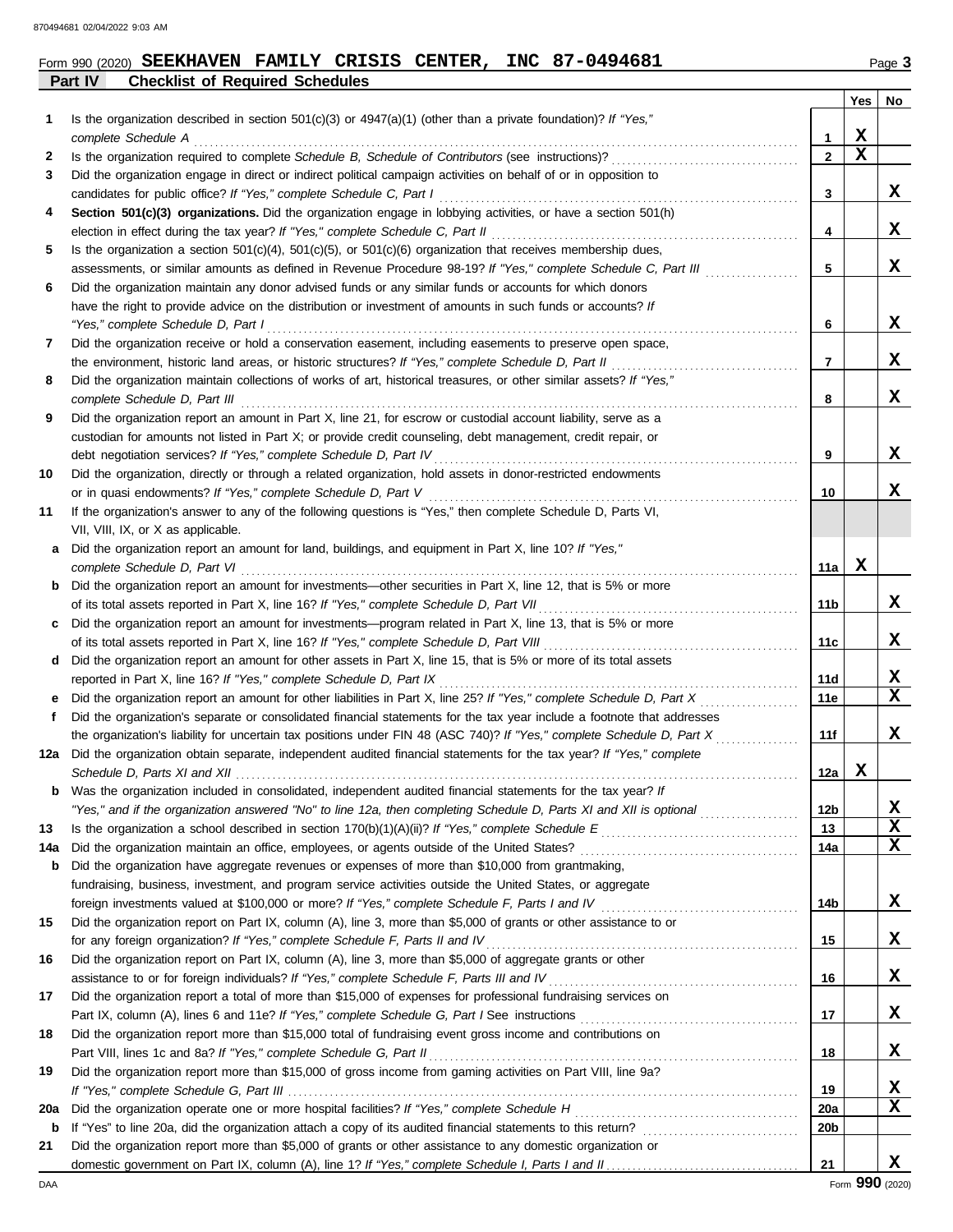|                | $F$ orm 990 (2020) SEEKHAVEN FAMILY CRISIS CENTER, INC 87-0494681 |  |  | Page 4 |
|----------------|-------------------------------------------------------------------|--|--|--------|
| <b>Part IV</b> | <b>Checklist of Required Schedules (continued)</b>                |  |  |        |

|     |                                                                                                                                                                                                                   |                 | Yes | No     |
|-----|-------------------------------------------------------------------------------------------------------------------------------------------------------------------------------------------------------------------|-----------------|-----|--------|
| 22  | Did the organization report more than \$5,000 of grants or other assistance to or for domestic individuals on                                                                                                     |                 |     |        |
|     |                                                                                                                                                                                                                   | 22              |     | x      |
| 23  | Did the organization answer "Yes" to Part VII, Section A, line 3, 4, or 5 about compensation of the                                                                                                               |                 |     |        |
|     | organization's current and former officers, directors, trustees, key employees, and highest compensated                                                                                                           |                 |     |        |
|     | employees? If "Yes," complete Schedule J                                                                                                                                                                          | 23              |     | x      |
| 24a | Did the organization have a tax-exempt bond issue with an outstanding principal amount of more than                                                                                                               |                 |     |        |
|     | \$100,000 as of the last day of the year, that was issued after December 31, 2002? If "Yes," answer lines 24b                                                                                                     |                 |     |        |
|     | through 24d and complete Schedule K. If "No," go to line 25a                                                                                                                                                      | 24a             |     | x      |
| b   | Did the organization invest any proceeds of tax-exempt bonds beyond a temporary period exception?                                                                                                                 | 24b             |     |        |
|     | Did the organization maintain an escrow account other than a refunding escrow at any time during the year                                                                                                         |                 |     |        |
|     | to defease any tax-exempt bonds?                                                                                                                                                                                  | 24c             |     |        |
| d   | Did the organization act as an "on behalf of" issuer for bonds outstanding at any time during the year?                                                                                                           | <b>24d</b>      |     |        |
| 25a | Section 501(c)(3), 501(c)(4), and 501(c)(29) organizations. Did the organization engage in an excess benefit                                                                                                      |                 |     | x      |
|     | transaction with a disqualified person during the year? If "Yes," complete Schedule L, Part I<br>Is the organization aware that it engaged in an excess benefit transaction with a disqualified person in a prior | 25a             |     |        |
| b   | year, and that the transaction has not been reported on any of the organization's prior Forms 990 or 990-EZ?                                                                                                      |                 |     |        |
|     | If "Yes," complete Schedule L, Part I                                                                                                                                                                             | 25b             |     | x      |
| 26  | Did the organization report any amount on Part X, line 5 or 22, for receivables from or payables to any current                                                                                                   |                 |     |        |
|     | or former officer, director, trustee, key employee, creator or founder, substantial contributor, or 35%                                                                                                           |                 |     |        |
|     | controlled entity or family member of any of these persons? If "Yes," complete Schedule L, Part II                                                                                                                | 26              |     | x      |
| 27  | Did the organization provide a grant or other assistance to any current or former officer, director, trustee, key                                                                                                 |                 |     |        |
|     | employee, creator or founder, substantial contributor or employee thereof, a grant selection committee                                                                                                            |                 |     |        |
|     | member, or to a 35% controlled entity (including an employee thereof) or family member of any of these                                                                                                            |                 |     |        |
|     | persons? If "Yes," complete Schedule L, Part III                                                                                                                                                                  | 27              |     | x      |
| 28  | Was the organization a party to a business transaction with one of the following parties (see Schedule L, Part                                                                                                    |                 |     |        |
|     | IV instructions, for applicable filing thresholds, conditions, and exceptions):                                                                                                                                   |                 |     |        |
| a   | A current or former officer, director, trustee, key employee, creator or founder, or substantial contributor? If                                                                                                  |                 |     |        |
|     | "Yes," complete Schedule L, Part IV                                                                                                                                                                               | 28а             |     | x      |
| b   |                                                                                                                                                                                                                   | 28b             |     | X      |
| c   | A 35% controlled entity of one or more individuals and/or organizations described in lines 28a or 28b? If                                                                                                         |                 |     |        |
|     | "Yes," complete Schedule L, Part IV                                                                                                                                                                               | 28c             |     | X      |
| 29  | Did the organization receive more than \$25,000 in non-cash contributions? If "Yes," complete Schedule M                                                                                                          | 29              |     | X      |
| 30  | Did the organization receive contributions of art, historical treasures, or other similar assets, or qualified                                                                                                    |                 |     |        |
|     | conservation contributions? If "Yes," complete Schedule M                                                                                                                                                         | 30              |     | x<br>X |
| 31  | Did the organization liquidate, terminate, or dissolve and cease operations? If "Yes," complete Schedule N, Part I                                                                                                | 31              |     |        |
| 32  | Did the organization sell, exchange, dispose of, or transfer more than 25% of its net assets? If "Yes,"<br>complete Schedule N, Part II                                                                           |                 |     | X      |
| 33  | Did the organization own 100% of an entity disregarded as separate from the organization under Regulations                                                                                                        | 32              |     |        |
|     | sections 301.7701-2 and 301.7701-3? If "Yes," complete Schedule R, Part I                                                                                                                                         | 33              |     | X      |
| 34  | Was the organization related to any tax-exempt or taxable entity? If "Yes," complete Schedule R, Part II, III,                                                                                                    |                 |     |        |
|     | or IV, and Part V, line 1                                                                                                                                                                                         | 34              |     | X      |
| 35a |                                                                                                                                                                                                                   | 35a             |     | X      |
| b   | If "Yes" to line 35a, did the organization receive any payment from or engage in any transaction with a                                                                                                           |                 |     |        |
|     |                                                                                                                                                                                                                   | 35 <sub>b</sub> |     |        |
| 36  | Section 501(c)(3) organizations. Did the organization make any transfers to an exempt non-charitable                                                                                                              |                 |     |        |
|     | related organization? If "Yes," complete Schedule R, Part V, line 2                                                                                                                                               | 36              |     | X      |
| 37  | Did the organization conduct more than 5% of its activities through an entity that is not a related organization                                                                                                  |                 |     |        |
|     |                                                                                                                                                                                                                   | 37              |     | X      |
| 38  | Did the organization complete Schedule O and provide explanations in Schedule O for Part VI, lines 11b and                                                                                                        |                 |     |        |
|     | 19? Note: All Form 990 filers are required to complete Schedule O.                                                                                                                                                | 38              | X   |        |
|     | Statements Regarding Other IRS Filings and Tax Compliance<br>Part V                                                                                                                                               |                 |     |        |
|     | Check if Schedule O contains a response or note to any line in this Part V                                                                                                                                        |                 |     |        |
|     |                                                                                                                                                                                                                   |                 | Yes | No     |
| 1а  | 6<br>Enter the number reported in Box 3 of Form 1096. Enter -0- if not applicable<br>1a<br>0                                                                                                                      |                 |     |        |
| b   | 1 <sub>b</sub><br>Enter the number of Forms W-2G included in line 1a. Enter -0- if not applicable                                                                                                                 |                 |     |        |
| c   | Did the organization comply with backup withholding rules for reportable payments to vendors and                                                                                                                  | 1c              |     |        |
|     |                                                                                                                                                                                                                   |                 |     |        |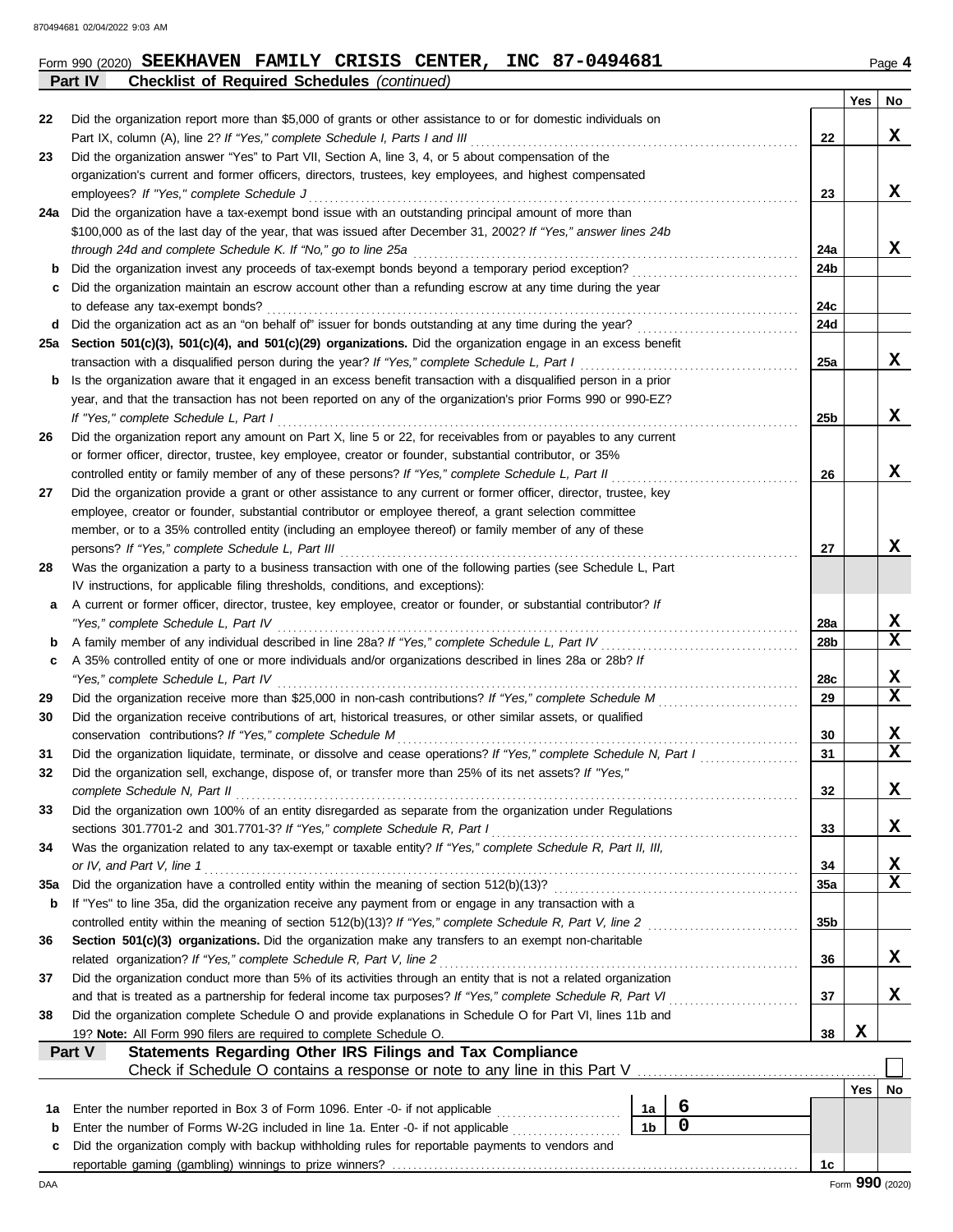Г

|    | SEEKHAVEN FAMILY CRISIS CENTER, INC 87-0494681<br>Form 990 (2020)<br>Part V<br>Statements Regarding Other IRS Filings and Tax Compliance (continued) |                |     | Page 5    |
|----|------------------------------------------------------------------------------------------------------------------------------------------------------|----------------|-----|-----------|
|    |                                                                                                                                                      |                | Yes | <b>No</b> |
| 2a | Enter the number of employees reported on Form W-3, Transmittal of Wage and Tax                                                                      |                |     |           |
|    | 25<br>Statements, filed for the calendar year ending with or within the year covered by this return<br>2a                                            |                |     |           |
| b  | If at least one is reported on line 2a, did the organization file all required federal employment tax returns?                                       | 2 <sub>b</sub> | X   |           |
|    | Note: If the sum of lines 1a and 2a is greater than 250, you may be required to e-file (see instructions)                                            |                |     |           |
| 3a | Did the organization have unrelated business gross income of \$1,000 or more during the year?                                                        | 3a             |     | X         |
| b  | If "Yes," has it filed a Form 990-T for this year? If "No" to line 3b, provide an explanation on Schedule O                                          | 3 <sub>b</sub> |     |           |
| 4a | At any time during the calendar year, did the organization have an interest in, or a signature or other authority over,                              |                |     |           |
|    | a financial account in a foreign country (such as a bank account, securities account, or other financial account)?                                   | 4a             |     | x         |
| b  | If "Yes," enter the name of the foreign country <b>u</b>                                                                                             |                |     |           |
|    | See instructions for filing requirements for FinCEN Form 114, Report of Foreign Bank and Financial Accounts (FBAR).                                  |                |     |           |
| 5а | Was the organization a party to a prohibited tax shelter transaction at any time during the tax year?                                                | 5a             |     | x         |
| b  |                                                                                                                                                      | <b>5b</b>      |     | <b>X</b>  |
| c  | If "Yes" to line 5a or 5b, did the organization file Form 8886-T?                                                                                    | 5c             |     |           |
| 6a | Does the organization have annual gross receipts that are normally greater than \$100,000, and did the                                               |                |     |           |
|    | organization solicit any contributions that were not tax deductible as charitable contributions?                                                     | 6a             |     | X.        |
| b. | If "Yes," did the organization include with every solicitation an express statement that such contributions or                                       |                |     |           |
|    | gifts were not tax deductible?                                                                                                                       | 6b             |     |           |
| 7  | Organizations that may receive deductible contributions under section 170(c).                                                                        |                |     |           |
| a  | Did the organization receive a payment in excess of \$75 made partly as a contribution and partly for goods                                          |                |     |           |
|    | and services provided to the payor?                                                                                                                  | 7a             |     |           |
|    |                                                                                                                                                      | 7b             |     |           |
| c  | Did the organization sell, exchange, or otherwise dispose of tangible personal property for which it was                                             |                |     |           |
|    | required to file Form 8282?                                                                                                                          | 7c             |     |           |
|    | If "Yes," indicate the number of Forms 8282 filed during the year<br>7d                                                                              |                |     |           |
|    | Did the organization receive any funds, directly or indirectly, to pay premiums on a personal benefit contract?                                      | 7e             |     |           |

|    | Did the organization, during the year, pay premiums, directly or indirectly, on a personal benefit contract?                         |
|----|--------------------------------------------------------------------------------------------------------------------------------------|
|    | g If the organization received a contribution of qualified intellectual property, did the organization file Form 8899 as required?   |
|    | h If the organization received a contribution of cars, boats, airplanes, or other vehicles, did the organization file a Form 1098-C? |
| 8. | Sponsoring organizations maintaining donor advised funds. Did a donor advised fund maintained by the                                 |
|    | sponsoring organization have excess business holdings at any time during the year?                                                   |
| 9  | Sponsoring organizations maintaining donor advised funds.                                                                            |
|    | a Did the sponsoring organization make any taxable distributions under section 4966?                                                 |
|    | <b>b</b> Did the sponsoring organization make a distribution to a donor, donor advisor, or related person?                           |

| b   | Did the sponsoring organization make a distribution to a donor, donor advisor, or related person?               |     | 9b              |  |   |
|-----|-----------------------------------------------------------------------------------------------------------------|-----|-----------------|--|---|
| 10  | Section 501(c)(7) organizations. Enter:                                                                         |     |                 |  |   |
| a   |                                                                                                                 | 10a |                 |  |   |
| b   | Gross receipts, included on Form 990, Part VIII, line 12, for public use of club facilities                     | 10b |                 |  |   |
| 11  | Section 501(c)(12) organizations. Enter:                                                                        |     |                 |  |   |
| a   | Gross income from members or shareholders                                                                       | 11a |                 |  |   |
| b   | Gross income from other sources (Do not net amounts due or paid to other sources                                |     |                 |  |   |
|     | against amounts due or received from them.)                                                                     | 11b |                 |  |   |
| 12a | Section 4947(a)(1) non-exempt charitable trusts. Is the organization filing Form 990 in lieu of Form 1041?      |     | 12a             |  |   |
| b   |                                                                                                                 |     |                 |  |   |
| 13  | Section 501(c)(29) qualified nonprofit health insurance issuers.                                                |     |                 |  |   |
| a   | Is the organization licensed to issue qualified health plans in more than one state?                            |     | 13a             |  |   |
|     | <b>Note:</b> See the instructions for additional information the organization must report on Schedule O.        |     |                 |  |   |
| b   | Enter the amount of reserves the organization is required to maintain by the states in which                    |     |                 |  |   |
|     |                                                                                                                 | 13b |                 |  |   |
| c   | Enter the amount of reserves on hand                                                                            | 13c |                 |  |   |
| 14a | Did the organization receive any payments for indoor tanning services during the tax year?                      |     | 14a             |  | X |
| b   |                                                                                                                 |     | 14 <sub>b</sub> |  |   |
| 15  | Is the organization subject to the section 4960 tax on payment(s) of more than \$1,000,000 in remuneration or   |     |                 |  |   |
|     | excess parachute payment(s) during the year?                                                                    |     | 15              |  | x |
|     | If "Yes," see instructions and file Form 4720, Schedule N.                                                      |     |                 |  |   |
| 16  | Is the organization an educational institution subject to the section 4968 excise tax on net investment income? |     |                 |  | x |
|     | If "Yes," complete Form 4720, Schedule O.                                                                       |     |                 |  |   |

Form **990** (2020)

**7f 7g 7h**

**8**

**9a**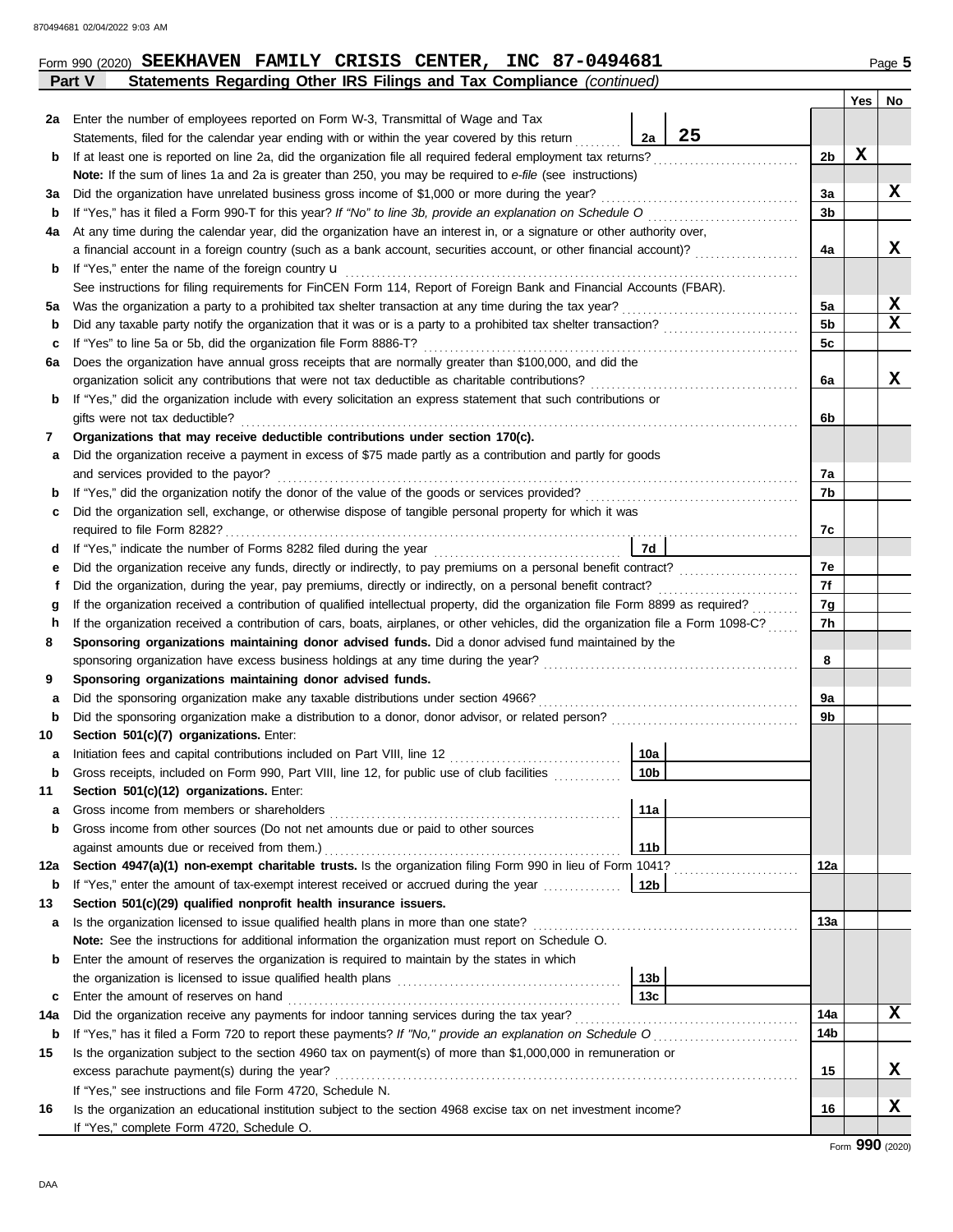|     | response to line 8a, 8b, or 10b below, describe the circumstances, processes, or changes on Schedule O. See instructions.                                                         |                         |                         |                         |
|-----|-----------------------------------------------------------------------------------------------------------------------------------------------------------------------------------|-------------------------|-------------------------|-------------------------|
|     |                                                                                                                                                                                   |                         |                         |                         |
|     | Section A. Governing Body and Management                                                                                                                                          |                         | <b>Yes</b>              |                         |
|     | 8<br>1a                                                                                                                                                                           |                         |                         | No                      |
| 1a  | Enter the number of voting members of the governing body at the end of the tax year<br>If there are material differences in voting rights among members of the governing body, or |                         |                         |                         |
|     | if the governing body delegated broad authority to an executive committee or similar                                                                                              |                         |                         |                         |
|     | committee, explain on Schedule O.                                                                                                                                                 |                         |                         |                         |
| b   | 8<br>1b<br>Enter the number of voting members included on line 1a, above, who are independent                                                                                     |                         |                         |                         |
| 2   | Did any officer, director, trustee, or key employee have a family relationship or a business relationship with                                                                    |                         |                         |                         |
|     | any other officer, director, trustee, or key employee?                                                                                                                            | $\mathbf{2}$            |                         | x                       |
| 3   | Did the organization delegate control over management duties customarily performed by or under the direct                                                                         |                         |                         |                         |
|     | supervision of officers, directors, trustees, or key employees to a management company or other person?                                                                           | 3                       |                         | X                       |
| 4   | Did the organization make any significant changes to its governing documents since the prior Form 990 was filed?                                                                  | $\overline{\mathbf{4}}$ |                         | $\overline{\mathbf{X}}$ |
| 5   |                                                                                                                                                                                   | 5                       |                         | $\overline{\mathbf{X}}$ |
| 6   | Did the organization have members or stockholders?                                                                                                                                | 6                       |                         | $\overline{\mathbf{x}}$ |
| 7a  | Did the organization have members, stockholders, or other persons who had the power to elect or appoint                                                                           |                         |                         |                         |
|     | one or more members of the governing body?                                                                                                                                        | 7а                      |                         | X                       |
| b   | Are any governance decisions of the organization reserved to (or subject to approval by) members,                                                                                 |                         |                         |                         |
|     | stockholders, or persons other than the governing body?                                                                                                                           | 7b                      |                         | x                       |
| 8   | Did the organization contemporaneously document the meetings held or written actions undertaken during the year by the following:                                                 |                         |                         |                         |
| а   | The governing body?                                                                                                                                                               | 8a                      | x                       |                         |
| b   | Each committee with authority to act on behalf of the governing body?                                                                                                             | 8b                      | X                       |                         |
| 9   | Is there any officer, director, trustee, or key employee listed in Part VII, Section A, who cannot be reached at                                                                  |                         |                         |                         |
|     |                                                                                                                                                                                   | 9                       |                         | X                       |
|     | Section B. Policies (This Section B requests information about policies not required by the Internal Revenue Code.)                                                               |                         |                         |                         |
|     |                                                                                                                                                                                   |                         | Yes                     | No                      |
| 10a | Did the organization have local chapters, branches, or affiliates?                                                                                                                | 10a                     |                         | X                       |
| b   | If "Yes," did the organization have written policies and procedures governing the activities of such chapters,                                                                    |                         |                         |                         |
|     |                                                                                                                                                                                   | 10b                     |                         |                         |
| 11a | Has the organization provided a complete copy of this Form 990 to all members of its governing body before filing the form?                                                       | 11a                     |                         | $\mathbf x$             |
| b   | Describe in Schedule O the process, if any, used by the organization to review this Form 990.                                                                                     |                         |                         |                         |
| 12a |                                                                                                                                                                                   | 12a                     | X                       |                         |
| b   | Were officers, directors, or trustees, and key employees required to disclose annually interests that could give rise to conflicts?                                               | 12 <sub>b</sub>         | $\mathbf x$             |                         |
| c   | Did the organization regularly and consistently monitor and enforce compliance with the policy? If "Yes,"                                                                         |                         |                         |                         |
|     | describe in Schedule O how this was done                                                                                                                                          | 12c                     | X                       |                         |
| 13  |                                                                                                                                                                                   | 13                      | $\mathbf x$             |                         |
| 14  | Did the organization have a written document retention and destruction policy?                                                                                                    | 14                      | $\overline{\mathbf{x}}$ |                         |
| 15  | Did the process for determining compensation of the following persons include a review and approval by                                                                            |                         |                         |                         |
|     | independent persons, comparability data, and contemporaneous substantiation of the deliberation and decision?                                                                     |                         |                         |                         |
| a   | The organization's CEO, Executive Director, or top management official                                                                                                            | 15a                     | X                       |                         |
| b   | Other officers or key employees of the organization                                                                                                                               | 15 <sub>b</sub>         | X                       |                         |
|     | If "Yes" to line 15a or 15b, describe the process in Schedule O (see instructions).                                                                                               |                         |                         |                         |
| 16a | Did the organization invest in, contribute assets to, or participate in a joint venture or similar arrangement                                                                    |                         |                         |                         |
|     | with a taxable entity during the year?                                                                                                                                            | 16a                     |                         | x                       |
| b   | If "Yes," did the organization follow a written policy or procedure requiring the organization to evaluate its                                                                    |                         |                         |                         |
|     | participation in joint venture arrangements under applicable federal tax law, and take steps to safeguard the                                                                     |                         |                         |                         |
|     |                                                                                                                                                                                   | 16b                     |                         |                         |
|     | <b>Section C. Disclosure</b>                                                                                                                                                      |                         |                         |                         |
| 17  | List the states with which a copy of this Form 990 is required to be filed $\mathbf{u}$ UT                                                                                        |                         |                         |                         |
| 18  | Section 6104 requires an organization to make its Forms 1023 (1024 or 1024-A, if applicable), 990, and 990-T (Section 501(c)                                                      |                         |                         |                         |
|     | (3)s only) available for public inspection. Indicate how you made these available. Check all that apply.                                                                          |                         |                         |                         |
|     | x <br>Own website<br>Another's website<br>Upon request<br>Other (explain on Schedule O)                                                                                           |                         |                         |                         |
| 19  | Describe on Schedule O whether (and if so, how) the organization made its governing documents, conflict of interest policy, and                                                   |                         |                         |                         |
|     | financial statements available to the public during the tax year.                                                                                                                 |                         |                         |                         |
| 20  | State the name, address, and telephone number of the person who possesses the organization's books and records <b>u</b>                                                           |                         |                         |                         |
|     | PO BOX 729<br><b>RANDY MARTIN</b>                                                                                                                                                 |                         |                         |                         |
|     | 84532<br>UT.<br>MOAB                                                                                                                                                              | 435-259-2229            |                         |                         |
| DAA |                                                                                                                                                                                   |                         |                         | Form 990 (2020)         |

**Part VI Governance, Management, and Disclosure** *For each "Yes" response to lines 2 through 7b below, and for a "No"*

DAA Form **990** (2020)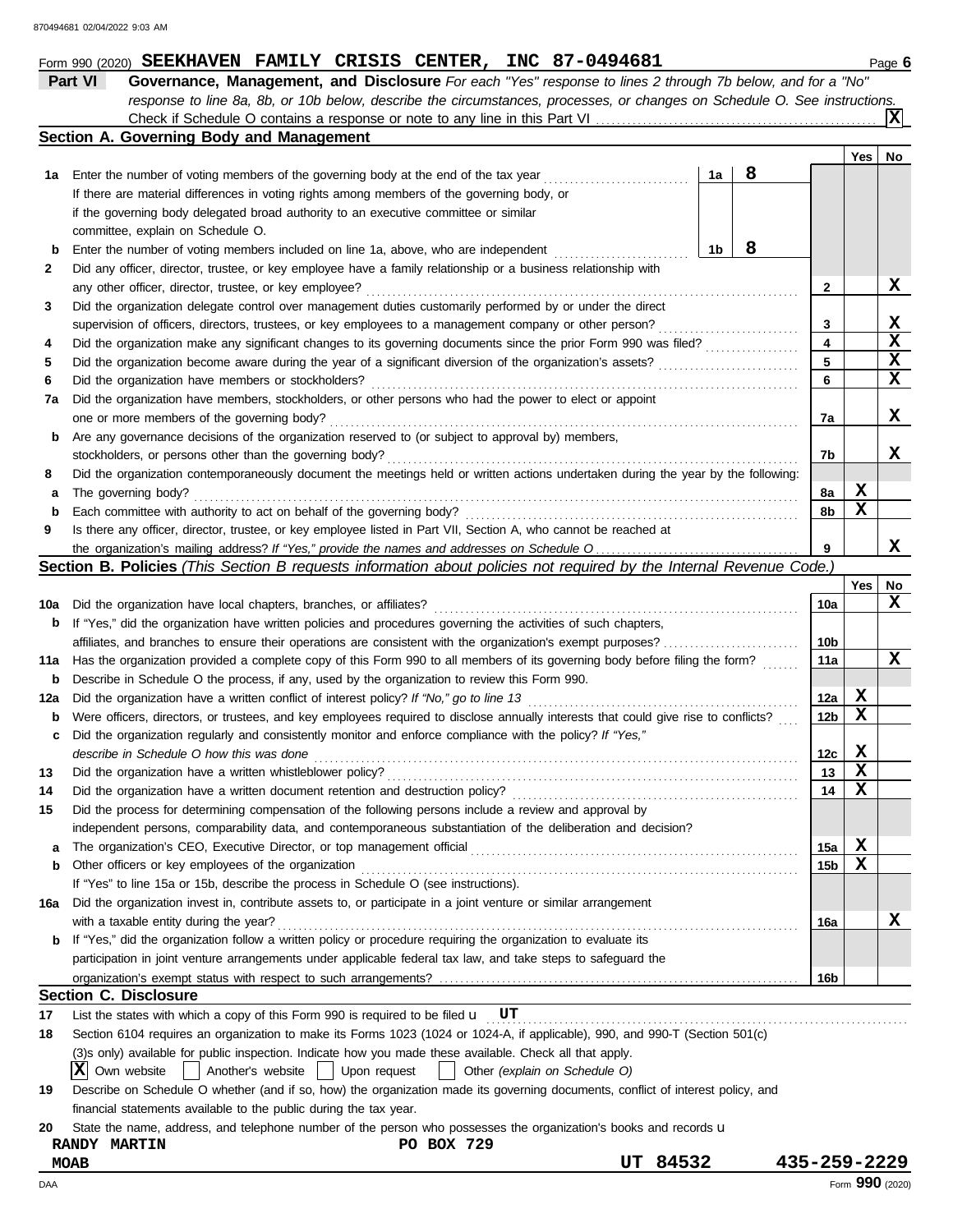| Form 990 (2020) SEEKHAVEN FAMILY CRISIS CENTER, INC 87-0494681                                                                                                                                                                          | Page 7 |  |  |  |  |  |  |  |
|-----------------------------------------------------------------------------------------------------------------------------------------------------------------------------------------------------------------------------------------|--------|--|--|--|--|--|--|--|
| Compensation of Officers, Directors, Trustees, Key Employees, Highest Compensated Employees, and<br>Part VII                                                                                                                            |        |  |  |  |  |  |  |  |
| <b>Independent Contractors</b>                                                                                                                                                                                                          |        |  |  |  |  |  |  |  |
| Check if Schedule O contains a response or note to any line in this Part VII                                                                                                                                                            |        |  |  |  |  |  |  |  |
| Officers, Directors, Trustees, Key Employees, and Highest Compensated Employees<br>Section A.                                                                                                                                           |        |  |  |  |  |  |  |  |
| 1a Complete this table for all persons required to be listed. Report compensation for the calendar year ending with or within the<br>organization's tax year.                                                                           |        |  |  |  |  |  |  |  |
| • List all of the organization's <b>current</b> officers, directors, trustees (whether individuals or organizations), regardless of amount of<br>compensation. Enter -0- in columns (D), $(E)$ , and $(F)$ if no compensation was paid. |        |  |  |  |  |  |  |  |
| • List all of the organization's current key employees, if any. See instructions for definition of "key employee."                                                                                                                      |        |  |  |  |  |  |  |  |
| • List the organization's five current highest compensated employees (other than an officer, director, trustee, or key employee)                                                                                                        |        |  |  |  |  |  |  |  |

who received reportable compensation (Box 5 of Form W-2 and/or Box 7 of Form 1099-MISC) of more than \$100,000 from the organization and any related organizations. **•**

List all of the organization's **former** officers, key employees, and highest compensated employees who received more than • List all of the organization's **former** officers, key employees, and highest compensate \$100,000 of reportable compensation from the organization and any related organizations.

List all of the organization's **former directors or trustees** that received, in the capacity as a former director or trustee of the organization, more than \$10,000 of reportable compensation from the organization and any related organizations. See instructions for the order in which to list the persons above. **•**

Check this box if neither the organization nor any related organization compensated any current officer, director, or trustee. **X**

| (A)<br>Name and title                    | (B)<br>Average<br>hours<br>per week<br>(list any               | (C)<br>Position<br>(do not check more than one<br>box, unless person is both an<br>officer and a director/trustee) |                       |             |              |                                 |        | (D)<br>Reportable<br>compensation<br>from the<br>organization | (E)<br>Reportable<br>compensation<br>from related<br>organizations<br>(W-2/1099-MISC) | (F)<br>Estimated amount<br>of other<br>compensation<br>from the |
|------------------------------------------|----------------------------------------------------------------|--------------------------------------------------------------------------------------------------------------------|-----------------------|-------------|--------------|---------------------------------|--------|---------------------------------------------------------------|---------------------------------------------------------------------------------------|-----------------------------------------------------------------|
|                                          | hours for<br>related<br>organizations<br>below<br>dotted line) | Individual trustee<br>or director                                                                                  | Institutional trustee | Officer     | Key employee | Highest compensated<br>employee | Former | (W-2/1099-MISC)                                               |                                                                                       | organization and<br>related organizations                       |
| $(1)$ WHITNEY MACK, D $\phi$             | 4.00                                                           |                                                                                                                    |                       |             |              |                                 |        |                                                               |                                                                                       |                                                                 |
| CO-PRESIDENT                             | 0.00                                                           | $\mathbf x$                                                                                                        |                       | $\mathbf x$ |              |                                 |        | 0                                                             | 0                                                                                     | $\mathbf 0$                                                     |
| (2) RANDY MARTIN                         |                                                                |                                                                                                                    |                       |             |              |                                 |        |                                                               |                                                                                       |                                                                 |
|                                          | 4.00                                                           |                                                                                                                    |                       |             |              |                                 |        |                                                               |                                                                                       |                                                                 |
| <b>CO-PRESIDENT</b>                      | 0.00                                                           | $\mathbf x$                                                                                                        |                       | $\mathbf x$ |              |                                 |        | 0                                                             | 0                                                                                     | $\mathbf 0$                                                     |
| (3) SANDY HINCK                          |                                                                |                                                                                                                    |                       |             |              |                                 |        |                                                               |                                                                                       |                                                                 |
|                                          | 4.00                                                           |                                                                                                                    |                       |             |              |                                 |        |                                                               |                                                                                       |                                                                 |
| VICE PRESIDENT                           | 0.00                                                           | $\mathbf x$                                                                                                        |                       | $\mathbf x$ |              |                                 |        | 0                                                             | 0                                                                                     | $\mathbf 0$                                                     |
| (4) RUTH DILLON                          |                                                                |                                                                                                                    |                       |             |              |                                 |        |                                                               |                                                                                       |                                                                 |
|                                          | 4.00                                                           |                                                                                                                    |                       |             |              |                                 |        |                                                               |                                                                                       |                                                                 |
| <b>SECRETARY</b>                         | 0.00                                                           | $\mathbf x$                                                                                                        |                       | $\mathbf x$ |              |                                 |        | 0                                                             | 0                                                                                     | $\mathbf 0$                                                     |
| (5) LARESHA BELL                         |                                                                |                                                                                                                    |                       |             |              |                                 |        |                                                               |                                                                                       |                                                                 |
|                                          | 2.00                                                           |                                                                                                                    |                       |             |              |                                 |        |                                                               |                                                                                       |                                                                 |
| <b>BOARD MEMBER</b>                      | 0.00                                                           | $\mathbf x$                                                                                                        |                       |             |              |                                 |        | 0                                                             | 0                                                                                     | $\mathbf 0$                                                     |
| (6) BARBARA BROWNING                     |                                                                |                                                                                                                    |                       |             |              |                                 |        |                                                               |                                                                                       |                                                                 |
|                                          | 2.00                                                           |                                                                                                                    |                       |             |              |                                 |        |                                                               |                                                                                       | $\mathbf 0$                                                     |
| <b>BOARD MEMBER</b><br>(7) JENIFER EVERS | 0.00                                                           | $\mathbf x$                                                                                                        |                       |             |              |                                 |        | 0                                                             | 0                                                                                     |                                                                 |
|                                          | 2.00                                                           |                                                                                                                    |                       |             |              |                                 |        |                                                               |                                                                                       |                                                                 |
| <b>BOARD MEMBER</b>                      | 0.00                                                           | $\mathbf x$                                                                                                        |                       |             |              |                                 |        | 0                                                             | 0                                                                                     | 0                                                               |
| (8) ALISON LING                          |                                                                |                                                                                                                    |                       |             |              |                                 |        |                                                               |                                                                                       |                                                                 |
|                                          | 2.00                                                           |                                                                                                                    |                       |             |              |                                 |        |                                                               |                                                                                       |                                                                 |
| <b>BOARD MEMBER</b>                      | 0.00                                                           | X                                                                                                                  |                       |             |              |                                 |        | 0                                                             | 0                                                                                     | $\mathbf 0$                                                     |
| (9)                                      |                                                                |                                                                                                                    |                       |             |              |                                 |        |                                                               |                                                                                       |                                                                 |
|                                          |                                                                |                                                                                                                    |                       |             |              |                                 |        |                                                               |                                                                                       |                                                                 |
|                                          |                                                                |                                                                                                                    |                       |             |              |                                 |        |                                                               |                                                                                       |                                                                 |
| (10)                                     |                                                                |                                                                                                                    |                       |             |              |                                 |        |                                                               |                                                                                       |                                                                 |
|                                          |                                                                |                                                                                                                    |                       |             |              |                                 |        |                                                               |                                                                                       |                                                                 |
| (11)                                     |                                                                |                                                                                                                    |                       |             |              |                                 |        |                                                               |                                                                                       |                                                                 |
|                                          |                                                                |                                                                                                                    |                       |             |              |                                 |        |                                                               |                                                                                       |                                                                 |
|                                          |                                                                |                                                                                                                    |                       |             |              |                                 |        |                                                               |                                                                                       |                                                                 |

Form **990** (2020)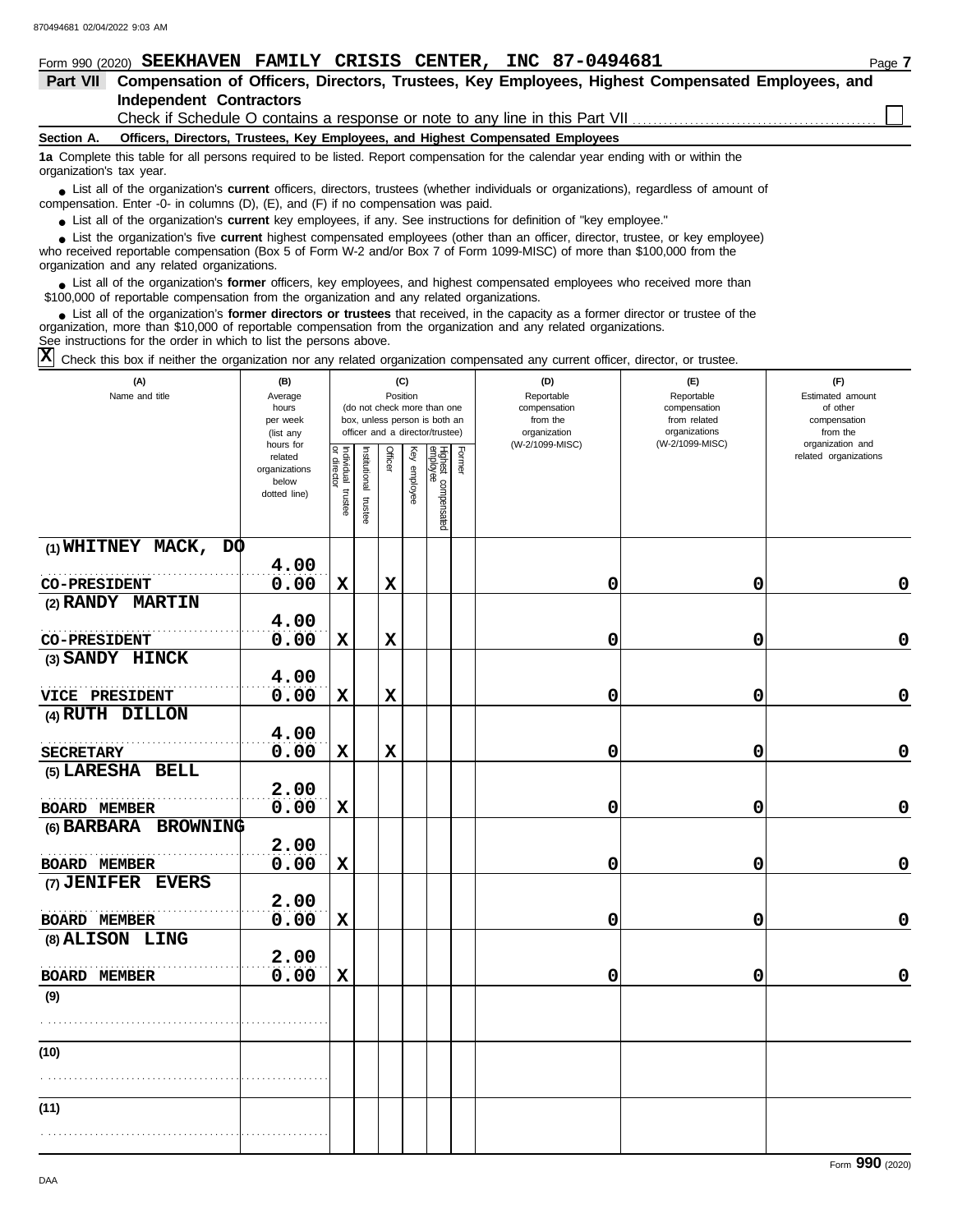|              | 870494681 02/04/2022 9:03 AM<br>Form 990 (2020) SEEKHAVEN FAMILY CRISIS CENTER, INC 87-0494681                                                                                                                       |                                                                |                                        |                         |                                                                                                                                                                              |              |                                 |              |                                                                                                        |                                                                    |                                           |                                                                 |                     | Page 8 |
|--------------|----------------------------------------------------------------------------------------------------------------------------------------------------------------------------------------------------------------------|----------------------------------------------------------------|----------------------------------------|-------------------------|------------------------------------------------------------------------------------------------------------------------------------------------------------------------------|--------------|---------------------------------|--------------|--------------------------------------------------------------------------------------------------------|--------------------------------------------------------------------|-------------------------------------------|-----------------------------------------------------------------|---------------------|--------|
|              | Part VII                                                                                                                                                                                                             |                                                                |                                        |                         |                                                                                                                                                                              |              |                                 |              | Section A. Officers, Directors, Trustees, Key Employees, and Highest Compensated Employees (continued) |                                                                    |                                           |                                                                 |                     |        |
|              | (A)<br>Name and title                                                                                                                                                                                                | (B)<br>Average<br>hours<br>per week<br>(list any               |                                        |                         | (C)<br>Position<br>Reportable<br>(do not check more than one<br>compensation<br>box, unless person is both an<br>from the<br>officer and a director/trustee)<br>organization |              |                                 |              | (D)                                                                                                    | (E)<br>Reportable<br>compensation<br>from related<br>organizations |                                           | (F)<br>Estimated amount<br>of other<br>compensation<br>from the |                     |        |
|              |                                                                                                                                                                                                                      | hours for<br>related<br>organizations<br>below<br>dotted line) | ₽<br>Individual trustee<br>or director | nstitutional<br>trustee | Officer                                                                                                                                                                      | Key employee | Highest compensated<br>employee | Former       | (W-2/1099-MISC)                                                                                        | (W-2/1099-MISC)                                                    | organization and<br>related organizations |                                                                 |                     |        |
|              |                                                                                                                                                                                                                      |                                                                |                                        |                         |                                                                                                                                                                              |              |                                 |              |                                                                                                        |                                                                    |                                           |                                                                 |                     |        |
|              |                                                                                                                                                                                                                      |                                                                |                                        |                         |                                                                                                                                                                              |              |                                 |              |                                                                                                        |                                                                    |                                           |                                                                 |                     |        |
|              |                                                                                                                                                                                                                      |                                                                |                                        |                         |                                                                                                                                                                              |              |                                 |              |                                                                                                        |                                                                    |                                           |                                                                 |                     |        |
|              |                                                                                                                                                                                                                      |                                                                |                                        |                         |                                                                                                                                                                              |              |                                 |              |                                                                                                        |                                                                    |                                           |                                                                 |                     |        |
|              |                                                                                                                                                                                                                      |                                                                |                                        |                         |                                                                                                                                                                              |              |                                 |              |                                                                                                        |                                                                    |                                           |                                                                 |                     |        |
|              |                                                                                                                                                                                                                      |                                                                |                                        |                         |                                                                                                                                                                              |              |                                 |              |                                                                                                        |                                                                    |                                           |                                                                 |                     |        |
|              |                                                                                                                                                                                                                      |                                                                |                                        |                         |                                                                                                                                                                              |              |                                 |              |                                                                                                        |                                                                    |                                           |                                                                 |                     |        |
|              |                                                                                                                                                                                                                      |                                                                |                                        |                         |                                                                                                                                                                              |              |                                 |              |                                                                                                        |                                                                    |                                           |                                                                 |                     |        |
| 1b<br>c      | Subtotal<br>Total from continuation sheets to Part VII, Section A                                                                                                                                                    |                                                                |                                        |                         |                                                                                                                                                                              |              |                                 | u<br>u       |                                                                                                        |                                                                    |                                           |                                                                 |                     |        |
| d            |                                                                                                                                                                                                                      |                                                                |                                        |                         |                                                                                                                                                                              |              |                                 | $\mathbf{u}$ |                                                                                                        |                                                                    |                                           |                                                                 |                     |        |
| $\mathbf{2}$ | Total number of individuals (including but not limited to those listed above) who received more than \$100,000 of<br>reportable compensation from the organization $\bf{u}$ 0                                        |                                                                |                                        |                         |                                                                                                                                                                              |              |                                 |              |                                                                                                        |                                                                    |                                           |                                                                 |                     |        |
|              |                                                                                                                                                                                                                      |                                                                |                                        |                         |                                                                                                                                                                              |              |                                 |              |                                                                                                        |                                                                    |                                           |                                                                 | Yes                 | No     |
| 3            | Did the organization list any former officer, director, trustee, key employee, or highest compensated                                                                                                                |                                                                |                                        |                         |                                                                                                                                                                              |              |                                 |              |                                                                                                        |                                                                    |                                           | 3                                                               |                     | X      |
| 4            | For any individual listed on line 1a, is the sum of reportable compensation and other compensation from the<br>organization and related organizations greater than \$150,000? If "Yes," complete Schedule J for such |                                                                |                                        |                         |                                                                                                                                                                              |              |                                 |              |                                                                                                        |                                                                    |                                           |                                                                 |                     |        |
| 5            | Did any person listed on line 1a receive or accrue compensation from any unrelated organization or individual                                                                                                        |                                                                |                                        |                         |                                                                                                                                                                              |              |                                 |              |                                                                                                        |                                                                    |                                           | 4                                                               |                     | X      |
|              |                                                                                                                                                                                                                      |                                                                |                                        |                         |                                                                                                                                                                              |              |                                 |              |                                                                                                        |                                                                    |                                           | 5                                                               |                     | x      |
| 1            | Section B. Independent Contractors<br>Complete this table for your five highest compensated independent contractors that received more than \$100,000 of                                                             |                                                                |                                        |                         |                                                                                                                                                                              |              |                                 |              |                                                                                                        |                                                                    |                                           |                                                                 |                     |        |
|              | compensation from the organization. Report compensation for the calendar year ending with or within the organization's tax year.                                                                                     |                                                                |                                        |                         |                                                                                                                                                                              |              |                                 |              |                                                                                                        | (B)<br>Description of services                                     |                                           |                                                                 |                     |        |
|              |                                                                                                                                                                                                                      | (A)<br>Name and business address                               |                                        |                         |                                                                                                                                                                              |              |                                 |              |                                                                                                        |                                                                    |                                           |                                                                 | (C)<br>Compensation |        |
|              |                                                                                                                                                                                                                      |                                                                |                                        |                         |                                                                                                                                                                              |              |                                 |              |                                                                                                        |                                                                    |                                           |                                                                 |                     |        |
|              |                                                                                                                                                                                                                      |                                                                |                                        |                         |                                                                                                                                                                              |              |                                 |              |                                                                                                        |                                                                    |                                           |                                                                 |                     |        |
|              |                                                                                                                                                                                                                      |                                                                |                                        |                         |                                                                                                                                                                              |              |                                 |              |                                                                                                        |                                                                    |                                           |                                                                 |                     |        |
| 2            | Total number of independent contractors (including but not limited to those listed above) who<br>received more than \$100,000 of compensation from the organization $\mathbf u$                                      |                                                                |                                        |                         |                                                                                                                                                                              |              |                                 |              |                                                                                                        | 0                                                                  |                                           |                                                                 |                     |        |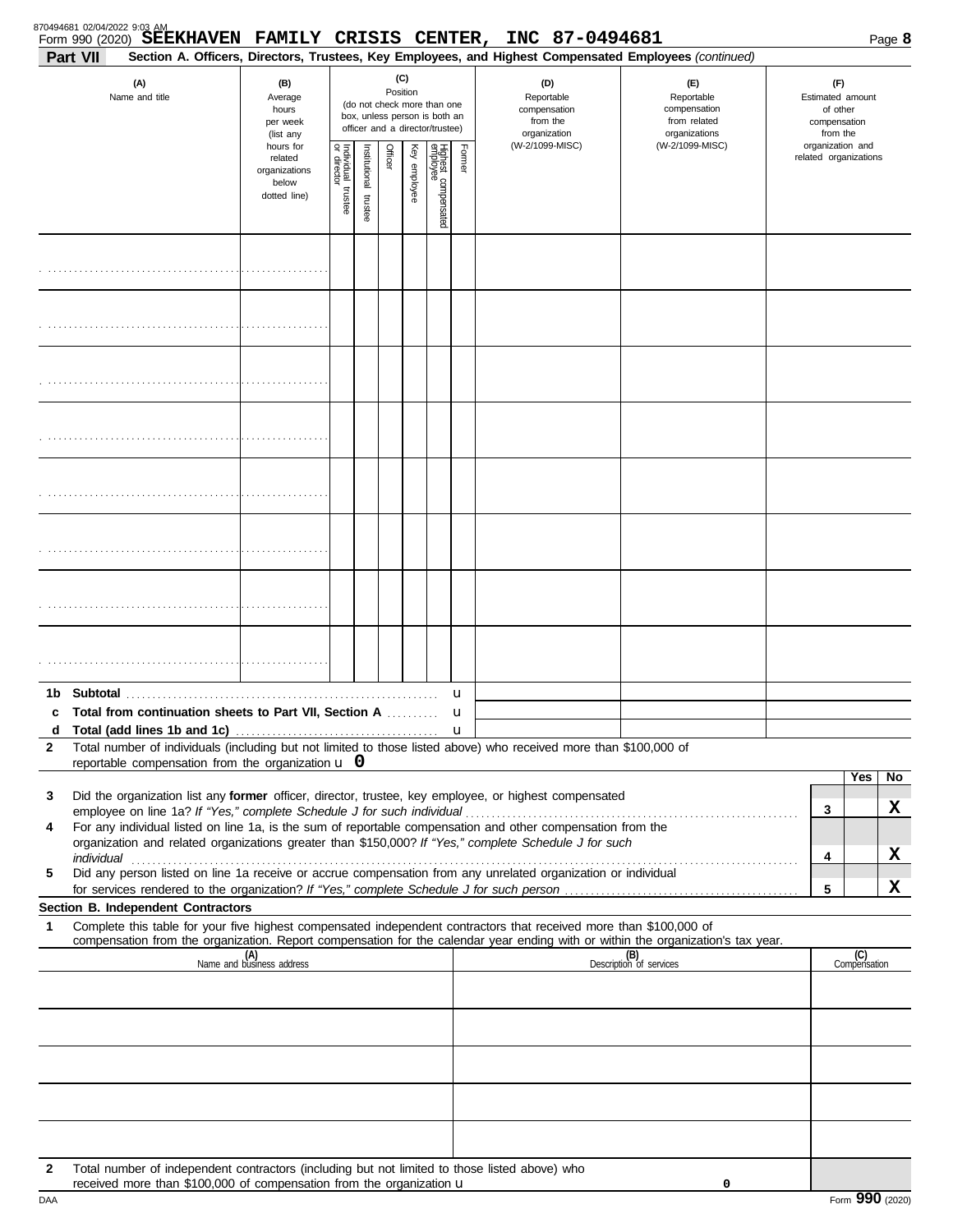## Form 990 (2020) SEEKHAVEN FAMILY CRISIS CENTER, INC 87-0494681 Page 9

Check if Schedule O contains a response or note to any line in this Part VIII.

## **Part VIII Statement of Revenue**

#### **(A) (B) (C) (D)** Total revenue Related or exempt Unrelated Revenue excluded function revenue business revenue from tax under sections 512-514 Gifts, Grants<br>illar Amounts **Contributions, Gifts, Grants and Other Similar Amounts 1a 1a** Federated campaigns **. . . . . . . . . . . . 1b b** Membership dues . . . . . . . . . . . . . . . . **1c c** Fundraising events . . . . . . . . . . . . . . . . **1d d** Related organizations ................ **1,050,750 1e** Contributions,<br>and Other Sim **e** Government grants (contributions) . . . . . . . . . . . . **f** All other contributions, gifts, grants, and similar amounts not included above ........ **339,364 1f 1g g** Noncash contributions included in lines 1a-1f . . . . .  $\frac{\$}{\$}$ **1,390,114** u **h Total.** Add lines 1a–1f . . . . . . . . . . . . . . . . . . . . . . . . . . . . . . . . . . . . . . . . Business Code Program Service<br>Revenue **2a Program Service** . . . . . . . . . . . . . . . . . . . . . . . . . . . . . . . . . . . . . . . . . . . . . . . . . . . . . . . **b c** . . . . . . . . . . . . . . . . . . . . . . . . . . . . . . . . . . . . . . . . . . . . . . . . . . . . . . . **d** . . . . . . . . . . . . . . . . . . . . . . . . . . . . . . . . . . . . . . . . . . . . . . . . . . . . . . . **e** . . . . . . . . . . . . . . . . . . . . . . . . . . . . . . . . . . . . . . . . . . . . . . . . . . . . . . . **f** All other program service revenue . . . . . . . . . . . . . . . . . . . **g Total.** Add lines 2a–2f . . . . . . . . . . . . . . . . . . . . . . . . . . . . . . . . . . . . . . . . u **3** Investment income (including dividends, interest, and **94 94** other similar amounts) . . . . . . . . . . . . . . . . . . . . . . . . . . . . . . . . . . . . . . . u u **4** Income from investment of tax-exempt bond proceeds ...... **5** Royalties ..... u (i) Real (ii) Personal **6a 6a** Gross rents **6b b** Less: rental expenses **6c c** Rental inc. or (loss) **d** Net rental income or (loss) . . . . . . . . . . . . . . . . . . . . . . . . . . . . . . . . . . . u **7a** Gross amount from (i) Securities (ii) Other sales of assets **7a** other than inventory Revenue **b** Less: cost or other **Other Revenue** basis and sales exps. **7b 7c c** Gain or (loss) **Other d** u Net gain or (loss) . . . . . . . . . . . . . . . . . . . . . . . . . . . . . . . . . . . . . . . . . . . . . **8a** Gross income from fundraising events (not including \$ . . . . . . . . . . . . . . . . . . . . . . of contributions reported on line 1c). See Part IV, line 18 . . . . . . . . . . . . . . . . . . . . **8a 8b b** Less: direct expenses ................ u **c** Net income or (loss) from fundraising events ................ **9a** Gross income from gaming activities. See Part IV, line 19 . . . . . . . . . . . . . . . . . . . . **9a 9b b** Less: direct expenses ............... u Net income or (loss) from gaming activities . . . . . . . . . . . . . . . . . . **c** 10a Gross sales of inventory, less returns and allowances . . . . . . . . **10a 10b b** Less: cost of goods sold ...... **c** Net income or (loss) from sales of inventory ................ u Business Code **Scellaneous**<br>Revenue **Miscellaneous 11a** . . . . . . . . . . . . . . . . . . . . . . . . . . . . . . . . . . . . . . . . . . . . . . . . . . . . . . . **b** . . . . . . . . . . . . . . . . . . . . . . . . . . . . . . . . . . . . . . . . . . . . . . . . . . . . . . . **c d** All other revenue . . . . . . . . . . . . . . . . . . . . . . . . . . . . . . . . . . . . . **Total.** Add lines 11a-11d u **e 1,390,208 94 0 0** Total revenue. See instructions **12** u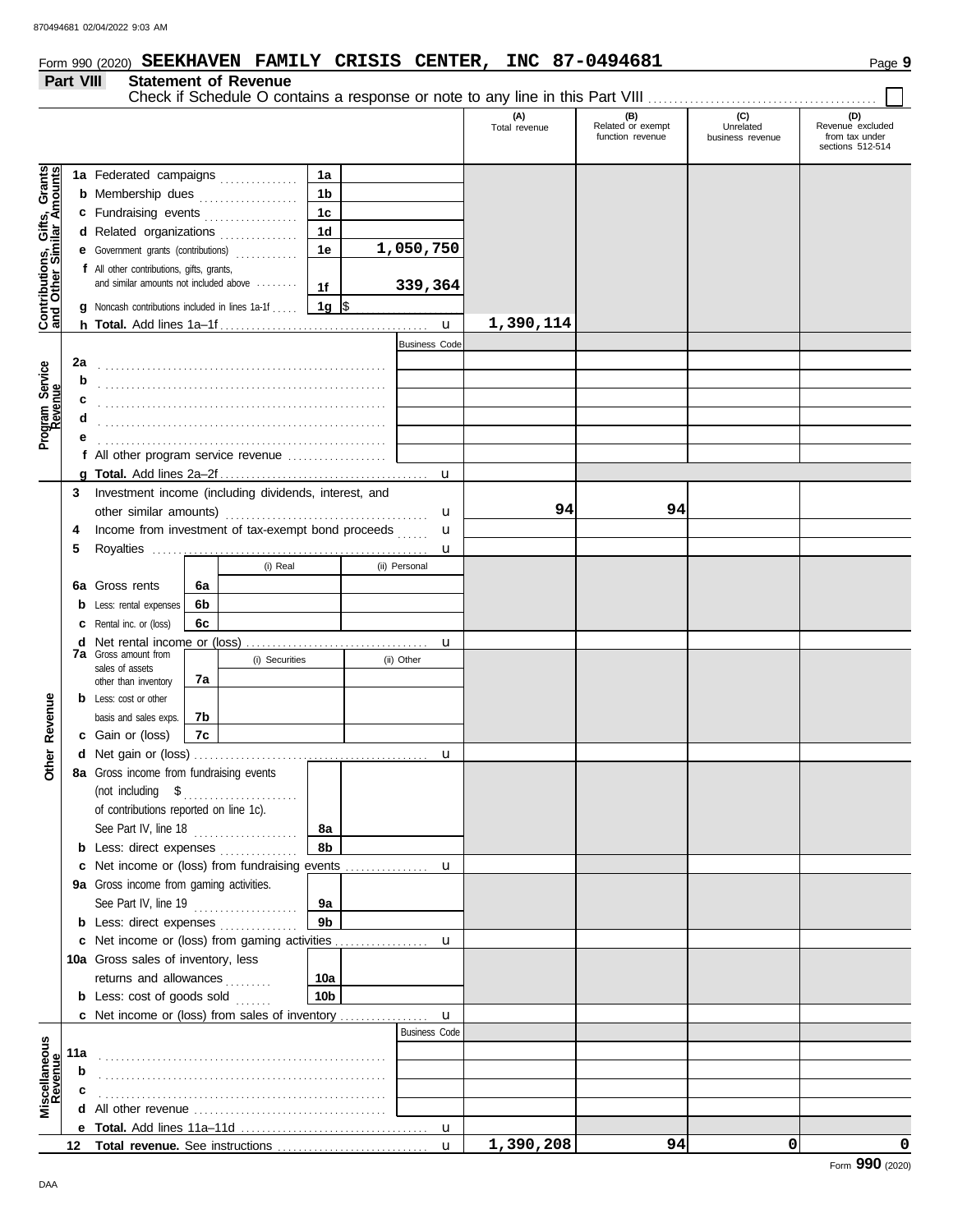### **Part IX Statement of Functional Expenses Form 990 (2020) SEEKHAVEN FAMILY CRISIS CENTER, INC 87-0494681** Page 10

|             | URRUITUIN UI I UNUUUNU LAPUNSUS                                                                                            |                       |                                    |                                           |                                |
|-------------|----------------------------------------------------------------------------------------------------------------------------|-----------------------|------------------------------------|-------------------------------------------|--------------------------------|
|             | Section 501(c)(3) and 501(c)(4) organizations must complete all columns. All other organizations must complete column (A). |                       |                                    |                                           |                                |
|             | Check if Schedule O contains a response or note to any line in this Part IX                                                |                       |                                    |                                           |                                |
|             | Do not include amounts reported on lines 6b,<br>7b, 8b, 9b, and 10b of Part VIII.                                          | (A)<br>Total expenses | (B)<br>Program service<br>expenses | (C)<br>Management and<br>general expenses | (D)<br>Fundraising<br>expenses |
| $\mathbf 1$ | Grants and other assistance to domestic organizations                                                                      |                       |                                    |                                           |                                |
|             | and domestic governments. See Part IV, line 21                                                                             |                       |                                    |                                           |                                |
| 2           | Grants and other assistance to domestic                                                                                    |                       |                                    |                                           |                                |
|             | individuals. See Part IV, line 22                                                                                          |                       |                                    |                                           |                                |
| 3           | Grants and other assistance to foreign                                                                                     |                       |                                    |                                           |                                |
|             | organizations, foreign governments, and foreign<br>individuals. See Part IV, lines 15 and 16                               |                       |                                    |                                           |                                |
| 4           | Benefits paid to or for members                                                                                            |                       |                                    |                                           |                                |
| 5.          | Compensation of current officers, directors,                                                                               |                       |                                    |                                           |                                |
|             | trustees, and key employees                                                                                                |                       |                                    |                                           |                                |
| 6           | Compensation not included above to disqualified                                                                            |                       |                                    |                                           |                                |
|             | persons (as defined under section 4958(f)(1)) and                                                                          |                       |                                    |                                           |                                |
|             | persons described in section 4958(c)(3)(B)                                                                                 |                       |                                    |                                           |                                |
| 7           | Other salaries and wages<br>.                                                                                              | 650,188               | 650,188                            |                                           |                                |
| 8           | Pension plan accruals and contributions (include                                                                           |                       |                                    |                                           |                                |
|             | section 401(k) and 403(b) employer contributions)                                                                          |                       |                                    |                                           |                                |
| 9           |                                                                                                                            | 104,992               | 104,992                            |                                           |                                |
| 10          |                                                                                                                            | 46,011                | 46,011                             |                                           |                                |
| 11          | Fees for services (nonemployees):                                                                                          |                       |                                    |                                           |                                |
| а           |                                                                                                                            |                       |                                    |                                           |                                |
| b           |                                                                                                                            | 1,802                 | 1,802                              |                                           |                                |
| c           |                                                                                                                            | 18,050                | 15,600                             | 2,450                                     |                                |
| d           |                                                                                                                            |                       |                                    |                                           |                                |
| е           | Professional fundraising services. See Part IV, line 17                                                                    |                       |                                    |                                           |                                |
| f           | Investment management fees                                                                                                 |                       |                                    |                                           |                                |
| a           | Other. (If line 11g amount exceeds 10% of line 25, column                                                                  |                       |                                    |                                           |                                |
|             | (A) amount, list line 11g expenses on Schedule O.)                                                                         | 27,512                | 27,512                             |                                           |                                |
| 12          | Advertising and promotion                                                                                                  | 49,661                | 47,161                             | 2,500                                     |                                |
| 13          |                                                                                                                            | 5,032                 | 2,955                              |                                           | 2,077                          |
| 14          | Information technology                                                                                                     |                       |                                    |                                           |                                |
| 15          |                                                                                                                            |                       |                                    |                                           |                                |
| 16          |                                                                                                                            | 10,803                | 10,803                             |                                           |                                |
| 17          | Travel                                                                                                                     |                       |                                    |                                           |                                |
| 18          | Payments of travel or entertainment expenses                                                                               |                       |                                    |                                           |                                |
|             | for any federal, state, or local public officials<br>Conferences, conventions, and meetings                                | 5,783                 | 5,783                              |                                           |                                |
| 19<br>20    | Interest                                                                                                                   | 459                   | 459                                |                                           |                                |
| 21          | Payments to affiliates                                                                                                     |                       |                                    |                                           |                                |
| 22          | Depreciation, depletion, and amortization                                                                                  | 378,631               | 378,531                            | 100                                       |                                |
| 23          |                                                                                                                            | 20,451                | 18,451                             | 2,000                                     |                                |
| 24          | Other expenses. Itemize expenses not covered                                                                               |                       |                                    |                                           |                                |
|             | above (List miscellaneous expenses on line 24e. If                                                                         |                       |                                    |                                           |                                |
|             | line 24e amount exceeds 10% of line 25, column                                                                             |                       |                                    |                                           |                                |
|             | (A) amount, list line 24e expenses on Schedule O.)                                                                         |                       |                                    |                                           |                                |
| а           |                                                                                                                            |                       |                                    |                                           |                                |
| b           |                                                                                                                            |                       |                                    |                                           |                                |
| c           |                                                                                                                            |                       |                                    |                                           |                                |
| d           |                                                                                                                            |                       |                                    |                                           |                                |
| е           | All other expenses                                                                                                         |                       |                                    |                                           |                                |
| 25          | Total functional expenses. Add lines 1 through 24e                                                                         | 1,319,375             | 1,310,248                          | 7,050                                     | 2,077                          |
| 26          | Joint costs. Complete this line only if the<br>organization reported in column (B) joint costs                             |                       |                                    |                                           |                                |
|             | from a combined educational campaign and                                                                                   |                       |                                    |                                           |                                |
|             | fundraising solicitation. Check here u<br>if                                                                               |                       |                                    |                                           |                                |

following SOP 98-2 (ASC 958-720) . . . . . . . . . . . . .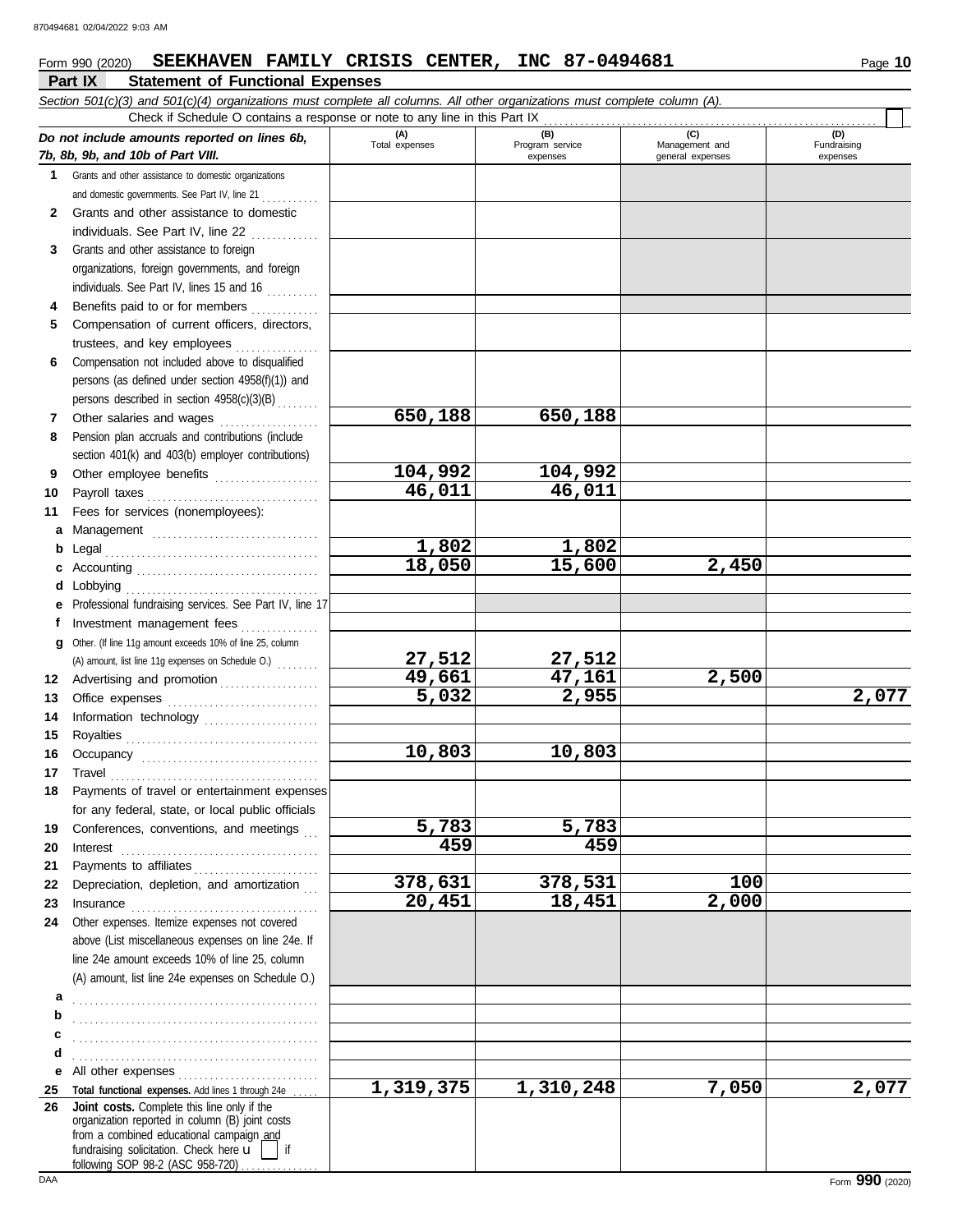|                         |        | SEEKHAVEN FAMILY CRISIS CENTER, INC 87-0494681<br>Form 990 (2020)                                                                                                                                                                    |                                                                           |         |                   |                | Page 11                   |  |  |  |  |
|-------------------------|--------|--------------------------------------------------------------------------------------------------------------------------------------------------------------------------------------------------------------------------------------|---------------------------------------------------------------------------|---------|-------------------|----------------|---------------------------|--|--|--|--|
|                         | Part X | <b>Balance Sheet</b>                                                                                                                                                                                                                 |                                                                           |         |                   |                |                           |  |  |  |  |
|                         |        |                                                                                                                                                                                                                                      |                                                                           |         | (A)               |                | (B)                       |  |  |  |  |
|                         |        |                                                                                                                                                                                                                                      |                                                                           |         | Beginning of year |                | End of year               |  |  |  |  |
|                         | 1.     | Cash-non-interest-bearing                                                                                                                                                                                                            |                                                                           |         | 434,681           | $\mathbf{1}$   | 539,048                   |  |  |  |  |
|                         | 2      |                                                                                                                                                                                                                                      |                                                                           |         |                   | $\mathbf{2}$   |                           |  |  |  |  |
|                         | 3      |                                                                                                                                                                                                                                      |                                                                           |         | 3                 |                |                           |  |  |  |  |
|                         | 4      |                                                                                                                                                                                                                                      |                                                                           |         | 207,132           | 4              | 214,743                   |  |  |  |  |
|                         | 5      |                                                                                                                                                                                                                                      | Loans and other receivables from any current or former officer, director, |         |                   |                |                           |  |  |  |  |
|                         |        | trustee, key employee, creator or founder, substantial contributor, or 35%                                                                                                                                                           |                                                                           |         |                   |                |                           |  |  |  |  |
|                         |        | controlled entity or family member of any of these persons                                                                                                                                                                           |                                                                           | 5       |                   |                |                           |  |  |  |  |
|                         | 6      | Loans and other receivables from other disqualified persons (as defined                                                                                                                                                              |                                                                           |         |                   |                |                           |  |  |  |  |
|                         |        | under section 4958(f)(1)), and persons described in section 4958(c)(3)(B)                                                                                                                                                            |                                                                           |         |                   | 6              |                           |  |  |  |  |
| Assets                  | 7      |                                                                                                                                                                                                                                      |                                                                           |         |                   | $\overline{7}$ |                           |  |  |  |  |
|                         | 8      | Inventories for sale or use                                                                                                                                                                                                          |                                                                           |         |                   | 8              |                           |  |  |  |  |
|                         | 9      |                                                                                                                                                                                                                                      |                                                                           |         | 7,520             | 9              | 9,713                     |  |  |  |  |
|                         |        | 10a Land, buildings, and equipment: cost or other                                                                                                                                                                                    |                                                                           |         |                   |                |                           |  |  |  |  |
|                         |        |                                                                                                                                                                                                                                      |                                                                           | 640,723 |                   |                |                           |  |  |  |  |
|                         |        | <b>b</b> Less: accumulated depreciation                                                                                                                                                                                              | 10 <sub>b</sub>                                                           | 430,071 | 228,789           | 10c            | 210,652                   |  |  |  |  |
|                         | 11     |                                                                                                                                                                                                                                      |                                                                           |         |                   | 11             |                           |  |  |  |  |
|                         | 12     |                                                                                                                                                                                                                                      |                                                                           |         |                   | 12             |                           |  |  |  |  |
|                         | 13     |                                                                                                                                                                                                                                      |                                                                           | 13      |                   |                |                           |  |  |  |  |
|                         | 14     | Intangible assets                                                                                                                                                                                                                    |                                                                           |         |                   | 14             |                           |  |  |  |  |
|                         | 15     |                                                                                                                                                                                                                                      |                                                                           |         | 1,000             | 15             | 1,000                     |  |  |  |  |
|                         | 16     |                                                                                                                                                                                                                                      |                                                                           |         | 879,122           | 16             | 975,156                   |  |  |  |  |
|                         | 17     |                                                                                                                                                                                                                                      |                                                                           |         | 14,738            | 17             | 42,744                    |  |  |  |  |
|                         | 18     | Grants payable                                                                                                                                                                                                                       |                                                                           |         |                   | 18             |                           |  |  |  |  |
|                         | 19     | Deferred revenue <b>contract and the contract of the contract of the contract of the contract of the contract of the contract of the contract of the contract of the contract of the contract of the contract of the contract of</b> |                                                                           |         |                   | 19             |                           |  |  |  |  |
|                         | 20     |                                                                                                                                                                                                                                      |                                                                           |         |                   | 20             |                           |  |  |  |  |
|                         | 21     | Escrow or custodial account liability. Complete Part IV of Schedule D                                                                                                                                                                |                                                                           |         |                   | 21             |                           |  |  |  |  |
|                         | 22     | Loans and other payables to any current or former officer, director,                                                                                                                                                                 |                                                                           |         |                   |                |                           |  |  |  |  |
| Liabilities             |        | trustee, key employee, creator or founder, substantial contributor, or 35%<br>controlled entity or family member of any of these persons                                                                                             |                                                                           |         |                   | 22             |                           |  |  |  |  |
|                         | 23     | Secured mortgages and notes payable to unrelated third parties                                                                                                                                                                       |                                                                           |         | 10,134            | 23             | 7,329                     |  |  |  |  |
|                         |        | 24 Unsecured notes and loans payable to unrelated third parties                                                                                                                                                                      |                                                                           |         |                   | 24             |                           |  |  |  |  |
|                         | 25     | Other liabilities (including federal income tax, payables to related third                                                                                                                                                           |                                                                           | .       |                   |                |                           |  |  |  |  |
|                         |        | parties, and other liabilities not included on lines 17-24). Complete Part X                                                                                                                                                         |                                                                           |         |                   |                |                           |  |  |  |  |
|                         |        | of Schedule D                                                                                                                                                                                                                        |                                                                           |         |                   | 25             |                           |  |  |  |  |
|                         | 26     |                                                                                                                                                                                                                                      |                                                                           |         | 24,872            | 26             | 50,073                    |  |  |  |  |
|                         |        | Organizations that follow FASB ASC 958, check here $\mathbf{u}$ $\overline{\mathbf{X}}$                                                                                                                                              |                                                                           |         |                   |                |                           |  |  |  |  |
|                         |        | and complete lines 27, 28, 32, and 33.                                                                                                                                                                                               |                                                                           |         |                   |                |                           |  |  |  |  |
|                         | 27     | Net assets without donor restrictions                                                                                                                                                                                                |                                                                           |         | 428,834           | 27             | 520,680                   |  |  |  |  |
|                         | 28     | Net assets with donor restrictions                                                                                                                                                                                                   |                                                                           |         | 425,416           | 28             | 404,403                   |  |  |  |  |
|                         |        |                                                                                                                                                                                                                                      | Organizations that do not follow FASB ASC 958, check here u               |         |                   |                |                           |  |  |  |  |
|                         |        | and complete lines 29 through 33.                                                                                                                                                                                                    |                                                                           |         |                   |                |                           |  |  |  |  |
| Assets or Fund Balances | 29     | Capital stock or trust principal, or current funds                                                                                                                                                                                   |                                                                           | 29      |                   |                |                           |  |  |  |  |
|                         | 30     |                                                                                                                                                                                                                                      |                                                                           |         |                   | 30             |                           |  |  |  |  |
|                         | 31     | Retained earnings, endowment, accumulated income, or other funds                                                                                                                                                                     |                                                                           |         |                   | 31             |                           |  |  |  |  |
| $\frac{1}{2}$           | 32     |                                                                                                                                                                                                                                      |                                                                           |         | 854,250           | 32             | $\frac{925,083}{275,055}$ |  |  |  |  |
|                         |        |                                                                                                                                                                                                                                      |                                                                           |         |                   |                |                           |  |  |  |  |

**854,250 925,083 879,122 975,156**

Total liabilities and net assets/fund balances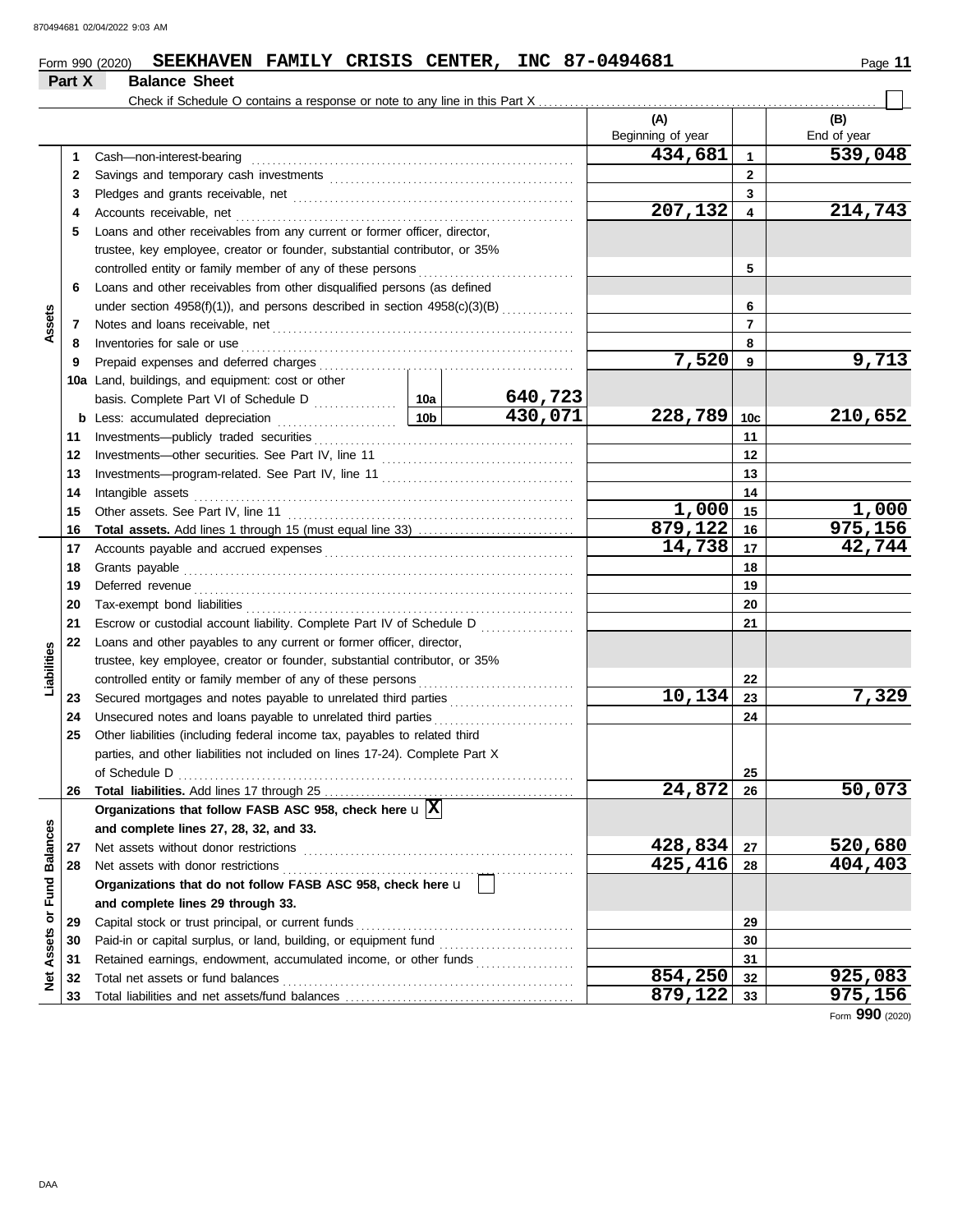870494681 02/04/2022 9:03 AM

|    | $_{\mathsf{Form}}$ 990 (2020) SEEKHAVEN FAMILY CRISIS CENTER, INC 87-0494681                                          |           |                 | Page 12 |  |
|----|-----------------------------------------------------------------------------------------------------------------------|-----------|-----------------|---------|--|
|    | Part XI<br><b>Reconciliation of Net Assets</b>                                                                        |           |                 |         |  |
|    |                                                                                                                       |           |                 |         |  |
| 1. | $\mathbf{1}$                                                                                                          | 1,390,208 |                 |         |  |
| 2  | $\overline{2}$                                                                                                        |           | 1,319,375       |         |  |
| 3  | 3<br>Revenue less expenses. Subtract line 2 from line 1                                                               |           | 70,833          |         |  |
| 4  | 4                                                                                                                     |           | 854,250         |         |  |
| 5  | 5                                                                                                                     |           |                 |         |  |
| 6  | 6                                                                                                                     |           |                 |         |  |
| 7  | $\overline{7}$<br>Investment expenses                                                                                 |           |                 |         |  |
| 8  | 8<br>Prior period adjustments                                                                                         |           |                 |         |  |
| 9  | 9                                                                                                                     |           |                 |         |  |
| 10 | Net assets or fund balances at end of year. Combine lines 3 through 9 (must equal Part X, line                        |           |                 |         |  |
|    | 10                                                                                                                    |           | 925,083         |         |  |
|    | <b>Financial Statements and Reporting</b><br>Part XII                                                                 |           |                 |         |  |
|    |                                                                                                                       |           |                 |         |  |
|    |                                                                                                                       |           | Yes             | No      |  |
| 1. | <u>IXI</u><br>Accounting method used to prepare the Form 990:<br>Cash<br>Accrual<br>Other                             |           |                 |         |  |
|    | If the organization changed its method of accounting from a prior year or checked "Other," explain in                 |           |                 |         |  |
|    | Schedule O.                                                                                                           |           |                 |         |  |
|    | 2a Were the organization's financial statements compiled or reviewed by an independent accountant?                    | 2a        |                 | x       |  |
|    | If "Yes," check a box below to indicate whether the financial statements for the year were compiled or                |           |                 |         |  |
|    | reviewed on a separate basis, consolidated basis, or both:                                                            |           |                 |         |  |
|    | Separate basis<br>Consolidated basis<br>Both consolidated and separate basis                                          |           |                 |         |  |
|    | <b>b</b> Were the organization's financial statements audited by an independent accountant?                           | 2b        | X               |         |  |
|    | If "Yes," check a box below to indicate whether the financial statements for the year were audited on a               |           |                 |         |  |
|    | separate basis, consolidated basis, or both:                                                                          |           |                 |         |  |
|    | $ \mathbf{X} $ Separate basis<br>Both consolidated and separate basis<br>Consolidated basis                           |           |                 |         |  |
|    | c If "Yes" to line 2a or 2b, does the organization have a committee that assumes responsibility for oversight of      |           |                 |         |  |
|    | the audit, review, or compilation of its financial statements and selection of an independent accountant?             | 2c        | X               |         |  |
|    | If the organization changed either its oversight process or selection process during the tax year, explain on         |           |                 |         |  |
|    | Schedule O.                                                                                                           |           |                 |         |  |
|    | 3a As a result of a federal award, was the organization required to undergo an audit or audits as set forth in the    |           |                 |         |  |
|    | Single Audit Act and OMB Circular A-133?                                                                              | 3a        | X               |         |  |
|    | <b>b</b> If "Yes," did the organization undergo the required audit or audits? If the organization did not undergo the |           |                 |         |  |
|    | required audit or audits, explain why on Schedule O and describe any steps taken to undergo such audits               | 3b        | x               |         |  |
|    |                                                                                                                       |           | Form 990 (2020) |         |  |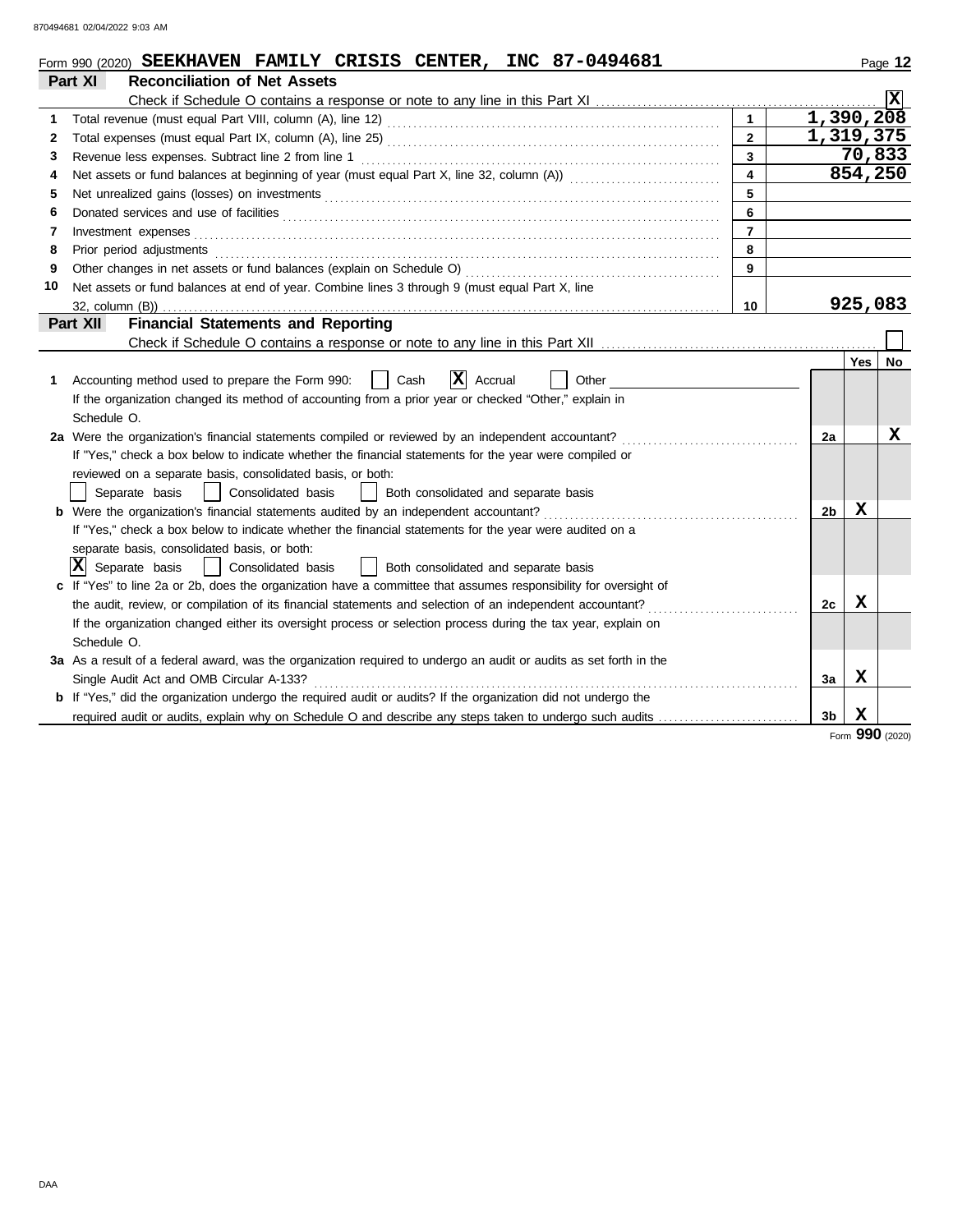870494681 02/04/2022 9:03 AM

| <b>SCHEDULE A</b>          |                                                            | <b>Public Charity Status and Public Support</b>                                                                                                                                                                                                     |     |                                       |                               | OMB No. 1545-0047                   |
|----------------------------|------------------------------------------------------------|-----------------------------------------------------------------------------------------------------------------------------------------------------------------------------------------------------------------------------------------------------|-----|---------------------------------------|-------------------------------|-------------------------------------|
| (Form 990 or 990-EZ)       |                                                            | Complete if the organization is a section $501(c)(3)$ organization or a section $4947(a)(1)$ nonexempt charitable trust.                                                                                                                            |     |                                       |                               |                                     |
| Department of the Treasury |                                                            | La Attach to Form 990 or Form 990-EZ.                                                                                                                                                                                                               |     |                                       |                               | Open to Public                      |
| Internal Revenue Service   |                                                            | <b>u</b> Go to www.irs.gov/Form990 for instructions and the latest information.                                                                                                                                                                     |     |                                       |                               | Inspection                          |
| Name of the organization   |                                                            |                                                                                                                                                                                                                                                     |     |                                       |                               | Employer identification number      |
|                            |                                                            | SEEKHAVEN FAMILY CRISIS CENTER,                                                                                                                                                                                                                     |     | <b>INC</b>                            | 87-0494681                    |                                     |
| Part I                     |                                                            | Reason for Public Charity Status. (All organizations must complete this part.) See instructions.                                                                                                                                                    |     |                                       |                               |                                     |
|                            |                                                            | The organization is not a private foundation because it is: (For lines 1 through 12, check only one box.)                                                                                                                                           |     |                                       |                               |                                     |
| 1                          |                                                            | A church, convention of churches, or association of churches described in section 170(b)(1)(A)(i).                                                                                                                                                  |     |                                       |                               |                                     |
| 2                          |                                                            | A school described in section 170(b)(1)(A)(ii). (Attach Schedule E (Form 990 or 990-EZ).)                                                                                                                                                           |     |                                       |                               |                                     |
| 3                          |                                                            | A hospital or a cooperative hospital service organization described in section 170(b)(1)(A)(iii).                                                                                                                                                   |     |                                       |                               |                                     |
| 4                          |                                                            | A medical research organization operated in conjunction with a hospital described in section 170(b)(1)(A)(iii). Enter the hospital's name,                                                                                                          |     |                                       |                               |                                     |
| 5                          |                                                            | city, and state:<br>An organization operated for the benefit of a college or university owned or operated by a governmental unit described in                                                                                                       |     |                                       |                               |                                     |
|                            | section 170(b)(1)(A)(iv). (Complete Part II.)              |                                                                                                                                                                                                                                                     |     |                                       |                               |                                     |
| 6                          |                                                            | A federal, state, or local government or governmental unit described in section 170(b)(1)(A)(v).                                                                                                                                                    |     |                                       |                               |                                     |
| x<br>7                     |                                                            | An organization that normally receives a substantial part of its support from a governmental unit or from the general public                                                                                                                        |     |                                       |                               |                                     |
| 8                          | described in section 170(b)(1)(A)(vi). (Complete Part II.) | A community trust described in section 170(b)(1)(A)(vi). (Complete Part II.)                                                                                                                                                                        |     |                                       |                               |                                     |
| 9                          |                                                            | An agricultural research organization described in section 170(b)(1)(A)(ix) operated in conjunction with a land-grant college                                                                                                                       |     |                                       |                               |                                     |
| university:                |                                                            | or university or a non-land-grant college of agriculture (see instructions). Enter the name, city, and state of the college or                                                                                                                      |     |                                       |                               |                                     |
| 10                         |                                                            | An organization that normally receives: (1) more than 33 1/3% of its support from contributions, membership fees, and gross                                                                                                                         |     |                                       |                               |                                     |
|                            |                                                            | receipts from activities related to its exempt functions, subject to certain exceptions; and (2) no more than 331/3% of its                                                                                                                         |     |                                       |                               |                                     |
|                            |                                                            | support from gross investment income and unrelated business taxable income (less section 511 tax) from businesses                                                                                                                                   |     |                                       |                               |                                     |
| 11                         |                                                            | acquired by the organization after June 30, 1975. See section 509(a)(2). (Complete Part III.)<br>An organization organized and operated exclusively to test for public safety. See section 509(a)(4).                                               |     |                                       |                               |                                     |
| 12                         |                                                            | An organization organized and operated exclusively for the benefit of, to perform the functions of, or to carry out the purposes                                                                                                                    |     |                                       |                               |                                     |
|                            |                                                            | of one or more publicly supported organizations described in section 509(a)(1) or section 509(a)(2). See section 509(a)(3).                                                                                                                         |     |                                       |                               |                                     |
|                            |                                                            | Check the box in lines 12a through 12d that describes the type of supporting organization and complete lines 12e, 12f, and 12g.                                                                                                                     |     |                                       |                               |                                     |
| a                          |                                                            | Type I. A supporting organization operated, supervised, or controlled by its supported organization(s), typically by giving<br>the supported organization(s) the power to regularly appoint or elect a majority of the directors or trustees of the |     |                                       |                               |                                     |
|                            |                                                            | supporting organization. You must complete Part IV, Sections A and B.                                                                                                                                                                               |     |                                       |                               |                                     |
| b                          |                                                            | Type II. A supporting organization supervised or controlled in connection with its supported organization(s), by having                                                                                                                             |     |                                       |                               |                                     |
|                            |                                                            | control or management of the supporting organization vested in the same persons that control or manage the supported                                                                                                                                |     |                                       |                               |                                     |
|                            |                                                            | organization(s). You must complete Part IV, Sections A and C.                                                                                                                                                                                       |     |                                       |                               |                                     |
| c                          |                                                            | Type III functionally integrated. A supporting organization operated in connection with, and functionally integrated with,<br>its supported organization(s) (see instructions). You must complete Part IV, Sections A, D, and E.                    |     |                                       |                               |                                     |
| d                          |                                                            | Type III non-functionally integrated. A supporting organization operated in connection with its supported organization(s)                                                                                                                           |     |                                       |                               |                                     |
|                            |                                                            | that is not functionally integrated. The organization generally must satisfy a distribution requirement and an attentiveness                                                                                                                        |     |                                       |                               |                                     |
|                            |                                                            | requirement (see instructions). You must complete Part IV, Sections A and D, and Part V.                                                                                                                                                            |     |                                       |                               |                                     |
| е                          |                                                            | Check this box if the organization received a written determination from the IRS that it is a Type I, Type II, Type III<br>functionally integrated, or Type III non-functionally integrated supporting organization.                                |     |                                       |                               |                                     |
| f                          | Enter the number of supported organizations                |                                                                                                                                                                                                                                                     |     |                                       |                               |                                     |
| g                          |                                                            | Provide the following information about the supported organization(s).                                                                                                                                                                              |     |                                       |                               |                                     |
| (i) Name of supported      | (ii) EIN                                                   | (iii) Type of organization                                                                                                                                                                                                                          |     | (iv) Is the organization              | (v) Amount of monetary        | (vi) Amount of                      |
| organization               |                                                            | (described on lines 1-10<br>above (see instructions))                                                                                                                                                                                               |     | listed in your governing<br>document? | support (see<br>instructions) | other support (see<br>instructions) |
|                            |                                                            |                                                                                                                                                                                                                                                     | Yes | No                                    |                               |                                     |
| (A)                        |                                                            |                                                                                                                                                                                                                                                     |     |                                       |                               |                                     |
|                            |                                                            |                                                                                                                                                                                                                                                     |     |                                       |                               |                                     |
| (B)                        |                                                            |                                                                                                                                                                                                                                                     |     |                                       |                               |                                     |
| (C)                        |                                                            |                                                                                                                                                                                                                                                     |     |                                       |                               |                                     |
| (D)                        |                                                            |                                                                                                                                                                                                                                                     |     |                                       |                               |                                     |
| (E)                        |                                                            |                                                                                                                                                                                                                                                     |     |                                       |                               |                                     |
| Total                      |                                                            |                                                                                                                                                                                                                                                     |     |                                       |                               |                                     |
|                            |                                                            |                                                                                                                                                                                                                                                     |     |                                       |                               |                                     |

**For Paperwork Reduction Act Notice, see the Instructions for Form 990 or 990-EZ.**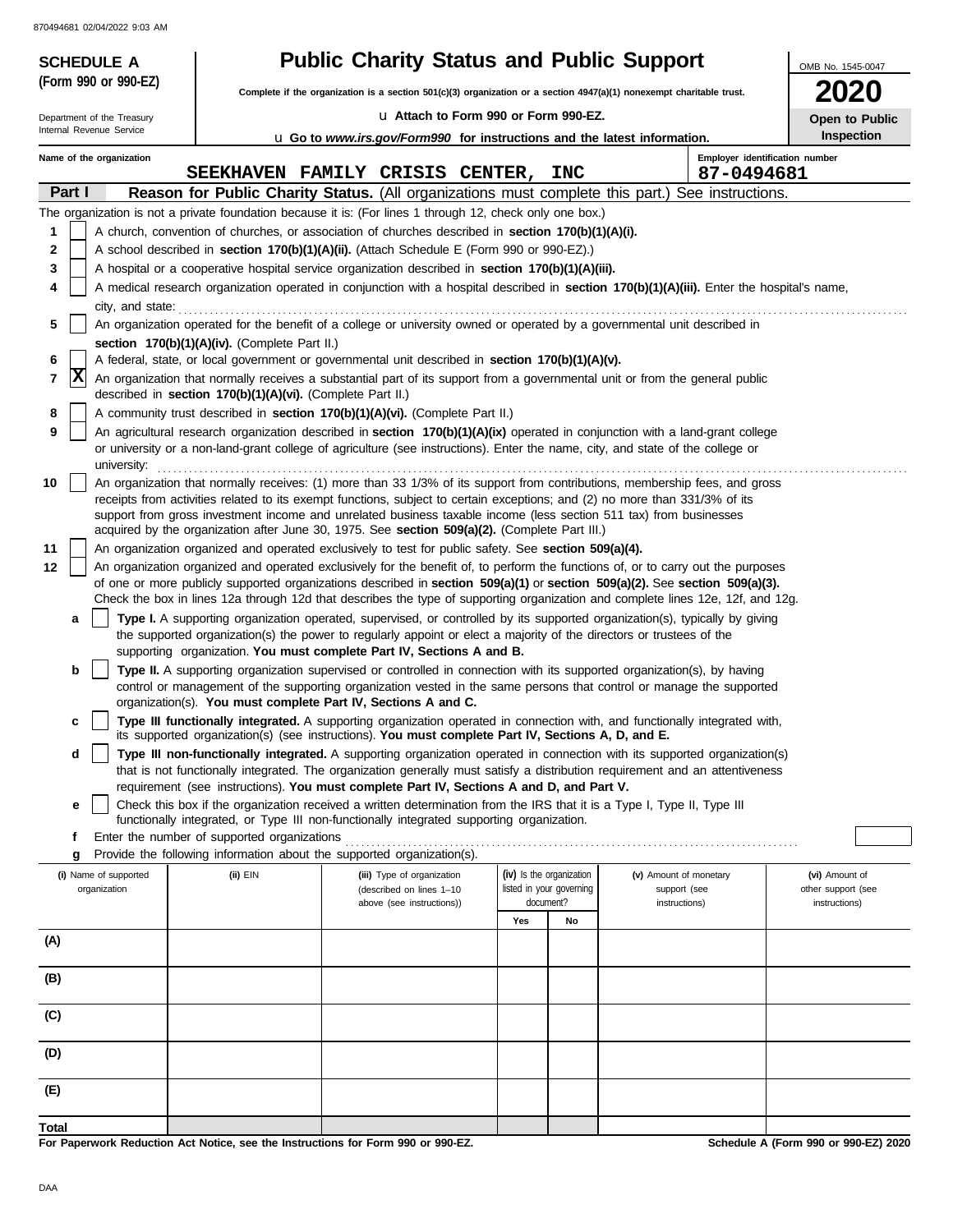## Schedule A (Form 990 or 990-EZ) 2020 **SEEKHAVEN FAMILY CRISIS CENTER, INC 87-0494681** Page 2

| Part II | Support Schedule for Organizations Described in Sections 170(b)(1)(A)(iv) and 170(b)(1)(A)(vi)                    |
|---------|-------------------------------------------------------------------------------------------------------------------|
|         | (Complete only if you checked the box on line 5, 7, or 8 of Part I or if the organization failed to qualify under |
|         | Part III. If the organization fails to qualify under the tests listed below, please complete Part III.)           |

|              | Section A. Public Support                                                                                                                                                                                                                                                                                                                                                           |          |            |            |            |           |                                           |
|--------------|-------------------------------------------------------------------------------------------------------------------------------------------------------------------------------------------------------------------------------------------------------------------------------------------------------------------------------------------------------------------------------------|----------|------------|------------|------------|-----------|-------------------------------------------|
|              | Calendar year (or fiscal year beginning in)<br>$\mathbf{u}$                                                                                                                                                                                                                                                                                                                         | (a) 2016 | (b) $2017$ | $(c)$ 2018 | $(d)$ 2019 | (e) 2020  | (f) Total                                 |
| 1            | Gifts, grants, contributions, and<br>membership fees received. (Do not<br>include any "unusual grants.")                                                                                                                                                                                                                                                                            | 494,988  | 537,238    | 793,278    | 1,075,750  | 1,390,114 | 4,291,368                                 |
| $\mathbf{2}$ | Tax revenues levied for the<br>organization's benefit and either paid<br>to or expended on its behalf                                                                                                                                                                                                                                                                               |          |            |            |            |           |                                           |
| 3            | The value of services or facilities<br>furnished by a governmental unit to the<br>organization without charge                                                                                                                                                                                                                                                                       |          |            |            |            |           |                                           |
| 4            | Total. Add lines 1 through 3                                                                                                                                                                                                                                                                                                                                                        | 494,988  | 537,238    | 793,278    | 1,075,750  | 1,390,114 | 4,291,368                                 |
| 5            | The portion of total contributions by<br>each person (other than a<br>governmental unit or publicly<br>supported organization) included on<br>line 1 that exceeds 2% of the amount<br>shown on line 11, column (f)<br><u>.</u><br>1986 - Paul Barbara, poeta                                                                                                                        |          |            |            |            |           |                                           |
| 6            | Public support. Subtract line 5 from line 4                                                                                                                                                                                                                                                                                                                                         |          |            |            |            |           | 4,291,368                                 |
|              | <b>Section B. Total Support</b>                                                                                                                                                                                                                                                                                                                                                     |          |            |            |            |           |                                           |
|              | Calendar year (or fiscal year beginning in)<br>$\mathbf{u}$                                                                                                                                                                                                                                                                                                                         | (a) 2016 | (b) 2017   | $(c)$ 2018 | $(d)$ 2019 | (e) 2020  | (f) Total                                 |
| 7            | Amounts from line 4                                                                                                                                                                                                                                                                                                                                                                 | 494,988  | 537,238    | 793,278    | 1,075,750  | 1,390,114 | 4,291,368                                 |
| 8            | Gross income from interest, dividends,<br>payments received on securities loans,<br>rents, royalties, and income from<br>similar sources                                                                                                                                                                                                                                            | 304      | 348        | 536        | 369        | 94        | 1,651                                     |
| 9            | Net income from unrelated business<br>activities, whether or not the business<br>is regularly carried on                                                                                                                                                                                                                                                                            | 2,756    | 2,443      | 1,184      | 517        |           | 6,900                                     |
| 10           | Other income. Do not include gain or<br>loss from the sale of capital assets<br>(Explain in Part VI.)                                                                                                                                                                                                                                                                               |          |            |            |            |           |                                           |
| 11           | Total support. Add lines 7 through 10                                                                                                                                                                                                                                                                                                                                               |          |            |            |            |           | 4,299,919                                 |
| 12           | Gross receipts from related activities, etc. (see instructions)                                                                                                                                                                                                                                                                                                                     |          |            |            |            | 12        | 94                                        |
| 13           | First 5 years. If the Form 990 is for the organization's first, second, third, fourth, or fifth tax year as a section 501(c)(3)                                                                                                                                                                                                                                                     |          |            |            |            |           |                                           |
|              | organization, check this box and stop here                                                                                                                                                                                                                                                                                                                                          |          |            |            |            |           |                                           |
|              | Section C. Computation of Public Support Percentage                                                                                                                                                                                                                                                                                                                                 |          |            |            |            |           |                                           |
| 14           | Public support percentage for 2020 (line 6, column (f) divided by line 11, column (f)) [[[[[[[[[[[[[[[[[[[[[[                                                                                                                                                                                                                                                                       |          |            |            |            | 14        | 99.80%                                    |
| 15           | Public support percentage from 2019 Schedule A, Part II, line 14                                                                                                                                                                                                                                                                                                                    |          |            |            |            | 15        | 99.63%                                    |
|              | 16a 33 1/3% support test-2020. If the organization did not check the box on line 13, and line 14 is 33 1/3% or more, check this<br>box and stop here. The organization qualifies as a publicly supported organization                                                                                                                                                               |          |            |            |            |           | $\blacktriangleright \overline{\text{X}}$ |
| b            | 33 1/3% support test-2019. If the organization did not check a box on line 13 or 16a, and line 15 is 33 1/3% or more, check                                                                                                                                                                                                                                                         |          |            |            |            |           |                                           |
|              |                                                                                                                                                                                                                                                                                                                                                                                     |          |            |            |            |           |                                           |
| 17a          | 10%-facts-and-circumstances test-2020. If the organization did not check a box on line 13, 16a, or 16b, and line 14 is                                                                                                                                                                                                                                                              |          |            |            |            |           |                                           |
|              | 10% or more, and if the organization meets the "facts-and-circumstances" test, check this box and stop here. Explain in<br>Part VI how the organization meets the "facts-and-circumstances" test. The organization qualifies as a publicly supported<br>organization                                                                                                                |          |            |            |            |           |                                           |
| b            | 10%-facts-and-circumstances test-2019. If the organization did not check a box on line 13, 16a, 16b, or 17a, and line<br>15 is 10% or more, and if the organization meets the "facts-and-circumstances" test, check this box and stop here. Explain<br>in Part VI how the organization meets the "facts-and-circumstances" test. The organization qualifies as a publicly supported |          |            |            |            |           |                                           |
| 18           | organization<br>Private foundation. If the organization did not check a box on line 13, 16a, 16b, 17a, or 17b, check this box and see<br>instructions                                                                                                                                                                                                                               |          |            |            |            |           |                                           |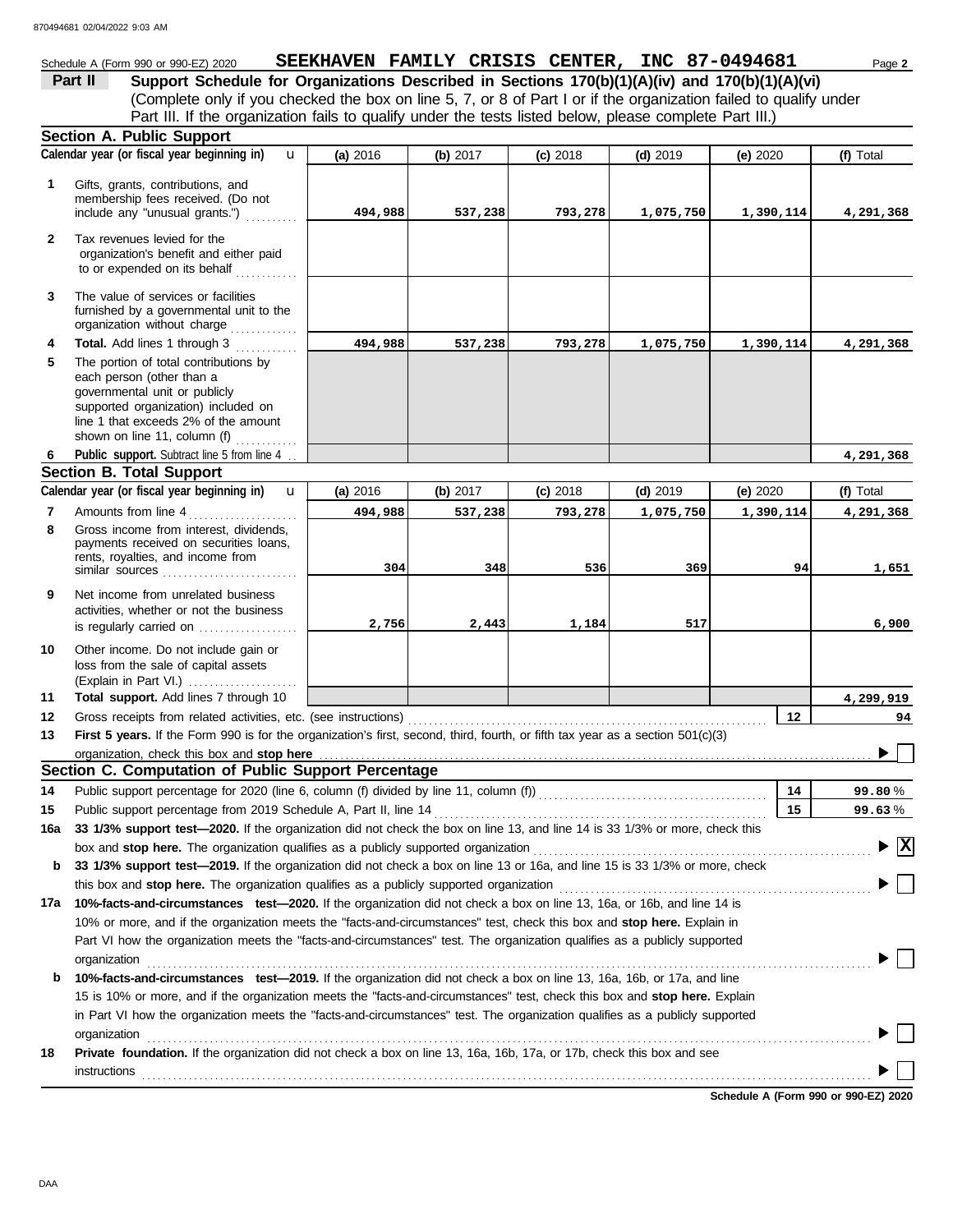## Schedule A (Form 990 or 990-EZ) 2020 **SEEKHAVEN FAMILY CRISIS CENTER, INC 87-0494681** Page 3

## **Part III Support Schedule for Organizations Described in Section 509(a)(2)**

(Complete only if you checked the box on line 10 of Part I or if the organization failed to qualify under Part II. If the organization fails to qualify under the tests listed below, please complete Part II.)

|              | <b>Section A. Public Support</b>                                                                                                                                                                 |            |          |            |            |            |    |           |
|--------------|--------------------------------------------------------------------------------------------------------------------------------------------------------------------------------------------------|------------|----------|------------|------------|------------|----|-----------|
|              | Calendar year (or fiscal year beginning in)<br>u                                                                                                                                                 | (a) 2016   | (b) 2017 | $(c)$ 2018 | $(d)$ 2019 | (e) $2020$ |    | (f) Total |
| 1            | Gifts, grants, contributions, and membership fees<br>received. (Do not include any "unusual grants.")<br>.                                                                                       |            |          |            |            |            |    |           |
| $\mathbf{2}$ | Gross receipts from admissions, merchandise<br>sold or services performed, or facilities<br>furnished in any activity that is related to the<br>organization's tax-exempt purpose                |            |          |            |            |            |    |           |
| 3            | Gross receipts from activities that are not an<br>unrelated trade or business under section 513                                                                                                  |            |          |            |            |            |    |           |
| 4            | Tax revenues levied for the<br>organization's benefit and either paid<br>to or expended on its behalf<br>.                                                                                       |            |          |            |            |            |    |           |
| 5            | The value of services or facilities<br>furnished by a governmental unit to the<br>organization without charge with an area with an area with an area with an area with an area with an area with |            |          |            |            |            |    |           |
| 6            | Total. Add lines 1 through 5                                                                                                                                                                     |            |          |            |            |            |    |           |
|              | <b>7a</b> Amounts included on lines 1, 2, and 3<br>received from disqualified persons                                                                                                            |            |          |            |            |            |    |           |
| b            | Amounts included on lines 2 and 3<br>received from other than disqualified<br>persons that exceed the greater of \$5,000<br>or 1% of the amount on line 13 for the year                          |            |          |            |            |            |    |           |
| C            | Add lines 7a and 7b<br>.                                                                                                                                                                         |            |          |            |            |            |    |           |
| 8            | Public support. (Subtract line 7c from                                                                                                                                                           |            |          |            |            |            |    |           |
|              | line $6.$ )                                                                                                                                                                                      |            |          |            |            |            |    |           |
|              | <b>Section B. Total Support</b>                                                                                                                                                                  |            |          |            |            |            |    |           |
|              | Calendar year (or fiscal year beginning in)<br>$\mathbf{u}$                                                                                                                                      | (a) $2016$ | (b) 2017 | $(c)$ 2018 | $(d)$ 2019 | (e) $2020$ |    | (f) Total |
| 9            | Amounts from line 6                                                                                                                                                                              |            |          |            |            |            |    |           |
| 10a          | Gross income from interest, dividends,<br>payments received on securities loans, rents,<br>royalties, and income from similar sources                                                            |            |          |            |            |            |    |           |
| b            | Unrelated business taxable income (less<br>section 511 taxes) from businesses<br>acquired after June 30, 1975                                                                                    |            |          |            |            |            |    |           |
|              | c Add lines 10a and 10b                                                                                                                                                                          |            |          |            |            |            |    |           |
| 11           | Net income from unrelated business<br>activities not included in line 10b, whether<br>or not the business is regularly carried on                                                                |            |          |            |            |            |    |           |
| 12           | Other income. Do not include gain or<br>loss from the sale of capital assets<br>(Explain in Part VI.)                                                                                            |            |          |            |            |            |    |           |
| 13           | Total support. (Add lines 9, 10c, 11,                                                                                                                                                            |            |          |            |            |            |    |           |
|              | and 12.)                                                                                                                                                                                         |            |          |            |            |            |    |           |
| 14           | First 5 years. If the Form 990 is for the organization's first, second, third, fourth, or fifth tax year as a section 501(c)(3)                                                                  |            |          |            |            |            |    |           |
|              | organization, check this box and stop here                                                                                                                                                       |            |          |            |            |            |    |           |
|              | Section C. Computation of Public Support Percentage                                                                                                                                              |            |          |            |            |            |    |           |
| 15           | Public support percentage for 2020 (line 8, column (f), divided by line 13, column (f)) [[[[[[[[[[[[[[[[[[[[[                                                                                    |            |          |            |            |            | 15 | %         |
| 16           |                                                                                                                                                                                                  |            |          |            |            |            | 16 | %         |
|              | Section D. Computation of Investment Income Percentage                                                                                                                                           |            |          |            |            |            |    |           |
| 17           |                                                                                                                                                                                                  |            |          |            |            |            | 17 | %         |
| 18           | Investment income percentage from 2019 Schedule A, Part III, line 17                                                                                                                             |            |          |            |            |            | 18 | %         |
| 19a l        | 33 1/3% support tests-2020. If the organization did not check the box on line 14, and line 15 is more than 33 1/3%, and line                                                                     |            |          |            |            |            |    |           |
|              | 17 is not more than 33 1/3%, check this box and stop here. The organization qualifies as a publicly supported organization                                                                       |            |          |            |            |            |    |           |
| b            | 33 1/3% support tests-2019. If the organization did not check a box on line 14 or line 19a, and line 16 is more than 33 1/3%, and                                                                |            |          |            |            |            |    |           |
|              | line 18 is not more than 33 1/3%, check this box and stop here. The organization qualifies as a publicly supported organization <i>[1000]</i>                                                    |            |          |            |            |            |    |           |
| 20           |                                                                                                                                                                                                  |            |          |            |            |            |    |           |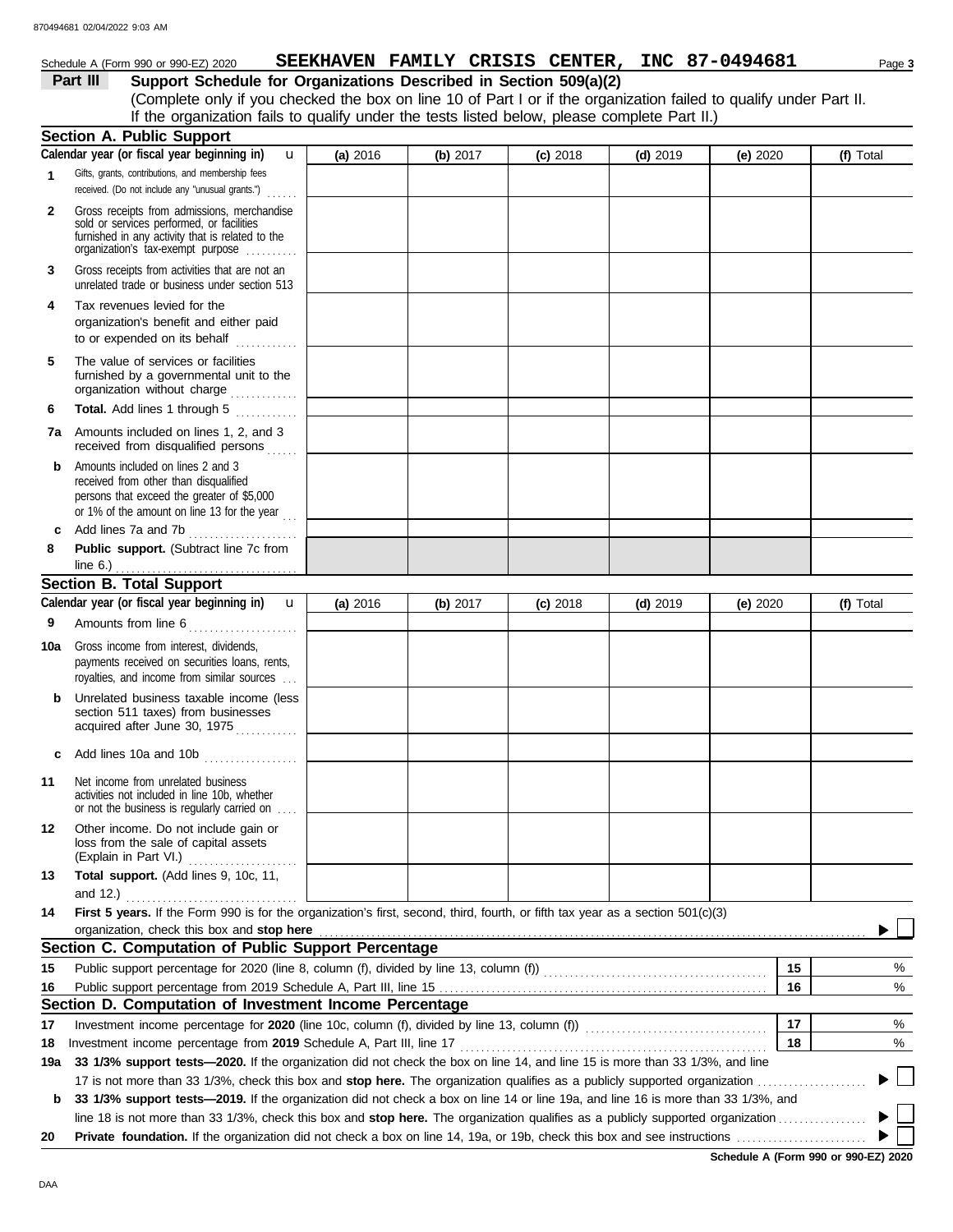|     | SEEKHAVEN FAMILY CRISIS CENTER, INC 87-0494681<br>Schedule A (Form 990 or 990-EZ) 2020                                                                                                                                                    |                 |     | Page 4 |
|-----|-------------------------------------------------------------------------------------------------------------------------------------------------------------------------------------------------------------------------------------------|-----------------|-----|--------|
|     | Part IV<br><b>Supporting Organizations</b>                                                                                                                                                                                                |                 |     |        |
|     | (Complete only if you checked a box in line 12 on Part I. If you checked box 12a, Part I, complete Sections A                                                                                                                             |                 |     |        |
|     | and B. If you checked box 12b, Part I, complete Sections A and C. If you checked box 12c, Part I, complete                                                                                                                                |                 |     |        |
|     | Sections A, D, and E. If you checked box 12d, Part I, complete Sections A and D, and complete Part V.)                                                                                                                                    |                 |     |        |
|     | Section A. All Supporting Organizations                                                                                                                                                                                                   |                 |     |        |
|     |                                                                                                                                                                                                                                           |                 | Yes | No     |
| 1   | Are all of the organization's supported organizations listed by name in the organization's governing                                                                                                                                      |                 |     |        |
|     | documents? If "No," describe in Part VI how the supported organizations are designated. If designated by                                                                                                                                  |                 |     |        |
|     | class or purpose, describe the designation. If historic and continuing relationship, explain.                                                                                                                                             | 1               |     |        |
| 2   | Did the organization have any supported organization that does not have an IRS determination of status                                                                                                                                    |                 |     |        |
|     | under section 509(a)(1) or (2)? If "Yes," explain in Part VI how the organization determined that the supported<br>organization was described in section 509(a)(1) or (2).                                                                | 2               |     |        |
| За  | Did the organization have a supported organization described in section $501(c)(4)$ , (5), or (6)? If "Yes," answer                                                                                                                       |                 |     |        |
|     | lines 3b and 3c below.                                                                                                                                                                                                                    | 3a              |     |        |
| b   | Did the organization confirm that each supported organization qualified under section $501(c)(4)$ , $(5)$ , or $(6)$ and                                                                                                                  |                 |     |        |
|     | satisfied the public support tests under section 509(a)(2)? If "Yes," describe in Part VI when and how the                                                                                                                                |                 |     |        |
|     | organization made the determination.                                                                                                                                                                                                      | 3b              |     |        |
| c   | Did the organization ensure that all support to such organizations was used exclusively for section $170(c)(2)(B)$                                                                                                                        |                 |     |        |
|     | purposes? If "Yes," explain in Part VI what controls the organization put in place to ensure such use.                                                                                                                                    | 3c              |     |        |
| 4a  | Was any supported organization not organized in the United States ("foreign supported organization")? If                                                                                                                                  |                 |     |        |
|     | "Yes," and if you checked 12a or 12b in Part I, answer (b) and (c) below.                                                                                                                                                                 | 4a              |     |        |
| b   | Did the organization have ultimate control and discretion in deciding whether to make grants to the foreign                                                                                                                               |                 |     |        |
|     | supported organization? If "Yes," describe in Part VI how the organization had such control and discretion                                                                                                                                |                 |     |        |
|     | despite being controlled or supervised by or in connection with its supported organizations.                                                                                                                                              | 4b              |     |        |
| c   | Did the organization support any foreign supported organization that does not have an IRS determination                                                                                                                                   |                 |     |        |
|     | under sections $501(c)(3)$ and $509(a)(1)$ or (2)? If "Yes," explain in Part VI what controls the organization used                                                                                                                       |                 |     |        |
|     | to ensure that all support to the foreign supported organization was used exclusively for section $170(c)(2)(B)$                                                                                                                          |                 |     |        |
|     | purposes.                                                                                                                                                                                                                                 | 4с              |     |        |
| 5a  | Did the organization add, substitute, or remove any supported organizations during the tax year? If "Yes,"                                                                                                                                |                 |     |        |
|     | answer lines 5b and 5c below (if applicable). Also, provide detail in Part VI, including (i) the names and EIN                                                                                                                            |                 |     |        |
|     | numbers of the supported organizations added, substituted, or removed; (ii) the reasons for each such action;                                                                                                                             |                 |     |        |
|     | (iii) the authority under the organization's organizing document authorizing such action; and (iv) how the action                                                                                                                         |                 |     |        |
|     | was accomplished (such as by amendment to the organizing document).                                                                                                                                                                       | 5а              |     |        |
| b   | Type I or Type II only. Was any added or substituted supported organization part of a class already                                                                                                                                       |                 |     |        |
|     | designated in the organization's organizing document?                                                                                                                                                                                     | 5b              |     |        |
| c   | <b>Substitutions only.</b> Was the substitution the result of an event beyond the organization's control?                                                                                                                                 | 5c              |     |        |
| 6   | Did the organization provide support (whether in the form of grants or the provision of services or facilities) to<br>anyone other than (i) its supported organizations, (ii) individuals that are part of the charitable class benefited |                 |     |        |
|     | by one or more of its supported organizations, or (iii) other supporting organizations that also support or                                                                                                                               |                 |     |        |
|     | benefit one or more of the filing organization's supported organizations? If "Yes," provide detail in Part VI.                                                                                                                            | 6               |     |        |
| 7   | Did the organization provide a grant, loan, compensation, or other similar payment to a substantial contributor                                                                                                                           |                 |     |        |
|     | (as defined in section $4958(c)(3)(C)$ ), a family member of a substantial contributor, or a 35% controlled entity                                                                                                                        |                 |     |        |
|     | with regard to a substantial contributor? If "Yes," complete Part I of Schedule L (Form 990 or 990-EZ).                                                                                                                                   | 7               |     |        |
| 8   | Did the organization make a loan to a disqualified person (as defined in section 4958) not described in line 7?                                                                                                                           |                 |     |        |
|     | If "Yes," complete Part I of Schedule L (Form 990 or 990-EZ).                                                                                                                                                                             | 8               |     |        |
| 9а  | Was the organization controlled directly or indirectly at any time during the tax year by one or more                                                                                                                                     |                 |     |        |
|     | disqualified persons, as defined in section 4946 (other than foundation managers and organizations                                                                                                                                        |                 |     |        |
|     | described in section 509(a)(1) or (2))? If "Yes," provide detail in Part VI.                                                                                                                                                              | 9а              |     |        |
| b   | Did one or more disqualified persons (as defined in line 9a) hold a controlling interest in any entity in which                                                                                                                           |                 |     |        |
|     | the supporting organization had an interest? If "Yes," provide detail in Part VI.                                                                                                                                                         | 9b              |     |        |
| c   | Did a disqualified person (as defined in line 9a) have an ownership interest in, or derive any personal benefit                                                                                                                           |                 |     |        |
|     | from, assets in which the supporting organization also had an interest? If "Yes," provide detail in Part VI.                                                                                                                              | 9c              |     |        |
| 10a | Was the organization subject to the excess business holdings rules of section 4943 because of section                                                                                                                                     |                 |     |        |
|     | 4943(f) (regarding certain Type II supporting organizations, and all Type III non-functionally integrated                                                                                                                                 |                 |     |        |
|     | supporting organizations)? If "Yes," answer line 10b below.                                                                                                                                                                               | 10a             |     |        |
| b   | Did the organization have any excess business holdings in the tax year? (Use Schedule C, Form 4720, to                                                                                                                                    |                 |     |        |
|     | determine whether the organization had excess business holdings.)                                                                                                                                                                         | 10 <sub>b</sub> |     |        |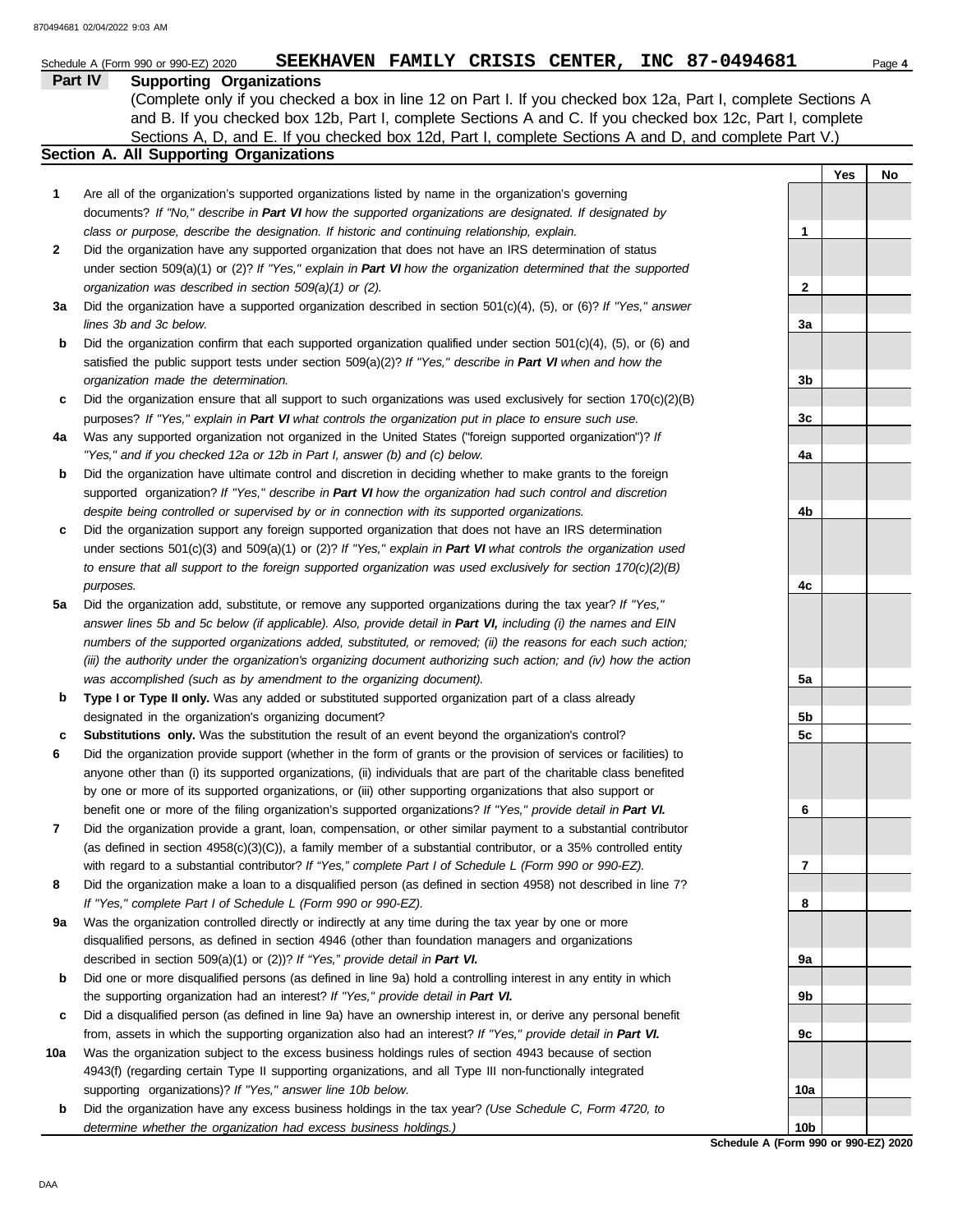#### **Part IV Supporting Organizations** *(continued)* Schedule A (Form 990 or 990-EZ) 2020 **SEEKHAVEN FAMILY CRISIS CENTER, INC 87-0494681** Page 5 **Yes No 1** directors, or trustees at all times during the tax year? *If "No," describe in Part VI how the supported organization(s)* more supported organizations have the power to regularly appoint or elect at least a majority of the organization's officers, **Section B. Type I Supporting Organizations 11 c** A 35% controlled entity of a person described in line 11a or 11b above? *If "Yes" to line 11a, 11b, or 11c, provide* **b** A family member of a person described in line 11a above? **a** A person who directly or indirectly controls, either alone or together with persons described in lines 11b and Has the organization accepted a gift or contribution from any of the following persons? 11c below, the governing body of a supported organization? *detail in Part VI.* **11a 11b 11c** Did the governing body, members of the governing body, officers acting in their official capacity, or membership of one or **Yes No**

| <b>Section C. Type II Supporting Organizations</b>                                                                             |  |  |  |  |  |
|--------------------------------------------------------------------------------------------------------------------------------|--|--|--|--|--|
| supervised, or controlled the supporting organization.                                                                         |  |  |  |  |  |
| VI how providing such benefit carried out the purposes of the supported organization(s) that operated,                         |  |  |  |  |  |
| organization(s) that operated, supervised, or controlled the supporting organization? If "Yes," explain in Part                |  |  |  |  |  |
| Did the organization operate for the benefit of any supported organization other than the supported                            |  |  |  |  |  |
| supported organizations and what conditions or restrictions, if any, applied to such powers during the tax year.               |  |  |  |  |  |
| organization, describe how the powers to appoint and/or remove officers, directors, or trustees were allocated among the       |  |  |  |  |  |
| effectively operated, supervised, or controlled the organization's activities. If the organization had more than one supported |  |  |  |  |  |

|                                                                                                                  |  | No |
|------------------------------------------------------------------------------------------------------------------|--|----|
| Were a majority of the organization's directors or trustees during the tax year also a majority of the directors |  |    |
| or trustees of each of the organization's supported organization(s)? If "No," describe in Part VI how control    |  |    |
| or management of the supporting organization was vested in the same persons that controlled or managed           |  |    |
| the supported organization(s).                                                                                   |  |    |

## **Section D. All Type III Supporting Organizations**

|                |                                                                                                                        |   | Yes | No |
|----------------|------------------------------------------------------------------------------------------------------------------------|---|-----|----|
| $\mathbf 1$    | Did the organization provide to each of its supported organizations, by the last day of the fifth month of the         |   |     |    |
|                | organization's tax year, (i) a written notice describing the type and amount of support provided during the prior tax  |   |     |    |
|                | year, (ii) a copy of the Form 990 that was most recently filed as of the date of notification, and (iii) copies of the |   |     |    |
|                | organization's governing documents in effect on the date of notification, to the extent not previously provided?       |   |     |    |
| $\overline{2}$ | Were any of the organization's officers, directors, or trustees either (i) appointed or elected by the supported       |   |     |    |
|                | organization(s) or (ii) serving on the governing body of a supported organization? If "No," explain in Part VI how     |   |     |    |
|                | the organization maintained a close and continuous working relationship with the supported organization(s).            | 2 |     |    |
| $\mathbf{3}$   | By reason of the relationship described in line 2, above, did the organization's supported organizations have          |   |     |    |
|                | a significant voice in the organization's investment policies and in directing the use of the organization's           |   |     |    |
|                | income or assets at all times during the tax year? If "Yes," describe in Part VI the role the organization's           |   |     |    |
|                | supported organizations played in this regard.                                                                         | 3 |     |    |

## **Section E. Type III Functionally-Integrated Supporting Organizations**

- **1** *Check the box next to the method that the organization used to satisfy the Integral Part Test during the year (see instructions).*
	- The organization satisfied the Activities Test. *Complete line 2 below.* **a**
	- The organization is the parent of each of its supported organizations. *Complete line 3 below.* **b**

The organization supported a governmental entity. *Describe in Part VI how you supported a governmental entity (see instructions).* **c**

- **2** Activities Test. *Answer lines 2a and 2b below.*
- **a** Did substantially all of the organization's activities during the tax year directly further the exempt purposes of the supported organization(s) to which the organization was responsive? *If "Yes," then in Part VI identify those supported organizations and explain how these activities directly furthered their exempt purposes,*  how the organization was responsive to those supported organizations, and how the organization determined *that these activities constituted substantially all of its activities.*
- **b** Did the activities described in line 2a, above, constitute activities that, but for the organization's involvement, one or more of the organization's supported organization(s) would have been engaged in? If "Yes," explain in *Part VI the reasons for the organization's position that its supported organization(s) would have engaged in these activities but for the organization's involvement.*
- **3** Parent of Supported Organizations. *Answer lines 3a and 3b below.*
- **a** Did the organization have the power to regularly appoint or elect a majority of the officers, directors, or trustees of each of the supported organizations? *If "Yes" or "No," provide details in Part VI.*
- **b** Did the organization exercise a substantial degree of direction over the policies, programs, and activities of each of its supported organizations? *If "Yes," describe in Part VI the role played by the organization in this regard.*

**2a 2b 3a 3b**

**Yes No**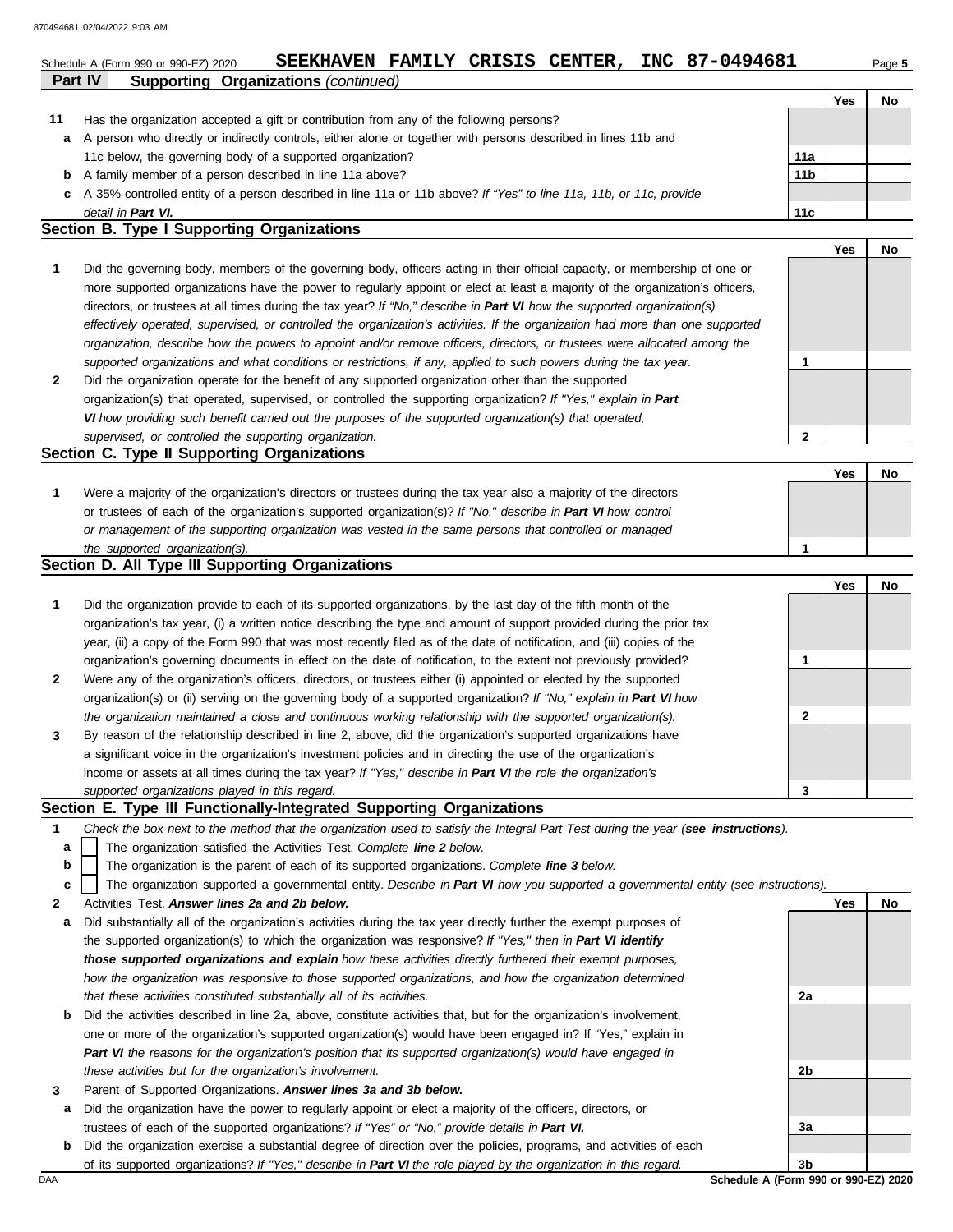|                | SEEKHAVEN FAMILY CRISIS CENTER, INC 87-0494681<br>Schedule A (Form 990 or 990-EZ) 2020                                           |                |                | Page 6                         |
|----------------|----------------------------------------------------------------------------------------------------------------------------------|----------------|----------------|--------------------------------|
| <b>Part V</b>  | Type III Non-Functionally Integrated 509(a)(3) Supporting Organizations                                                          |                |                |                                |
| 1              | Check here if the organization satisfied the Integral Part Test as a qualifying trust on Nov. 20, 1970 (explain in Part VI). See |                |                |                                |
|                | instructions. All other Type III non-functionally integrated supporting organizations must complete Sections A through E.        |                |                |                                |
|                | Section A - Adjusted Net Income                                                                                                  |                | (A) Prior Year | (B) Current Year               |
|                |                                                                                                                                  |                |                | (optional)                     |
| 1              | Net short-term capital gain                                                                                                      | $\mathbf{1}$   |                |                                |
| $\mathbf{2}$   | Recoveries of prior-year distributions                                                                                           | $\mathbf{2}$   |                |                                |
| 3              | Other gross income (see instructions)                                                                                            | 3              |                |                                |
| 4              | Add lines 1 through 3.                                                                                                           | 4              |                |                                |
| 5              | Depreciation and depletion                                                                                                       | 5              |                |                                |
| 6              | Portion of operating expenses paid or incurred for production or collection of                                                   |                |                |                                |
|                | gross income or for management, conservation, or maintenance of property                                                         |                |                |                                |
|                | held for production of income (see instructions)                                                                                 | 6              |                |                                |
| $\overline{7}$ | Other expenses (see instructions)                                                                                                | $\overline{7}$ |                |                                |
| 8              | <b>Adjusted Net Income</b> (subtract lines 5, 6, and 7 from line 4)                                                              | 8              |                |                                |
|                | Section B - Minimum Asset Amount                                                                                                 |                | (A) Prior Year | (B) Current Year<br>(optional) |
| 1              | Aggregate fair market value of all non-exempt-use assets (see                                                                    |                |                |                                |
|                | instructions for short tax year or assets held for part of year):                                                                |                |                |                                |
|                | a Average monthly value of securities                                                                                            | 1a             |                |                                |
|                | <b>b</b> Average monthly cash balances                                                                                           | 1b             |                |                                |
|                | c Fair market value of other non-exempt-use assets                                                                               | 1 <sub>c</sub> |                |                                |
|                | d Total (add lines 1a, 1b, and 1c)                                                                                               | 1d             |                |                                |
|                | e Discount claimed for blockage or other factors                                                                                 |                |                |                                |
|                | (explain in detail in Part VI):                                                                                                  |                |                |                                |
| $\mathbf{2}$   | Acquisition indebtedness applicable to non-exempt-use assets                                                                     | $\mathbf{2}$   |                |                                |
| 3              | Subtract line 2 from line 1d.                                                                                                    | 3              |                |                                |
| 4              | Cash deemed held for exempt use. Enter 0.015 of line 3 (for greater amount,                                                      |                |                |                                |
|                | see instructions)                                                                                                                | 4              |                |                                |
| 5              | Net value of non-exempt-use assets (subtract line 4 from line 3)                                                                 | 5              |                |                                |
| 6              | Multiply line 5 by 0.035.                                                                                                        | 6              |                |                                |
| $\overline{7}$ | Recoveries of prior-year distributions                                                                                           | $\overline{7}$ |                |                                |
| 8              | Minimum Asset Amount (add line 7 to line 6)                                                                                      | 8              |                |                                |
|                | Section C - Distributable Amount                                                                                                 |                |                | <b>Current Year</b>            |
| 1              | Adjusted net income for prior year (from Section A, line 8, column A)                                                            | $\mathbf{1}$   |                |                                |
| $\mathbf{2}$   | Enter 0.85 of line 1.                                                                                                            | $\mathbf{2}$   |                |                                |
| 3              | Minimum asset amount for prior year (from Section B, line 8, column A)                                                           | 3              |                |                                |
| 4              | Enter greater of line 2 or line 3.                                                                                               | 4              |                |                                |
| 5              | Income tax imposed in prior year                                                                                                 | 5              |                |                                |
| 6              | <b>Distributable Amount.</b> Subtract line 5 from line 4, unless subject to                                                      |                |                |                                |
|                | emergency temporary reduction (see instructions).                                                                                | 6              |                |                                |
|                |                                                                                                                                  |                |                |                                |

**7** | Check here if the current year is the organization's first as a non-functionally integrated Type III supporting organization (see instructions).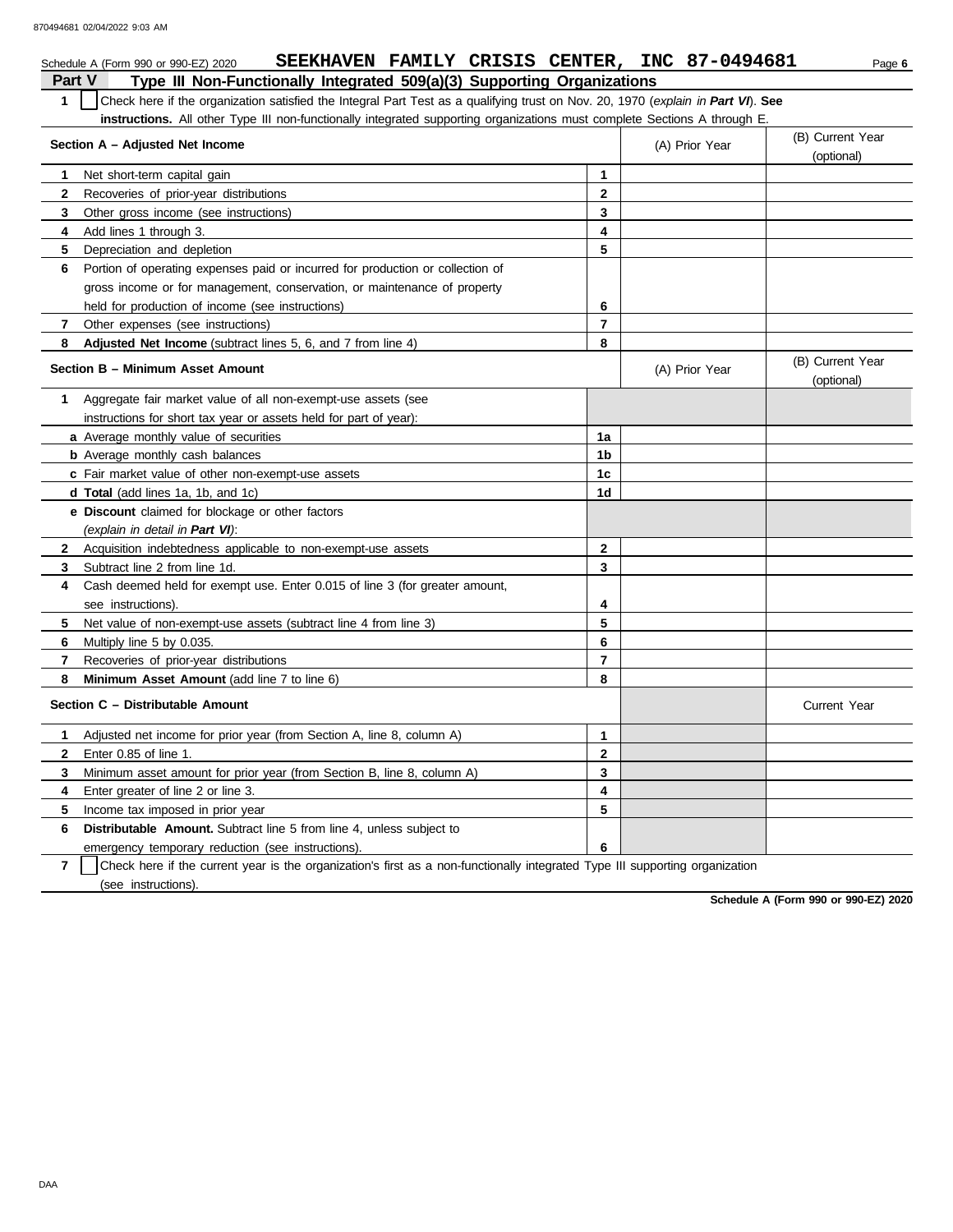|              | SEEKHAVEN FAMILY CRISIS CENTER, INC 87-0494681<br>Schedule A (Form 990 or 990-EZ) 2020     |                             |                                       | Page 7                                  |
|--------------|--------------------------------------------------------------------------------------------|-----------------------------|---------------------------------------|-----------------------------------------|
| Part V       | Type III Non-Functionally Integrated 509(a)(3) Supporting Organizations (continued)        |                             |                                       |                                         |
|              | Section D - Distributions                                                                  |                             |                                       | <b>Current Year</b>                     |
| 1            | Amounts paid to supported organizations to accomplish exempt purposes                      |                             |                                       |                                         |
| $\mathbf{2}$ | Amounts paid to perform activity that directly furthers exempt purposes of supported       |                             |                                       |                                         |
|              | organizations, in excess of income from activity                                           |                             |                                       |                                         |
| 3            | Administrative expenses paid to accomplish exempt purposes of supported organizations      |                             |                                       |                                         |
| 4            | Amounts paid to acquire exempt-use assets                                                  |                             |                                       |                                         |
| 5            | Qualified set-aside amounts (prior IRS approval required—provide details in Part VI)       |                             |                                       |                                         |
| 6            | Other distributions (describe in Part VI). See instructions.                               |                             |                                       |                                         |
| 7            | Total annual distributions. Add lines 1 through 6.                                         |                             |                                       |                                         |
| 8            | Distributions to attentive supported organizations to which the organization is responsive |                             |                                       |                                         |
|              | (provide details in Part VI). See instructions.                                            |                             |                                       |                                         |
| 9            | Distributable amount for 2020 from Section C, line 6                                       |                             |                                       |                                         |
| 10           | Line 8 amount divided by line 9 amount                                                     |                             |                                       |                                         |
|              |                                                                                            | (i)                         | (ii)                                  | (iii)                                   |
|              | <b>Section E - Distribution Allocations (see instructions)</b>                             | <b>Excess Distributions</b> | <b>Underdistributions</b><br>Pre-2020 | <b>Distributable</b><br>Amount for 2020 |
| 1            | Distributable amount for 2020 from Section C, line 6                                       |                             |                                       |                                         |
| $\mathbf{2}$ | Underdistributions, if any, for years prior to 2020                                        |                             |                                       |                                         |
|              | (reasonable cause required-explain in Part VI). See                                        |                             |                                       |                                         |
|              | instructions.                                                                              |                             |                                       |                                         |
| 3            | Excess distributions carryover, if any, to 2020                                            |                             |                                       |                                         |
|              |                                                                                            |                             |                                       |                                         |
|              |                                                                                            |                             |                                       |                                         |
|              |                                                                                            |                             |                                       |                                         |
|              |                                                                                            |                             |                                       |                                         |
|              |                                                                                            |                             |                                       |                                         |
|              | f Total of lines 3a through 3e                                                             |                             |                                       |                                         |
|              | g Applied to underdistributions of prior years                                             |                             |                                       |                                         |
|              | h Applied to 2020 distributable amount                                                     |                             |                                       |                                         |
|              | <i>i</i> Carryover from 2015 not applied (see instructions)                                |                             |                                       |                                         |
|              | Remainder. Subtract lines 3g, 3h, and 3i from line 3f.                                     |                             |                                       |                                         |
| 4            | Distributions for 2020 from                                                                |                             |                                       |                                         |
|              | \$<br>Section D, line 7:                                                                   |                             |                                       |                                         |
|              | a Applied to underdistributions of prior years                                             |                             |                                       |                                         |
|              | <b>b</b> Applied to 2020 distributable amount                                              |                             |                                       |                                         |
|              | c Remainder. Subtract lines 4a and 4b from line 4.                                         |                             |                                       |                                         |
| 5            | Remaining underdistributions for years prior to 2020, if                                   |                             |                                       |                                         |
|              | any. Subtract lines 3g and 4a from line 2. For result                                      |                             |                                       |                                         |
|              | greater than zero, explain in Part VI. See instructions.                                   |                             |                                       |                                         |
| 6            | Remaining underdistributions for 2020 Subtract lines 3h                                    |                             |                                       |                                         |
|              | and 4b from line 1. For result greater than zero, explain in                               |                             |                                       |                                         |
|              | Part VI. See instructions.                                                                 |                             |                                       |                                         |
| 7            | Excess distributions carryover to 2021. Add lines 3j                                       |                             |                                       |                                         |
|              | and 4c.                                                                                    |                             |                                       |                                         |
| 8            | Breakdown of line 7:                                                                       |                             |                                       |                                         |
|              |                                                                                            |                             |                                       |                                         |
|              |                                                                                            |                             |                                       |                                         |
|              |                                                                                            |                             |                                       |                                         |
|              |                                                                                            |                             |                                       |                                         |
|              | e Excess from 2020                                                                         |                             |                                       |                                         |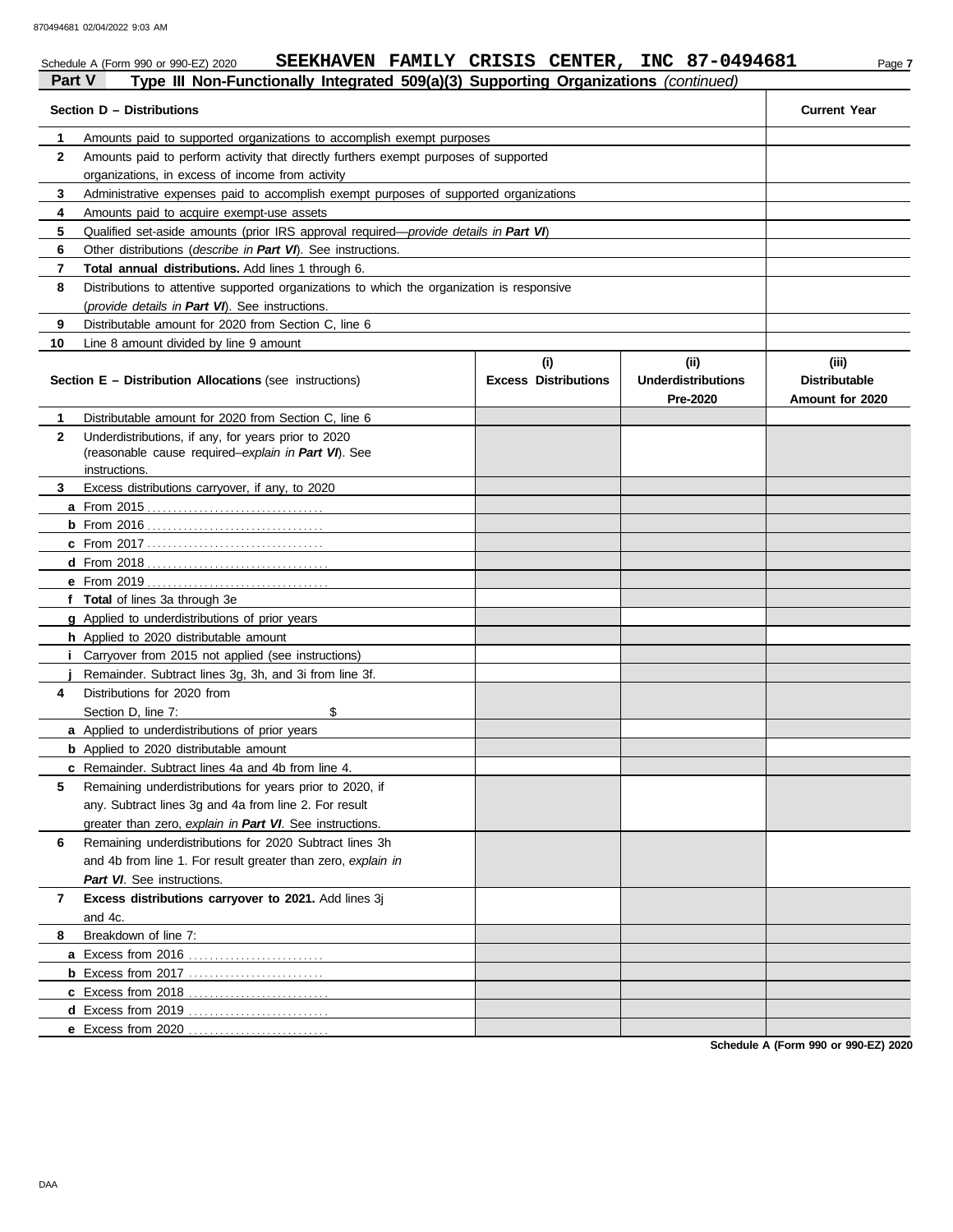| Part VI | SEEKHAVEN FAMILY CRISIS CENTER, INC 87-0494681<br>Schedule A (Form 990 or 990-EZ) 2020<br>Page 8<br>Supplemental Information. Provide the explanations required by Part II, line 10; Part II, line 17a or 17b; Part<br>III, line 12; Part IV, Section A, lines 1, 2, 3b, 3c, 4b, 4c, 5a, 6, 9a, 9b, 9c, 11a, 11b, and 11c; Part IV, Section<br>B, lines 1 and 2; Part IV, Section C, line 1; Part IV, Section D, lines 2 and 3; Part IV, Section E, lines 1c, 2a, 2b,<br>3a, and 3b; Part V, line 1; Part V, Section B, line 1e; Part V, Section D, lines 5, 6, and 8; and Part V, Section E, |
|---------|-----------------------------------------------------------------------------------------------------------------------------------------------------------------------------------------------------------------------------------------------------------------------------------------------------------------------------------------------------------------------------------------------------------------------------------------------------------------------------------------------------------------------------------------------------------------------------------------------|
|         | lines 2, 5, and 6. Also complete this part for any additional information. (See instructions.)                                                                                                                                                                                                                                                                                                                                                                                                                                                                                                |
|         |                                                                                                                                                                                                                                                                                                                                                                                                                                                                                                                                                                                               |
|         |                                                                                                                                                                                                                                                                                                                                                                                                                                                                                                                                                                                               |
|         |                                                                                                                                                                                                                                                                                                                                                                                                                                                                                                                                                                                               |
|         |                                                                                                                                                                                                                                                                                                                                                                                                                                                                                                                                                                                               |
|         |                                                                                                                                                                                                                                                                                                                                                                                                                                                                                                                                                                                               |
|         |                                                                                                                                                                                                                                                                                                                                                                                                                                                                                                                                                                                               |
|         |                                                                                                                                                                                                                                                                                                                                                                                                                                                                                                                                                                                               |
|         |                                                                                                                                                                                                                                                                                                                                                                                                                                                                                                                                                                                               |
|         |                                                                                                                                                                                                                                                                                                                                                                                                                                                                                                                                                                                               |
|         |                                                                                                                                                                                                                                                                                                                                                                                                                                                                                                                                                                                               |
|         |                                                                                                                                                                                                                                                                                                                                                                                                                                                                                                                                                                                               |
|         |                                                                                                                                                                                                                                                                                                                                                                                                                                                                                                                                                                                               |
|         |                                                                                                                                                                                                                                                                                                                                                                                                                                                                                                                                                                                               |
|         |                                                                                                                                                                                                                                                                                                                                                                                                                                                                                                                                                                                               |
|         |                                                                                                                                                                                                                                                                                                                                                                                                                                                                                                                                                                                               |
|         |                                                                                                                                                                                                                                                                                                                                                                                                                                                                                                                                                                                               |
|         |                                                                                                                                                                                                                                                                                                                                                                                                                                                                                                                                                                                               |
|         |                                                                                                                                                                                                                                                                                                                                                                                                                                                                                                                                                                                               |
|         |                                                                                                                                                                                                                                                                                                                                                                                                                                                                                                                                                                                               |
|         |                                                                                                                                                                                                                                                                                                                                                                                                                                                                                                                                                                                               |
|         |                                                                                                                                                                                                                                                                                                                                                                                                                                                                                                                                                                                               |
|         |                                                                                                                                                                                                                                                                                                                                                                                                                                                                                                                                                                                               |
|         |                                                                                                                                                                                                                                                                                                                                                                                                                                                                                                                                                                                               |
|         |                                                                                                                                                                                                                                                                                                                                                                                                                                                                                                                                                                                               |
|         |                                                                                                                                                                                                                                                                                                                                                                                                                                                                                                                                                                                               |
|         |                                                                                                                                                                                                                                                                                                                                                                                                                                                                                                                                                                                               |
|         |                                                                                                                                                                                                                                                                                                                                                                                                                                                                                                                                                                                               |
|         |                                                                                                                                                                                                                                                                                                                                                                                                                                                                                                                                                                                               |
|         |                                                                                                                                                                                                                                                                                                                                                                                                                                                                                                                                                                                               |
|         |                                                                                                                                                                                                                                                                                                                                                                                                                                                                                                                                                                                               |
|         |                                                                                                                                                                                                                                                                                                                                                                                                                                                                                                                                                                                               |
|         |                                                                                                                                                                                                                                                                                                                                                                                                                                                                                                                                                                                               |
|         |                                                                                                                                                                                                                                                                                                                                                                                                                                                                                                                                                                                               |
|         |                                                                                                                                                                                                                                                                                                                                                                                                                                                                                                                                                                                               |
|         |                                                                                                                                                                                                                                                                                                                                                                                                                                                                                                                                                                                               |
|         |                                                                                                                                                                                                                                                                                                                                                                                                                                                                                                                                                                                               |
|         |                                                                                                                                                                                                                                                                                                                                                                                                                                                                                                                                                                                               |
|         |                                                                                                                                                                                                                                                                                                                                                                                                                                                                                                                                                                                               |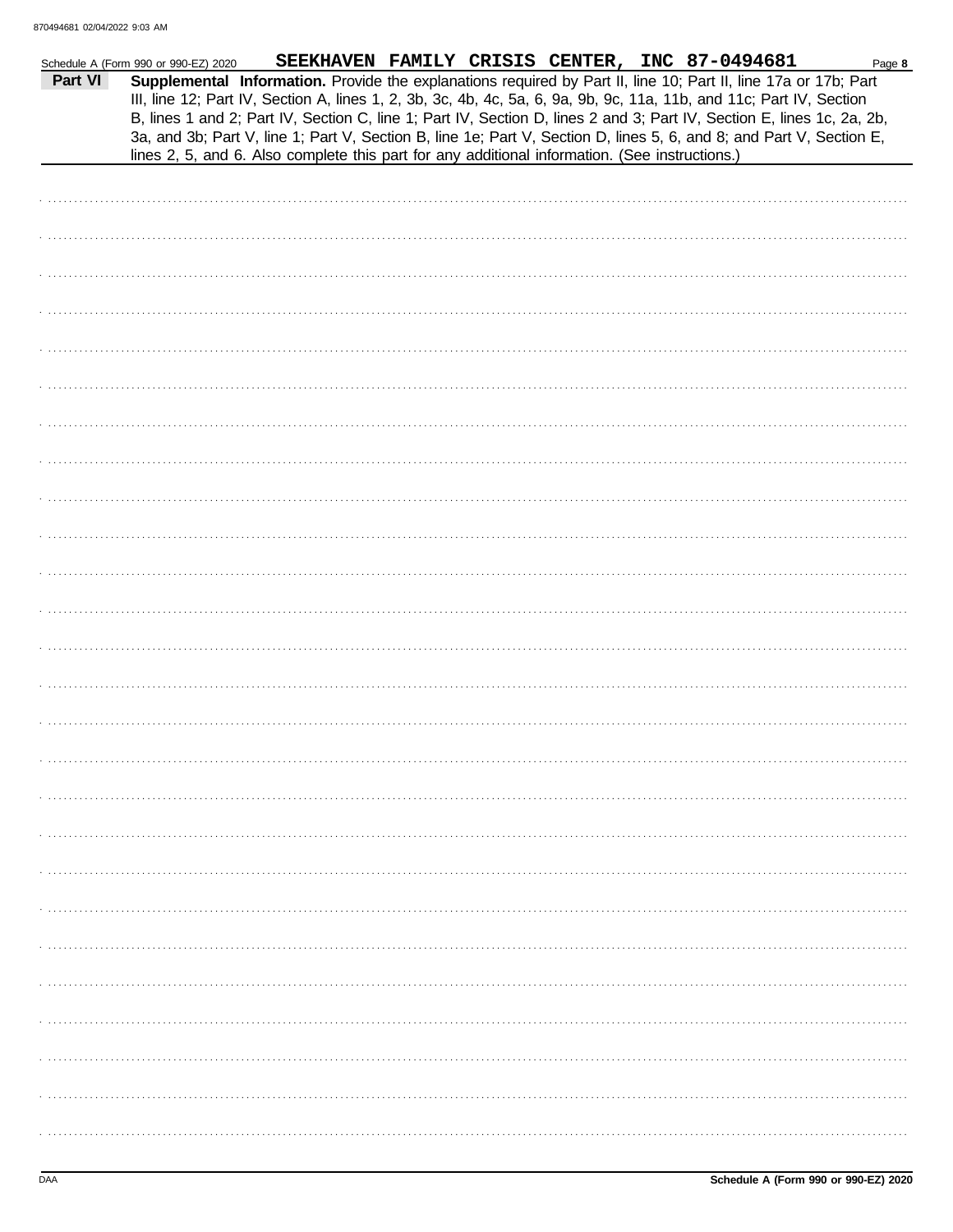# Department of the Treasury Internal Revenue Service Name of the organization **2020 Schedule of Contributors Schedule B (Form 990, 990-EZ, or 990-PF)** u **Attach to Form 990, Form 990-EZ, or Form 990-PF. Employer identification number Organization type** (check one): **Filers of: Section:** Form 990 or 990-EZ  $|\mathbf{X}|$  501(c)( 3) (enter number) organization 4947(a)(1) nonexempt charitable trust **not** treated as a private foundation 527 political organization Form 990-PF 1501(c)(3) exempt private foundation 4947(a)(1) nonexempt charitable trust treated as a private foundation 501(c)(3) taxable private foundation u **Go to** *www.irs.gov/Form990* **for the latest information. SEEKHAVEN FAMILY CRISIS CENTER, INC 87-0494681**  $|\mathbf{X}|$  501(c)(

Check if your organization is covered by the **General Rule** or a **Special Rule. Note:** Only a section 501(c)(7), (8), or (10) organization can check boxes for both the General Rule and a Special Rule. See instructions.

### **General Rule**

For an organization filing Form 990, 990-EZ, or 990-PF that received, during the year, contributions totaling \$5,000 or more (in money or property) from any one contributor. Complete Parts I and II. See instructions for determining a contributor's total contributions.

### **Special Rules**

X For an organization described in section 501(c)(3) filing Form 990 or 990-EZ that met the 33<sup>1</sup>/3% support test of the regulations under sections 509(a)(1) and 170(b)(1)(A)(vi), that checked Schedule A (Form 990 or 990-EZ), Part II, line 13, 16a, or 16b, and that received from any one contributor, during the year, total contributions of the greater of **(1)** \$5,000; or **(2)** 2% of the amount on (i) Form 990, Part VIII, line 1h; or (ii) Form 990-EZ, line 1. Complete Parts I and II.

literary, or educational purposes, or for the prevention of cruelty to children or animals. Complete Parts I (entering For an organization described in section 501(c)(7), (8), or (10) filing Form 990 or 990-EZ that received from any one contributor, during the year, total contributions of more than \$1,000 *exclusively* for religious, charitable, scientific, "N/A" in column (b) instead of the contributor name and address), II, and III.

For an organization described in section 501(c)(7), (8), or (10) filing Form 990 or 990-EZ that received from any one contributor, during the year, contributions *exclusively* for religious, charitable, etc., purposes, but no such contributions totaled more than \$1,000. If this box is checked, enter here the total contributions that were received during the year for an *exclusively* religious, charitable, etc., purpose. Don't complete any of the parts unless the **General Rule** applies to this organization because it received *nonexclusively* religious, charitable, etc., contributions totaling \$5,000 or more during the year . . . . . . . . . . . . . . . . . . . . . . . . . . . . . . . . . . . . . . . . . . . . . . . . . . . . . . . . . . . . . . . . . . . . . . . . . . . . . . . .

990-EZ, or 990-PF), but it **must** answer "No" on Part IV, line 2, of its Form 990; or check the box on line H of its Form 990-EZ or on its Form 990-PF, Part I, line 2, to certify that it doesn't meet the filing requirements of Schedule B (Form 990, 990-EZ, or 990-PF). **Caution:** An organization that isn't covered by the General Rule and/or the Special Rules doesn't file Schedule B (Form 990,

**For Paperwork Reduction Act Notice, see the instructions for Form 990, 990-EZ, or 990-PF.**

 $\triangleright$  \$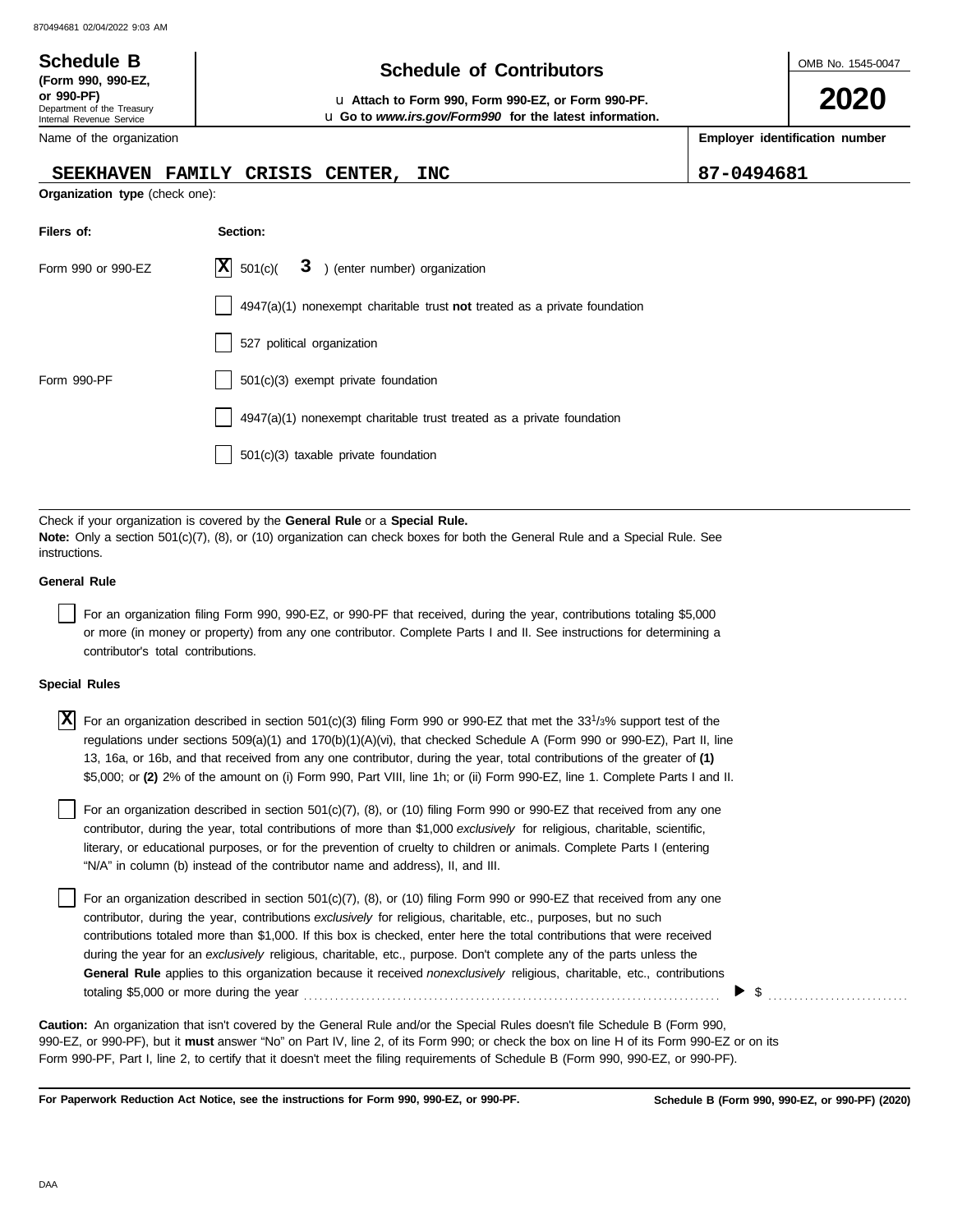|              | Schedule B (Form 990, 990-EZ, or 990-PF) (2020)                                                |                                   | Page 1 of 1<br>Page 2                                                                                           |
|--------------|------------------------------------------------------------------------------------------------|-----------------------------------|-----------------------------------------------------------------------------------------------------------------|
|              | Name of organization<br>SEEKHAVEN FAMILY CRISIS CENTER, INC                                    |                                   | Employer identification number<br>87-0494681                                                                    |
| Part I       | Contributors (see instructions). Use duplicate copies of Part I if additional space is needed. |                                   |                                                                                                                 |
| (a)<br>No.   | (b)<br>Name, address, and ZIP + 4                                                              | (c)<br><b>Total contributions</b> | (d)<br>Type of contribution                                                                                     |
| $\mathbf{1}$ | <b>BROWNING</b><br><b>FOUNDATION</b>                                                           | 35,000<br>$\sim$                  | Person<br><b>Payroll</b><br><b>Noncash</b><br>(Complete Part II for<br>noncash contributions.)                  |
| (a)          | (b)                                                                                            | (c)                               | (d)                                                                                                             |
| No.          | Name, address, and ZIP + 4                                                                     | <b>Total contributions</b><br>\$  | Type of contribution<br>Person<br>Payroll<br><b>Noncash</b><br>(Complete Part II for<br>noncash contributions.) |
| (a)<br>No.   | (b)<br>Name, address, and ZIP + 4                                                              | (c)<br><b>Total contributions</b> | (d)<br>Type of contribution                                                                                     |
|              |                                                                                                | \$                                | Person<br>Payroll<br><b>Noncash</b><br>(Complete Part II for<br>noncash contributions.)                         |
| (a)<br>No.   | (b)<br>Name, address, and ZIP + 4                                                              | (c)<br><b>Total contributions</b> | (d)<br>Type of contribution                                                                                     |
|              |                                                                                                | \$                                | Person<br>Payroll<br><b>Noncash</b><br>(Complete Part II for<br>noncash contributions.)                         |
| (a)<br>No.   | (b)<br>Name, address, and ZIP + 4                                                              | (c)<br><b>Total contributions</b> | (d)<br>Type of contribution                                                                                     |
| 1.1.1.1.1.1  |                                                                                                | \$                                | Person<br>Payroll<br>Noncash<br>(Complete Part II for<br>noncash contributions.)                                |
| (a)          | (b)                                                                                            | (c)                               | (d)                                                                                                             |
| No.<br>.     | Name, address, and ZIP + 4                                                                     | <b>Total contributions</b><br>\$  | Type of contribution<br>Person<br>Payroll<br><b>Noncash</b><br>(Complete Part II for<br>noncash contributions.) |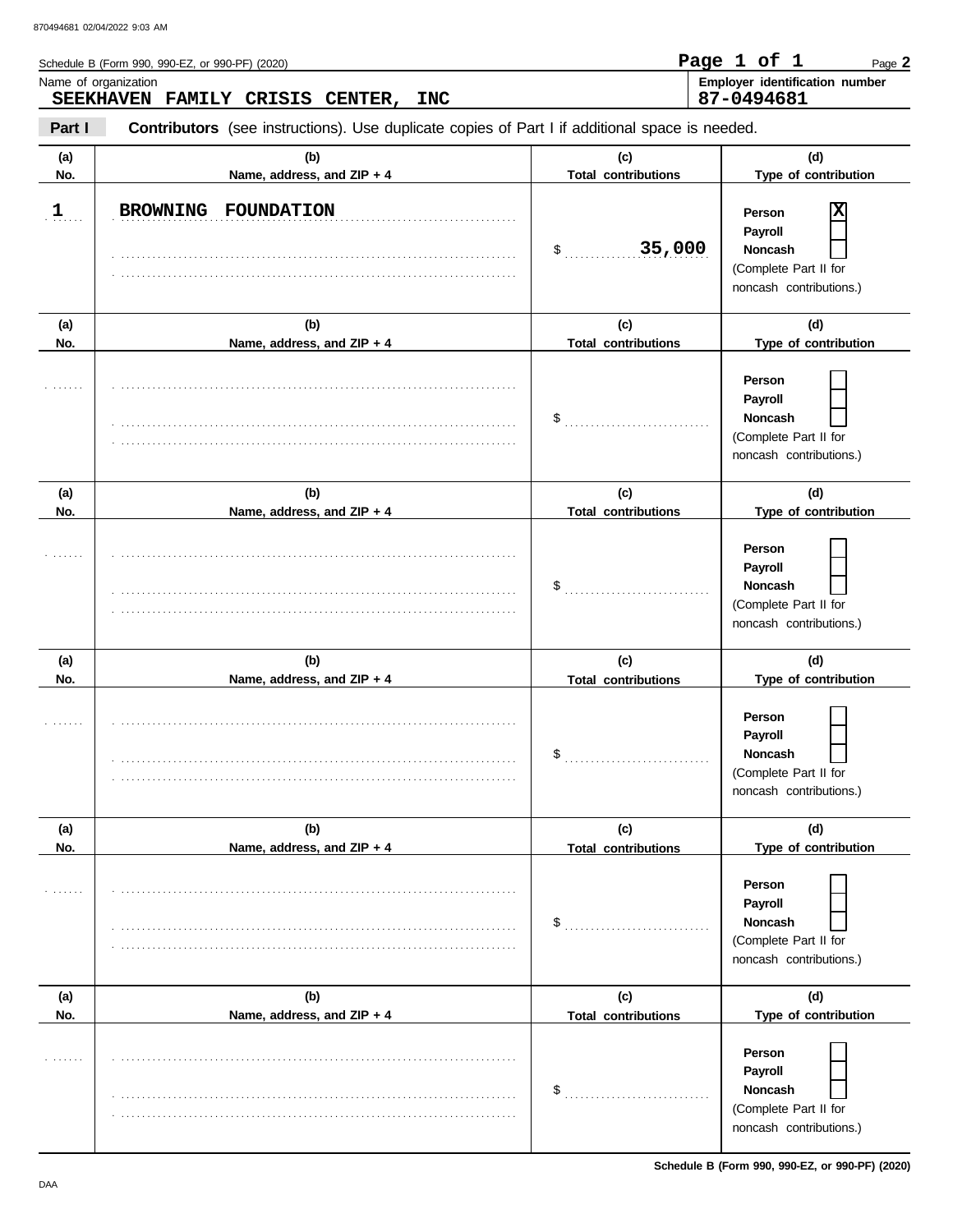|  |  | 870494681 02/04/2022 9:03 AM |  |  |
|--|--|------------------------------|--|--|
|--|--|------------------------------|--|--|

**(Form 990)**

Department of the Treasury Internal Revenue Service **Name of the organization**

# **SCHEDULE D Supplemental Financial Statements**

**Part IV, line 6, 7, 8, 9, 10, 11a, 11b, 11c, 11d, 11e, 11f, 12a, or 12b.** u **Complete if the organization answered "Yes" on Form 990,**

u **Attach to Form 990.** 

u **Go to** *www.irs.gov/Form990* **for instructions and the latest information.**

**2020 Open to Public Inspection**

OMB No. 1545-0047

**Employer identification number**

|   | SEEKHAVEN FAMILY CRISIS CENTER, INC                                                                                                       |                                                    | 87-0494681                      |  |  |  |  |  |  |
|---|-------------------------------------------------------------------------------------------------------------------------------------------|----------------------------------------------------|---------------------------------|--|--|--|--|--|--|
|   | Organizations Maintaining Donor Advised Funds or Other Similar Funds or Accounts.<br>Part I                                               |                                                    |                                 |  |  |  |  |  |  |
|   | Complete if the organization answered "Yes" on Form 990, Part IV, line 6.                                                                 |                                                    |                                 |  |  |  |  |  |  |
|   |                                                                                                                                           | (a) Donor advised funds                            | (b) Funds and other accounts    |  |  |  |  |  |  |
| 1 | Total number at end of year                                                                                                               |                                                    |                                 |  |  |  |  |  |  |
| 2 | Aggregate value of contributions to (during year)                                                                                         |                                                    |                                 |  |  |  |  |  |  |
| 3 |                                                                                                                                           |                                                    |                                 |  |  |  |  |  |  |
| 4 |                                                                                                                                           |                                                    |                                 |  |  |  |  |  |  |
| 5 | Did the organization inform all donors and donor advisors in writing that the assets held in donor advised                                |                                                    |                                 |  |  |  |  |  |  |
|   |                                                                                                                                           |                                                    | Yes<br>No                       |  |  |  |  |  |  |
| 6 | Did the organization inform all grantees, donors, and donor advisors in writing that grant funds can be used                              |                                                    |                                 |  |  |  |  |  |  |
|   | only for charitable purposes and not for the benefit of the donor or donor advisor, or for any other purpose                              |                                                    |                                 |  |  |  |  |  |  |
|   | conferring impermissible private benefit?                                                                                                 |                                                    | Yes<br><b>No</b>                |  |  |  |  |  |  |
|   | <b>Conservation Easements.</b><br>Part II                                                                                                 |                                                    |                                 |  |  |  |  |  |  |
|   | Complete if the organization answered "Yes" on Form 990, Part IV, line 7.                                                                 |                                                    |                                 |  |  |  |  |  |  |
| 1 | Purpose(s) of conservation easements held by the organization (check all that apply).                                                     |                                                    |                                 |  |  |  |  |  |  |
|   | Preservation of land for public use (for example, recreation or education)                                                                | Preservation of a historically important land area |                                 |  |  |  |  |  |  |
|   | Protection of natural habitat                                                                                                             | Preservation of a certified historic structure     |                                 |  |  |  |  |  |  |
|   | Preservation of open space                                                                                                                |                                                    |                                 |  |  |  |  |  |  |
| 2 | Complete lines 2a through 2d if the organization held a qualified conservation contribution in the form of a conservation                 |                                                    |                                 |  |  |  |  |  |  |
|   | easement on the last day of the tax year.                                                                                                 |                                                    | Held at the End of the Tax Year |  |  |  |  |  |  |
| а | Total number of conservation easements                                                                                                    |                                                    | 2a                              |  |  |  |  |  |  |
| b |                                                                                                                                           |                                                    | 2b                              |  |  |  |  |  |  |
|   | Number of conservation easements on a certified historic structure included in (a) [[[[[[[[[[[[[[[[[[[[[[[[[]]]]]]]                       |                                                    | 2c                              |  |  |  |  |  |  |
|   | Number of conservation easements included in (c) acquired after 7/25/06, and not on a                                                     |                                                    |                                 |  |  |  |  |  |  |
|   | historic structure listed in the National Register                                                                                        |                                                    | 2d                              |  |  |  |  |  |  |
| 3 | Number of conservation easements modified, transferred, released, extinguished, or terminated by the organization during the              |                                                    |                                 |  |  |  |  |  |  |
|   | tax year <b>u</b><br>Number of states where property subject to conservation easement is located u                                        |                                                    |                                 |  |  |  |  |  |  |
| 5 | Does the organization have a written policy regarding the periodic monitoring, inspection, handling of                                    |                                                    |                                 |  |  |  |  |  |  |
|   |                                                                                                                                           |                                                    | Yes<br>No                       |  |  |  |  |  |  |
| 6 | Staff and volunteer hours devoted to monitoring, inspecting, handling of violations, and enforcing conservation easements during the year |                                                    |                                 |  |  |  |  |  |  |
|   | .                                                                                                                                         |                                                    |                                 |  |  |  |  |  |  |
| 7 | Amount of expenses incurred in monitoring, inspecting, handling of violations, and enforcing conservation easements during the year       |                                                    |                                 |  |  |  |  |  |  |
|   | u \$                                                                                                                                      |                                                    |                                 |  |  |  |  |  |  |
| 8 | Does each conservation easement reported on line 2(d) above satisfy the requirements of section 170(h)(4)(B)(i)                           |                                                    |                                 |  |  |  |  |  |  |
|   |                                                                                                                                           |                                                    |                                 |  |  |  |  |  |  |
| 9 | In Part XIII, describe how the organization reports conservation easements in its revenue and expense statement and                       |                                                    |                                 |  |  |  |  |  |  |
|   | balance sheet, and include, if applicable, the text of the footnote to the organization's financial statements that describes the         |                                                    |                                 |  |  |  |  |  |  |
|   | organization's accounting for conservation easements.                                                                                     |                                                    |                                 |  |  |  |  |  |  |
|   | Organizations Maintaining Collections of Art, Historical Treasures, or Other Similar Assets.<br>Part III                                  |                                                    |                                 |  |  |  |  |  |  |
|   | Complete if the organization answered "Yes" on Form 990, Part IV, line 8.                                                                 |                                                    |                                 |  |  |  |  |  |  |
|   | 1a If the organization elected, as permitted under FASB ASC 958, not to report in its revenue statement and balance sheet works           |                                                    |                                 |  |  |  |  |  |  |
|   | of art, historical treasures, or other similar assets held for public exhibition, education, or research in furtherance of public         |                                                    |                                 |  |  |  |  |  |  |
|   | service, provide in Part XIII the text of the footnote to its financial statements that describes these items.                            |                                                    |                                 |  |  |  |  |  |  |
| b | If the organization elected, as permitted under FASB ASC 958, to report in its revenue statement and balance sheet works of               |                                                    |                                 |  |  |  |  |  |  |
|   | art, historical treasures, or other similar assets held for public exhibition, education, or research in furtherance of public service,   |                                                    |                                 |  |  |  |  |  |  |
|   | provide the following amounts relating to these items:                                                                                    |                                                    |                                 |  |  |  |  |  |  |
|   | (ii) Assets included in Form 990, Part X                                                                                                  |                                                    |                                 |  |  |  |  |  |  |
| 2 | If the organization received or held works of art, historical treasures, or other similar assets for financial gain, provide the          |                                                    | $\mathbf{u}$ \$                 |  |  |  |  |  |  |
|   | following amounts required to be reported under FASB ASC 958 relating to these items:                                                     |                                                    |                                 |  |  |  |  |  |  |
| а |                                                                                                                                           |                                                    |                                 |  |  |  |  |  |  |
| b |                                                                                                                                           |                                                    | u \$                            |  |  |  |  |  |  |

DAA **For Paperwork Reduction Act Notice, see the Instructions for Form 990.**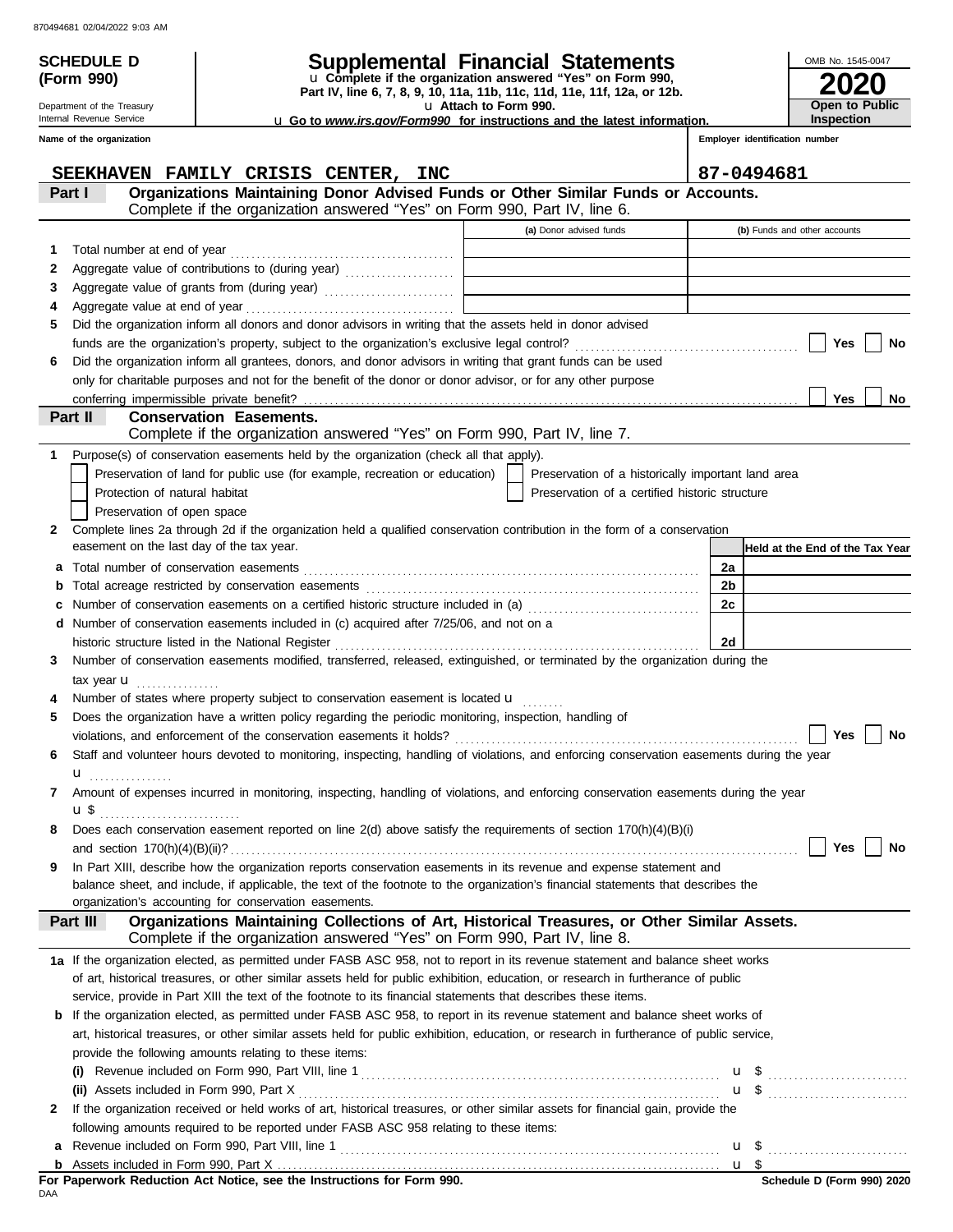|   | Schedule D (Form 990) 2020 SEEKHAVEN FAMILY CRISIS CENTER, INC 87-0494681                                                                                                                                                      |                                                                                                                                                                                                                                      |                          |                    |                 |                      |                     |     | Page 2  |
|---|--------------------------------------------------------------------------------------------------------------------------------------------------------------------------------------------------------------------------------|--------------------------------------------------------------------------------------------------------------------------------------------------------------------------------------------------------------------------------------|--------------------------|--------------------|-----------------|----------------------|---------------------|-----|---------|
|   | Organizations Maintaining Collections of Art, Historical Treasures, or Other Similar Assets (continued)<br>Part III                                                                                                            |                                                                                                                                                                                                                                      |                          |                    |                 |                      |                     |     |         |
|   | 3 Using the organization's acquisition, accession, and other records, check any of the following that make significant use of its<br>collection items (check all that apply):                                                  |                                                                                                                                                                                                                                      |                          |                    |                 |                      |                     |     |         |
| a | Public exhibition                                                                                                                                                                                                              | d                                                                                                                                                                                                                                    | Loan or exchange program |                    |                 |                      |                     |     |         |
| b | Scholarly research                                                                                                                                                                                                             | е                                                                                                                                                                                                                                    |                          |                    |                 |                      |                     |     |         |
| c | Preservation for future generations                                                                                                                                                                                            |                                                                                                                                                                                                                                      |                          |                    |                 |                      |                     |     |         |
|   | Provide a description of the organization's collections and explain how they further the organization's exempt purpose in Part                                                                                                 |                                                                                                                                                                                                                                      |                          |                    |                 |                      |                     |     |         |
|   | XIII.                                                                                                                                                                                                                          |                                                                                                                                                                                                                                      |                          |                    |                 |                      |                     |     |         |
| 5 | During the year, did the organization solicit or receive donations of art, historical treasures, or other similar                                                                                                              |                                                                                                                                                                                                                                      |                          |                    |                 |                      |                     |     |         |
|   |                                                                                                                                                                                                                                |                                                                                                                                                                                                                                      |                          |                    |                 |                      | <b>Yes</b>          |     | No      |
|   | <b>Escrow and Custodial Arrangements.</b><br>Part IV                                                                                                                                                                           |                                                                                                                                                                                                                                      |                          |                    |                 |                      |                     |     |         |
|   | Complete if the organization answered "Yes" on Form 990, Part IV, line 9, or reported an amount on Form                                                                                                                        |                                                                                                                                                                                                                                      |                          |                    |                 |                      |                     |     |         |
|   | 990, Part X, line 21.                                                                                                                                                                                                          |                                                                                                                                                                                                                                      |                          |                    |                 |                      |                     |     |         |
|   | 1a Is the organization an agent, trustee, custodian or other intermediary for contributions or other assets not                                                                                                                |                                                                                                                                                                                                                                      |                          |                    |                 |                      |                     |     |         |
|   | included on Form 990, Part X?                                                                                                                                                                                                  |                                                                                                                                                                                                                                      |                          |                    |                 |                      | Yes                 |     | No      |
|   | <b>b</b> If "Yes," explain the arrangement in Part XIII and complete the following table:                                                                                                                                      |                                                                                                                                                                                                                                      |                          |                    |                 |                      |                     |     |         |
|   |                                                                                                                                                                                                                                |                                                                                                                                                                                                                                      |                          |                    |                 |                      | Amount              |     |         |
| c |                                                                                                                                                                                                                                |                                                                                                                                                                                                                                      |                          |                    |                 | 1c                   |                     |     |         |
|   | Additions during the year contains and according to the year contained and according the year contains and according the year contains and according to the state of the state of the state of the state of the state of the s |                                                                                                                                                                                                                                      |                          |                    |                 | 1d                   |                     |     |         |
|   |                                                                                                                                                                                                                                |                                                                                                                                                                                                                                      |                          |                    |                 | 1е                   |                     |     |         |
|   | Ending balance contains and account of the contact of the contact of the contact of the contact of the contact of the contact of the contact of the contact of the contact of the contact of the contact of the contact of the |                                                                                                                                                                                                                                      |                          |                    |                 | 1f                   |                     |     |         |
|   | 2a Did the organization include an amount on Form 990, Part X, line 21, for escrow or custodial account liability?                                                                                                             |                                                                                                                                                                                                                                      |                          |                    |                 |                      | <b>Yes</b>          |     | No      |
|   |                                                                                                                                                                                                                                |                                                                                                                                                                                                                                      |                          |                    |                 |                      |                     |     |         |
|   | Part V<br><b>Endowment Funds.</b>                                                                                                                                                                                              |                                                                                                                                                                                                                                      |                          |                    |                 |                      |                     |     |         |
|   | Complete if the organization answered "Yes" on Form 990, Part IV, line 10.                                                                                                                                                     |                                                                                                                                                                                                                                      |                          |                    |                 |                      |                     |     |         |
|   |                                                                                                                                                                                                                                | (a) Current year                                                                                                                                                                                                                     | (b) Prior year           | (c) Two years back |                 | (d) Three years back | (e) Four years back |     |         |
|   | 1a Beginning of year balance                                                                                                                                                                                                   |                                                                                                                                                                                                                                      |                          |                    |                 |                      |                     |     |         |
|   | <b>b</b> Contributions                                                                                                                                                                                                         |                                                                                                                                                                                                                                      |                          |                    |                 |                      |                     |     |         |
| c | Net investment earnings, gains, and                                                                                                                                                                                            |                                                                                                                                                                                                                                      |                          |                    |                 |                      |                     |     |         |
|   | losses                                                                                                                                                                                                                         |                                                                                                                                                                                                                                      |                          |                    |                 |                      |                     |     |         |
|   | d Grants or scholarships                                                                                                                                                                                                       |                                                                                                                                                                                                                                      |                          |                    |                 |                      |                     |     |         |
|   | e Other expenditures for facilities and                                                                                                                                                                                        |                                                                                                                                                                                                                                      |                          |                    |                 |                      |                     |     |         |
|   |                                                                                                                                                                                                                                |                                                                                                                                                                                                                                      |                          |                    |                 |                      |                     |     |         |
|   | f Administrative expenses                                                                                                                                                                                                      | <u>and the company of the company of the company of the company of the company of the company of the company of the company of the company of the company of the company of the company of the company of the company of the com</u> |                          |                    |                 |                      |                     |     |         |
| a |                                                                                                                                                                                                                                |                                                                                                                                                                                                                                      |                          |                    |                 |                      |                     |     |         |
| 2 | Provide the estimated percentage of the current year end balance (line 1g, column (a)) held as:                                                                                                                                |                                                                                                                                                                                                                                      |                          |                    |                 |                      |                     |     |         |
|   | Board designated or quasi-endowment <b>u</b> %                                                                                                                                                                                 |                                                                                                                                                                                                                                      |                          |                    |                 |                      |                     |     |         |
|   | <b>b</b> Permanent endowment <b>u</b> %                                                                                                                                                                                        |                                                                                                                                                                                                                                      |                          |                    |                 |                      |                     |     |         |
| c | Term endowment <b>u</b><br>$\%$                                                                                                                                                                                                |                                                                                                                                                                                                                                      |                          |                    |                 |                      |                     |     |         |
|   | The percentages on lines 2a, 2b, and 2c should equal 100%.                                                                                                                                                                     |                                                                                                                                                                                                                                      |                          |                    |                 |                      |                     |     |         |
|   | 3a Are there endowment funds not in the possession of the organization that are held and administered for the                                                                                                                  |                                                                                                                                                                                                                                      |                          |                    |                 |                      |                     |     |         |
|   | organization by:                                                                                                                                                                                                               |                                                                                                                                                                                                                                      |                          |                    |                 |                      |                     | Yes | No.     |
|   |                                                                                                                                                                                                                                |                                                                                                                                                                                                                                      |                          |                    |                 |                      | 3a(i)               |     |         |
|   | (ii) Related organizations                                                                                                                                                                                                     |                                                                                                                                                                                                                                      |                          |                    |                 |                      | 3a(ii)              |     |         |
|   |                                                                                                                                                                                                                                |                                                                                                                                                                                                                                      |                          |                    |                 |                      | 3b                  |     |         |
|   | Describe in Part XIII the intended uses of the organization's endowment funds.                                                                                                                                                 |                                                                                                                                                                                                                                      |                          |                    |                 |                      |                     |     |         |
|   | Part VI<br>Land, Buildings, and Equipment.                                                                                                                                                                                     |                                                                                                                                                                                                                                      |                          |                    |                 |                      |                     |     |         |
|   | Complete if the organization answered "Yes" on Form 990, Part IV, line 11a. See Form 990, Part X, line 10.                                                                                                                     |                                                                                                                                                                                                                                      |                          |                    |                 |                      |                     |     |         |
|   | Description of property                                                                                                                                                                                                        | (a) Cost or other basis                                                                                                                                                                                                              | (b) Cost or other basis  |                    | (c) Accumulated |                      | (d) Book value      |     |         |
|   |                                                                                                                                                                                                                                | (investment)                                                                                                                                                                                                                         | (other)                  |                    | depreciation    |                      |                     |     |         |
|   | 1a Land                                                                                                                                                                                                                        |                                                                                                                                                                                                                                      |                          | 40,000             |                 |                      |                     |     | 40,000  |
|   | <b>b</b> Buildings                                                                                                                                                                                                             |                                                                                                                                                                                                                                      |                          | 160,930            |                 | 135,628              |                     |     | 25,302  |
|   | c Leasehold improvements                                                                                                                                                                                                       |                                                                                                                                                                                                                                      |                          | 352,682            |                 | 214,686              |                     |     | 137,996 |
|   |                                                                                                                                                                                                                                |                                                                                                                                                                                                                                      |                          | 87,111             |                 | 79,757               |                     |     | 7,354   |
|   |                                                                                                                                                                                                                                |                                                                                                                                                                                                                                      |                          |                    |                 |                      |                     |     |         |
|   |                                                                                                                                                                                                                                |                                                                                                                                                                                                                                      |                          |                    |                 |                      |                     |     | 210,652 |

**Schedule D (Form 990) 2020**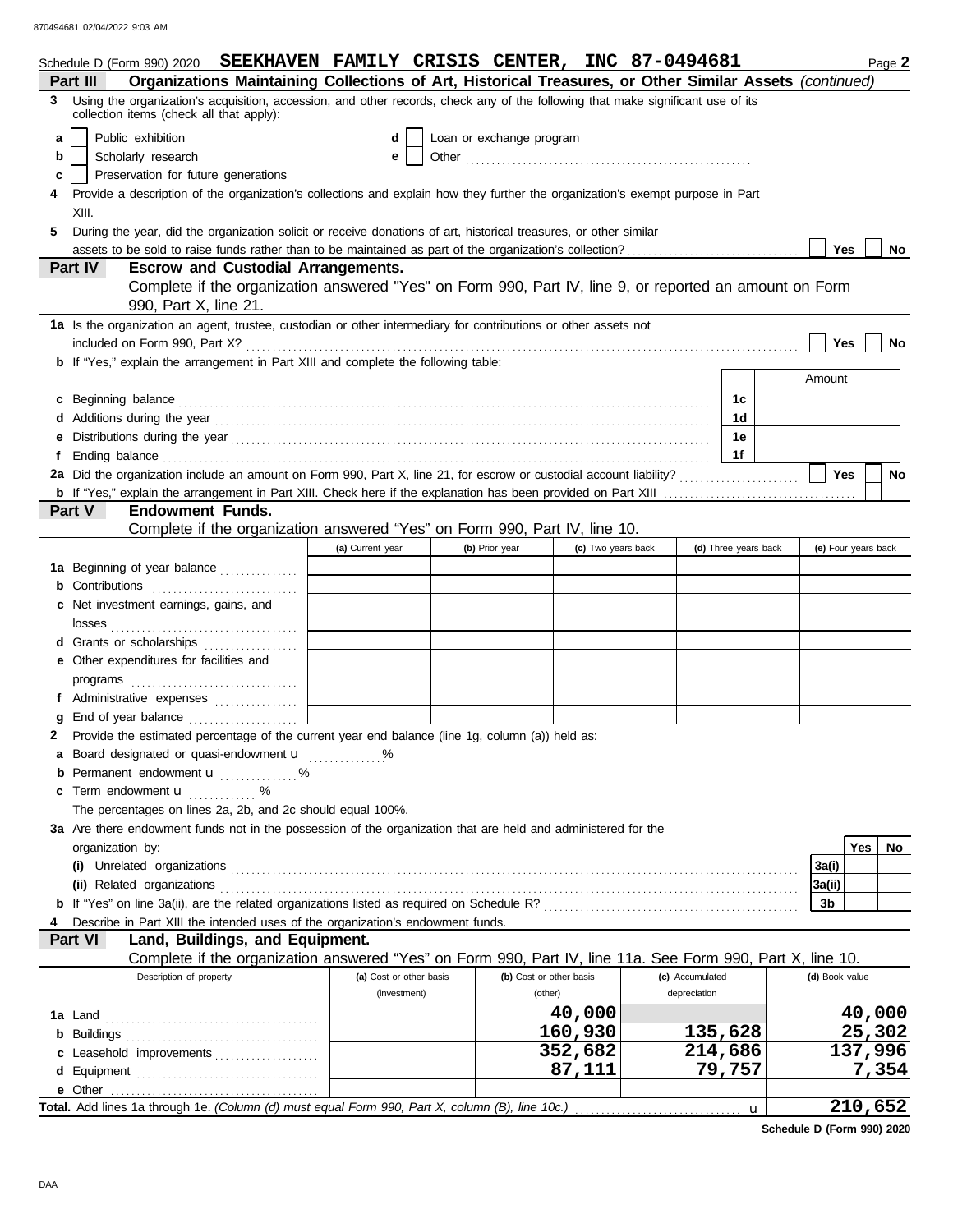DAA

| Schedule D (Form 990) 2020 |                                                                                                            |                                                                         |                 |             | SEEKHAVEN FAMILY CRISIS CENTER, INC 87-0494681 |  |                                                              |                | Page 3 |
|----------------------------|------------------------------------------------------------------------------------------------------------|-------------------------------------------------------------------------|-----------------|-------------|------------------------------------------------|--|--------------------------------------------------------------|----------------|--------|
| <b>Part VII</b>            | <b>Investments - Other Securities.</b>                                                                     |                                                                         |                 |             |                                                |  |                                                              |                |        |
|                            | Complete if the organization answered "Yes" on Form 990, Part IV, line 11b. See Form 990, Part X, line 12. |                                                                         |                 |             |                                                |  |                                                              |                |        |
|                            |                                                                                                            | (a) Description of security or category<br>(including name of security) |                 |             | (b) Book value                                 |  | (c) Method of valuation:<br>Cost or end-of-year market value |                |        |
| (1) Financial derivatives  |                                                                                                            |                                                                         |                 |             |                                                |  |                                                              |                |        |
|                            |                                                                                                            |                                                                         |                 |             |                                                |  |                                                              |                |        |
| $(3)$ Other                |                                                                                                            |                                                                         |                 |             |                                                |  |                                                              |                |        |
| (A)                        |                                                                                                            |                                                                         |                 |             |                                                |  |                                                              |                |        |
| (B)                        |                                                                                                            |                                                                         |                 |             |                                                |  |                                                              |                |        |
|                            |                                                                                                            |                                                                         |                 |             |                                                |  |                                                              |                |        |
| $\Box$ (D)                 |                                                                                                            |                                                                         |                 |             |                                                |  |                                                              |                |        |
| $\mathbf{E}(\mathsf{E})$   |                                                                                                            |                                                                         |                 |             |                                                |  |                                                              |                |        |
| (F)                        |                                                                                                            |                                                                         |                 |             |                                                |  |                                                              |                |        |
| (G)<br>(H)                 |                                                                                                            |                                                                         |                 |             |                                                |  |                                                              |                |        |
|                            | Total. (Column (b) must equal Form 990, Part X, col. (B) line 12.)                                         |                                                                         |                 | u           |                                                |  |                                                              |                |        |
| <b>Part VIII</b>           | Investments - Program Related.                                                                             |                                                                         |                 |             |                                                |  |                                                              |                |        |
|                            | Complete if the organization answered "Yes" on Form 990, Part IV, line 11c. See Form 990, Part X, line 13. |                                                                         |                 |             |                                                |  |                                                              |                |        |
|                            |                                                                                                            | (a) Description of investment                                           |                 |             | (b) Book value                                 |  | (c) Method of valuation:<br>Cost or end-of-year market value |                |        |
|                            |                                                                                                            |                                                                         |                 |             |                                                |  |                                                              |                |        |
| (1)<br>(2)                 |                                                                                                            |                                                                         |                 |             |                                                |  |                                                              |                |        |
| (3)                        |                                                                                                            |                                                                         |                 |             |                                                |  |                                                              |                |        |
| (4)                        |                                                                                                            |                                                                         |                 |             |                                                |  |                                                              |                |        |
| (5)                        |                                                                                                            |                                                                         |                 |             |                                                |  |                                                              |                |        |
| (6)                        |                                                                                                            |                                                                         |                 |             |                                                |  |                                                              |                |        |
| (7)                        |                                                                                                            |                                                                         |                 |             |                                                |  |                                                              |                |        |
| (8)                        |                                                                                                            |                                                                         |                 |             |                                                |  |                                                              |                |        |
| (9)                        |                                                                                                            |                                                                         |                 |             |                                                |  |                                                              |                |        |
| Part IX                    | Total. (Column (b) must equal Form 990, Part X, col. (B) line 13.)<br>Other Assets.                        |                                                                         |                 | $\mathbf u$ |                                                |  |                                                              |                |        |
|                            | Complete if the organization answered "Yes" on Form 990, Part IV, line 11d. See Form 990, Part X, line 15. |                                                                         |                 |             |                                                |  |                                                              |                |        |
|                            |                                                                                                            |                                                                         | (a) Description |             |                                                |  |                                                              | (b) Book value |        |
| (1)                        |                                                                                                            |                                                                         |                 |             |                                                |  |                                                              |                |        |
| (2)                        |                                                                                                            |                                                                         |                 |             |                                                |  |                                                              |                |        |
| (3)                        |                                                                                                            |                                                                         |                 |             |                                                |  |                                                              |                |        |
| (4)                        |                                                                                                            |                                                                         |                 |             |                                                |  |                                                              |                |        |
| (5)                        |                                                                                                            |                                                                         |                 |             |                                                |  |                                                              |                |        |
| (6)                        |                                                                                                            |                                                                         |                 |             |                                                |  |                                                              |                |        |
| (7)                        |                                                                                                            |                                                                         |                 |             |                                                |  |                                                              |                |        |
| (8)<br>(9)                 |                                                                                                            |                                                                         |                 |             |                                                |  |                                                              |                |        |
|                            | Total. (Column (b) must equal Form 990, Part X, col. (B) line 15.).                                        |                                                                         |                 |             |                                                |  | u                                                            |                |        |
| Part X                     | Other Liabilities.                                                                                         |                                                                         |                 |             |                                                |  |                                                              |                |        |
|                            | Complete if the organization answered "Yes" on Form 990, Part IV, line 11e or 11f. See Form 990, Part X,   |                                                                         |                 |             |                                                |  |                                                              |                |        |
|                            | line 25.                                                                                                   |                                                                         |                 |             |                                                |  |                                                              |                |        |
| 1.                         | Federal income taxes                                                                                       | (a) Description of liability                                            |                 |             |                                                |  |                                                              | (b) Book value |        |
| (1)<br>(2)                 |                                                                                                            |                                                                         |                 |             |                                                |  |                                                              |                |        |
| (3)                        |                                                                                                            |                                                                         |                 |             |                                                |  |                                                              |                |        |
| (4)                        |                                                                                                            |                                                                         |                 |             |                                                |  |                                                              |                |        |
| (5)                        |                                                                                                            |                                                                         |                 |             |                                                |  |                                                              |                |        |
| (6)                        |                                                                                                            |                                                                         |                 |             |                                                |  |                                                              |                |        |
| (7)                        |                                                                                                            |                                                                         |                 |             |                                                |  |                                                              |                |        |
| (8)                        |                                                                                                            |                                                                         |                 |             |                                                |  |                                                              |                |        |
| (9)                        |                                                                                                            |                                                                         |                 |             |                                                |  |                                                              |                |        |
|                            | Total. (Column (b) must equal Form 990, Part X, col. (B) line 25.)                                         |                                                                         |                 |             |                                                |  | u                                                            |                |        |

Liability for uncertain tax positions. In Part XIII, provide the text of the footnote to the organization's financial statements that reports the **2.** organization's liability for uncertain tax positions under FASB ASC 740. Check here if the text of the footnote has been provided in Part XIII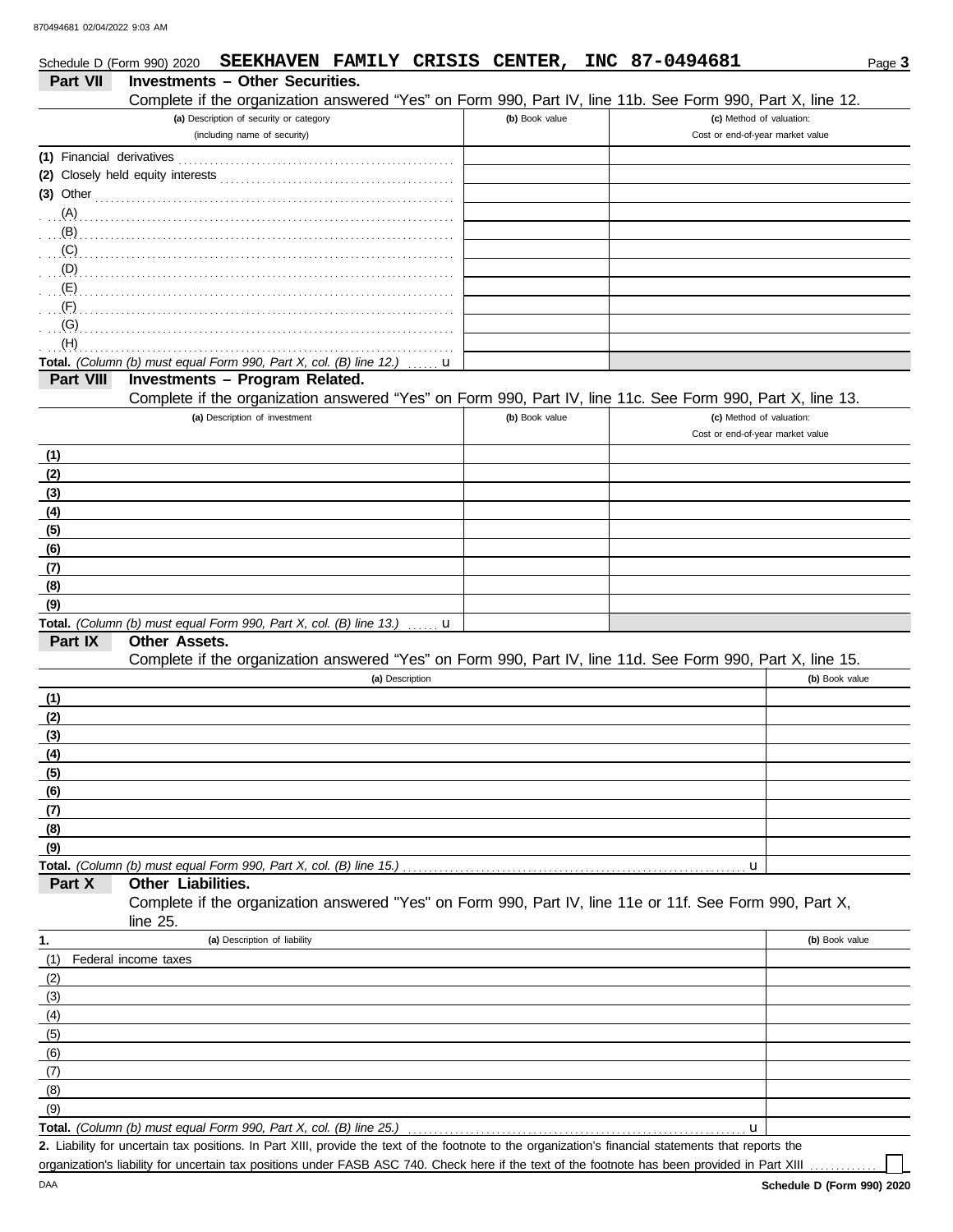| Schedule D (Form 990) 2020 SEEKHAVEN FAMILY CRISIS CENTER, INC 87-0494681                                                                                                                                                          |                                                                                     |                    | Page 4    |
|------------------------------------------------------------------------------------------------------------------------------------------------------------------------------------------------------------------------------------|-------------------------------------------------------------------------------------|--------------------|-----------|
| Part XI                                                                                                                                                                                                                            | Reconciliation of Revenue per Audited Financial Statements With Revenue per Return. |                    |           |
| Complete if the organization answered "Yes" on Form 990, Part IV, line 12a.                                                                                                                                                        |                                                                                     |                    |           |
| Total revenue, gains, and other support per audited financial statements<br>1                                                                                                                                                      |                                                                                     | $\mathbf{1}$       | 1,390,208 |
| Amounts included on line 1 but not on Form 990, Part VIII, line 12:<br>2                                                                                                                                                           |                                                                                     |                    |           |
| а                                                                                                                                                                                                                                  | 2a                                                                                  |                    |           |
| b                                                                                                                                                                                                                                  | 2 <sub>b</sub>                                                                      |                    |           |
|                                                                                                                                                                                                                                    | 2c                                                                                  |                    |           |
| d                                                                                                                                                                                                                                  | 2d                                                                                  |                    |           |
| Add lines 2a through 2d [11] Add [12] Add [12] Add lines 2a through 2d [12] Add lines 2a through 2d [12] Add [12] Add [12] Add [12] Add [12] Add [12] Add [12] Add [12] Add [12] Add [12] Add [12] Add [12] Add [12] Add [12]<br>е |                                                                                     | 2e<br>$\mathbf{3}$ | 1,390,208 |
| 3                                                                                                                                                                                                                                  |                                                                                     |                    |           |
| Amounts included on Form 990, Part VIII, line 12, but not on line 1:                                                                                                                                                               |                                                                                     |                    |           |
| Investment expenses not included on Form 990, Part VIII, line 7b [100] [100] [100] [100] [100] [100] [100] [100] [100] [100] [100] [100] [100] [100] [100] [100] [100] [100] [100] [100] [100] [100] [100] [100] [100] [100] [     | 4а<br>4b                                                                            |                    |           |
| b<br>Add lines 4a and 4b                                                                                                                                                                                                           |                                                                                     |                    |           |
| c<br>5.                                                                                                                                                                                                                            |                                                                                     | 4c<br>5            | 1,390,208 |
| Reconciliation of Expenses per Audited Financial Statements With Expenses per Return.<br>Part XII                                                                                                                                  |                                                                                     |                    |           |
| Complete if the organization answered "Yes" on Form 990, Part IV, line 12a.                                                                                                                                                        |                                                                                     |                    |           |
| Total expenses and losses per audited financial statements<br>1                                                                                                                                                                    |                                                                                     | $\mathbf{1}$       | 1,319,375 |
| Amounts included on line 1 but not on Form 990, Part IX, line 25:<br>2                                                                                                                                                             |                                                                                     |                    |           |
| а                                                                                                                                                                                                                                  | 2a                                                                                  |                    |           |
|                                                                                                                                                                                                                                    | 2 <sub>b</sub>                                                                      |                    |           |
|                                                                                                                                                                                                                                    | 2c                                                                                  |                    |           |
|                                                                                                                                                                                                                                    | 2d                                                                                  |                    |           |
| е                                                                                                                                                                                                                                  |                                                                                     | 2e                 |           |
| Add lines 2a through 2d [11] Additional Property and Property and Property and Property and Property and Property and Property and Property and Property and Property and Property and Property and Property and Property and<br>3 |                                                                                     | 3                  | 1,319,375 |
| Amounts included on Form 990, Part IX, line 25, but not on line 1:                                                                                                                                                                 |                                                                                     |                    |           |
| Investment expenses not included on Form 990, Part VIII, line 7b [                                                                                                                                                                 | 4a                                                                                  |                    |           |
|                                                                                                                                                                                                                                    | 4b                                                                                  |                    |           |
| b                                                                                                                                                                                                                                  |                                                                                     |                    |           |
| Add lines 4a and 4b<br>c<br>5                                                                                                                                                                                                      |                                                                                     | 4c<br>5            | 1,319,375 |
| Part XIII Supplemental Information.                                                                                                                                                                                                |                                                                                     |                    |           |
| Provide the descriptions required for Part II, lines 3, 5, and 9; Part III, lines 1a and 4; Part IV, lines 1b and 2b; Part V, line 4; Part X, line                                                                                 |                                                                                     |                    |           |
| 2; Part XI, lines 2d and 4b; and Part XII, lines 2d and 4b. Also complete this part to provide any additional information.                                                                                                         |                                                                                     |                    |           |
| Part XI, Line 2d - Revenue Amounts Included in Financials - Other                                                                                                                                                                  |                                                                                     |                    |           |
|                                                                                                                                                                                                                                    |                                                                                     |                    |           |
| FUNDRAISING EXPENSES                                                                                                                                                                                                               |                                                                                     | \$                 | 0         |
|                                                                                                                                                                                                                                    |                                                                                     |                    |           |
|                                                                                                                                                                                                                                    |                                                                                     |                    |           |
|                                                                                                                                                                                                                                    |                                                                                     |                    |           |
| Part XII, Line 4b - Expense Amounts Included on Return - Other                                                                                                                                                                     |                                                                                     |                    |           |
|                                                                                                                                                                                                                                    |                                                                                     |                    |           |
| <b>FUNDRAISING EXPENSES</b>                                                                                                                                                                                                        |                                                                                     |                    |           |
|                                                                                                                                                                                                                                    |                                                                                     |                    |           |
|                                                                                                                                                                                                                                    |                                                                                     |                    |           |
|                                                                                                                                                                                                                                    |                                                                                     |                    |           |
|                                                                                                                                                                                                                                    |                                                                                     |                    |           |
|                                                                                                                                                                                                                                    |                                                                                     |                    |           |
|                                                                                                                                                                                                                                    |                                                                                     |                    |           |
|                                                                                                                                                                                                                                    |                                                                                     |                    |           |
|                                                                                                                                                                                                                                    |                                                                                     |                    |           |
|                                                                                                                                                                                                                                    |                                                                                     |                    |           |
|                                                                                                                                                                                                                                    |                                                                                     |                    |           |
|                                                                                                                                                                                                                                    |                                                                                     |                    |           |
|                                                                                                                                                                                                                                    |                                                                                     |                    |           |
|                                                                                                                                                                                                                                    |                                                                                     |                    |           |
|                                                                                                                                                                                                                                    |                                                                                     |                    |           |
|                                                                                                                                                                                                                                    |                                                                                     |                    |           |
|                                                                                                                                                                                                                                    |                                                                                     |                    |           |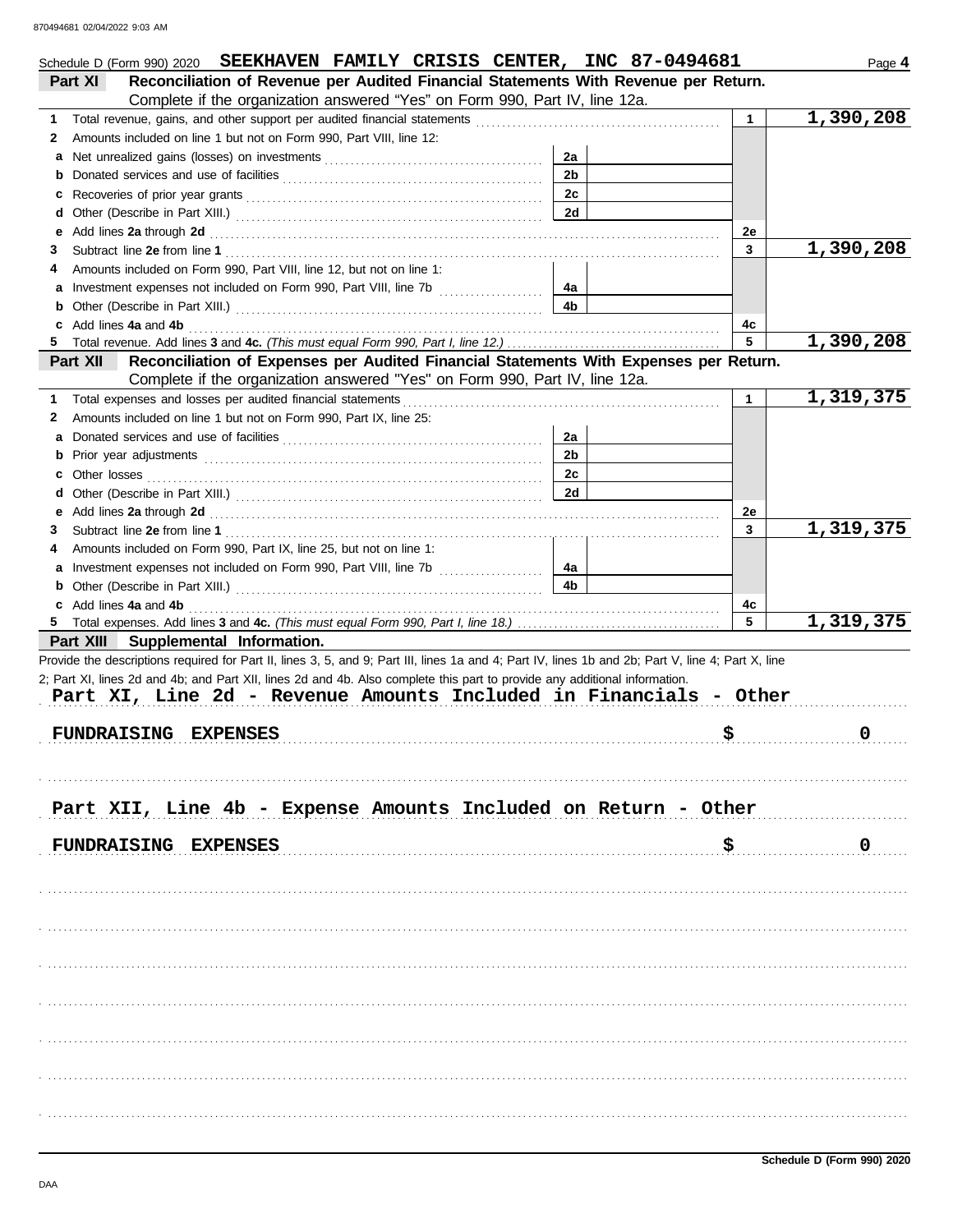Schedule D (Form 990) 2020

| <b>Part XIII Supplemental Information (continued)</b> |  |
|-------------------------------------------------------|--|
|                                                       |  |
|                                                       |  |
|                                                       |  |
|                                                       |  |
|                                                       |  |
|                                                       |  |
|                                                       |  |
|                                                       |  |
|                                                       |  |
|                                                       |  |
|                                                       |  |
|                                                       |  |
|                                                       |  |
|                                                       |  |
|                                                       |  |
|                                                       |  |
|                                                       |  |
|                                                       |  |
|                                                       |  |
|                                                       |  |
|                                                       |  |
|                                                       |  |
|                                                       |  |
|                                                       |  |
|                                                       |  |
|                                                       |  |
|                                                       |  |
|                                                       |  |
|                                                       |  |
|                                                       |  |
|                                                       |  |
|                                                       |  |
|                                                       |  |
|                                                       |  |
|                                                       |  |
|                                                       |  |

SEEKHAVEN FAMILY CRISIS CENTER, INC 87-0494681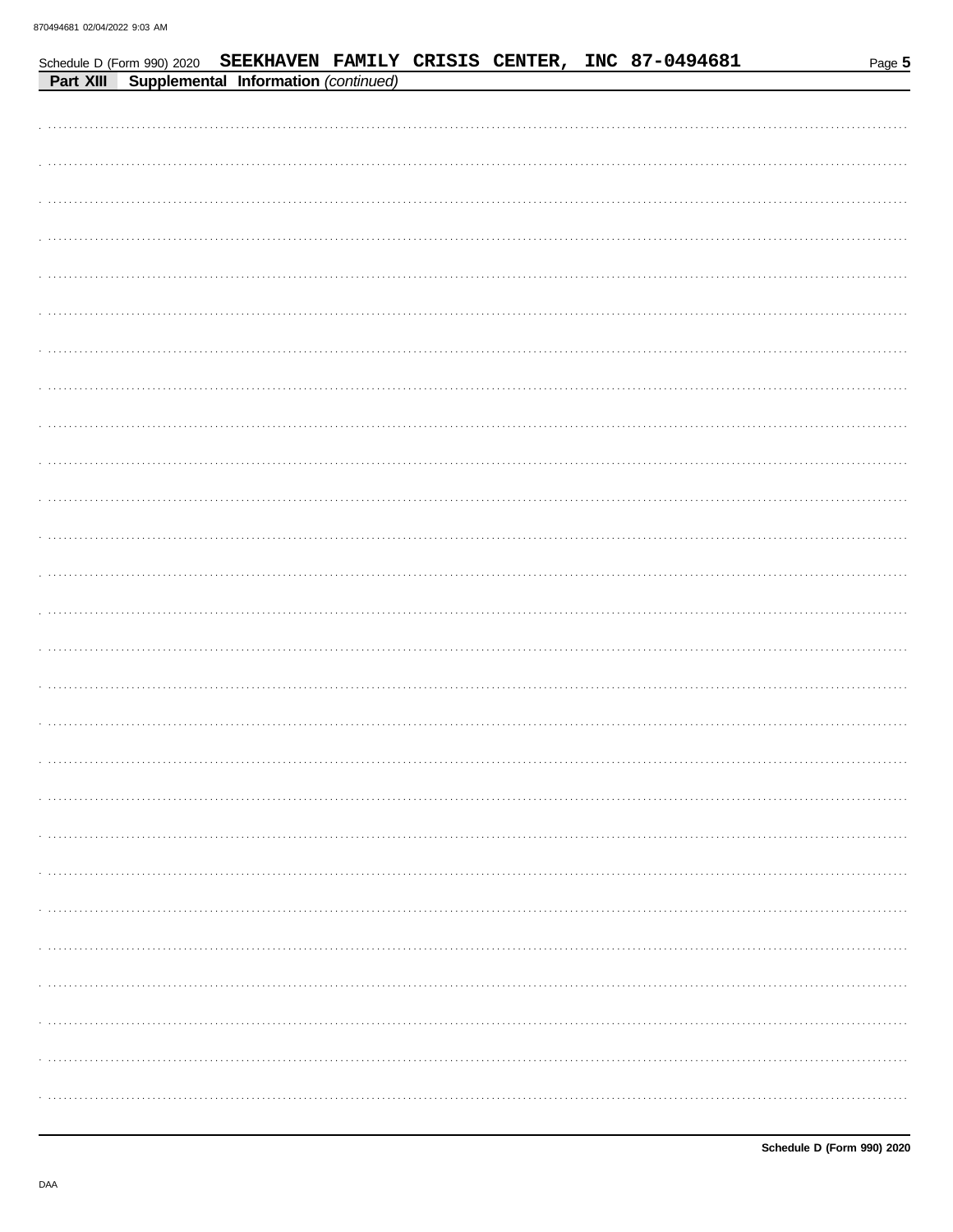|                                                                                                                                                                       |                                                                                                    |                                       | OMB No. 1545-0047                          |
|-----------------------------------------------------------------------------------------------------------------------------------------------------------------------|----------------------------------------------------------------------------------------------------|---------------------------------------|--------------------------------------------|
| Supplemental Information to Form 990 or 990-EZ<br><b>SCHEDULE O</b><br>(Form 990 or 990-EZ)<br>Complete to provide information for responses to specific questions on |                                                                                                    |                                       |                                            |
| Form 990 or 990-EZ or to provide any additional information.                                                                                                          |                                                                                                    |                                       | 2020                                       |
| Department of the Treasury<br>Internal Revenue Service                                                                                                                | La Attach to Form 990 or 990-EZ.<br><b>u</b> Go to www.irs.gov/Form990 for the latest information. |                                       | <b>Open to Public</b><br><b>Inspection</b> |
| Name of the organization                                                                                                                                              |                                                                                                    | <b>Employer identification number</b> |                                            |
|                                                                                                                                                                       | <b>SEEKHAVEN</b><br><b>FAMILY</b><br>CRISIS<br>CENTER,<br><b>INC</b>                               | 87-0494681                            |                                            |
|                                                                                                                                                                       | Form 990, Part VI, Line 11b - Organization's Process to Review Form 990                            |                                       |                                            |
| 990<br>THE<br>IS                                                                                                                                                      | PRESENTED FOR REVIEW AT A BOARD MEETING BY                                                         | THE ORGANIZATION'S                    |                                            |
| <b>TREASURER.</b>                                                                                                                                                     | THE BOARD AS A WHOLE, AS WELL AS EACH INDIVIDUAL MEMBER,                                           |                                       |                                            |
| REVIEWED AND APPROVED                                                                                                                                                 | THE<br>990 BEFORE<br>IT<br>IS                                                                      | FINALIZED AND FILED.                  |                                            |
|                                                                                                                                                                       | Form 990, Part VI, Line 12c - Enforcement of Conflicts Policy                                      |                                       |                                            |
| <b>BOARD</b><br>THE                                                                                                                                                   | REGULARLY REVIEWS EACH BOARD MEMBER'S ACTIVITIES                                                   | TО                                    | <b>IDENTIFY ANY</b>                        |
| POSSIBLE CONFLICTS                                                                                                                                                    | OF<br>INTEREST.<br>SEEKHAVEN REQUIRES                                                              | AN ANNUAL DISCLOSURE OF               |                                            |
| <b>BOARD MEMBERS</b>                                                                                                                                                  | OF ANY INTERESTS OR ACTIVITIES<br><b>THAT</b>                                                      | COULD GIVE RISE TO                    |                                            |
| <b>CONFLICTS</b><br>OF                                                                                                                                                | INTEREST.                                                                                          |                                       |                                            |
|                                                                                                                                                                       |                                                                                                    |                                       |                                            |
|                                                                                                                                                                       | Form 990, Part VI, Line 15a - Compensation Process for Top Official                                |                                       |                                            |
| ΙN                                                                                                                                                                    | DETERMINING COMPENSATION,<br><b>BOARD REVIEWS</b><br>THE<br>THE                                    | <b>COMPENSATION OF</b>                |                                            |
| COMPARABLE                                                                                                                                                            | POSITIONS<br><b>OTHER</b><br>ORGANIZATIONS.<br><b>WITHIN</b>                                       |                                       |                                            |
|                                                                                                                                                                       |                                                                                                    |                                       |                                            |
|                                                                                                                                                                       | Form 990, Part VI, Line 15b - Compensation Process for Officers                                    |                                       |                                            |
|                                                                                                                                                                       | IN DETERMINING COMPENSATION, THE BOARD REVIEWS THE COMPENSATION OF                                 |                                       |                                            |
|                                                                                                                                                                       | COMPARABLE POSITIONS WITHIN OTHER ORGANIZATIONS.                                                   |                                       |                                            |
|                                                                                                                                                                       |                                                                                                    |                                       |                                            |
|                                                                                                                                                                       | Form 990, Part VI, Line 19 - Governing Documents Disclosure Explanation                            |                                       |                                            |
|                                                                                                                                                                       | THE ORGANIZTION'S GOVERNING DOCUMENTS, CONFLICT OF INTEREST POLICY, AND                            |                                       |                                            |
|                                                                                                                                                                       | FINANCIAL STATEMENTS ARE AVAILABLE TO THE PUBLIC UPON REQUEST.                                     |                                       |                                            |
|                                                                                                                                                                       |                                                                                                    |                                       |                                            |
|                                                                                                                                                                       | Form 990, Part XI, Line 9 - Other Changes in Net Assets Explanation                                |                                       |                                            |
| FUNDRAISING EXPENSES                                                                                                                                                  |                                                                                                    | \$                                    | $\overline{\phantom{a}}$ 0                 |
|                                                                                                                                                                       |                                                                                                    |                                       |                                            |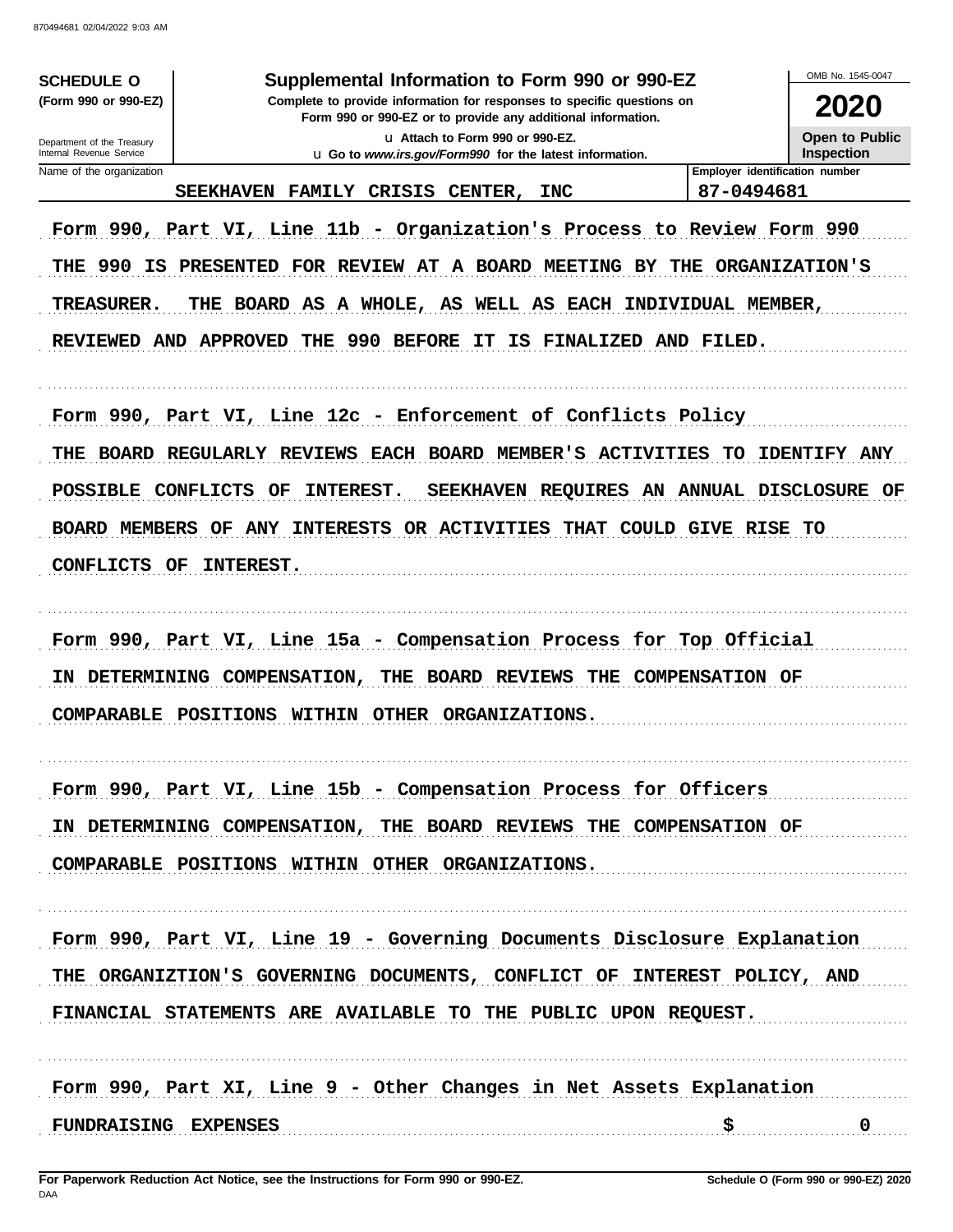| Schedule O (Form 990 or 990-EZ) 2020<br>Name of the organization | Page 2                         |
|------------------------------------------------------------------|--------------------------------|
|                                                                  | Employer identification number |
| SEEKHAVEN FAMILY CRISIS CENTER, INC                              | 87-0494681                     |
| FUNDRAISING EXPENSES                                             | \$<br>$\overline{0}$           |
|                                                                  |                                |
|                                                                  |                                |
|                                                                  |                                |
|                                                                  |                                |
|                                                                  |                                |
|                                                                  |                                |
|                                                                  |                                |
|                                                                  |                                |
|                                                                  |                                |
|                                                                  |                                |
|                                                                  |                                |
|                                                                  |                                |
|                                                                  |                                |
|                                                                  |                                |
|                                                                  |                                |
|                                                                  |                                |
|                                                                  |                                |
|                                                                  |                                |
|                                                                  |                                |
|                                                                  |                                |
|                                                                  |                                |
|                                                                  |                                |
|                                                                  |                                |
|                                                                  |                                |
|                                                                  |                                |
|                                                                  |                                |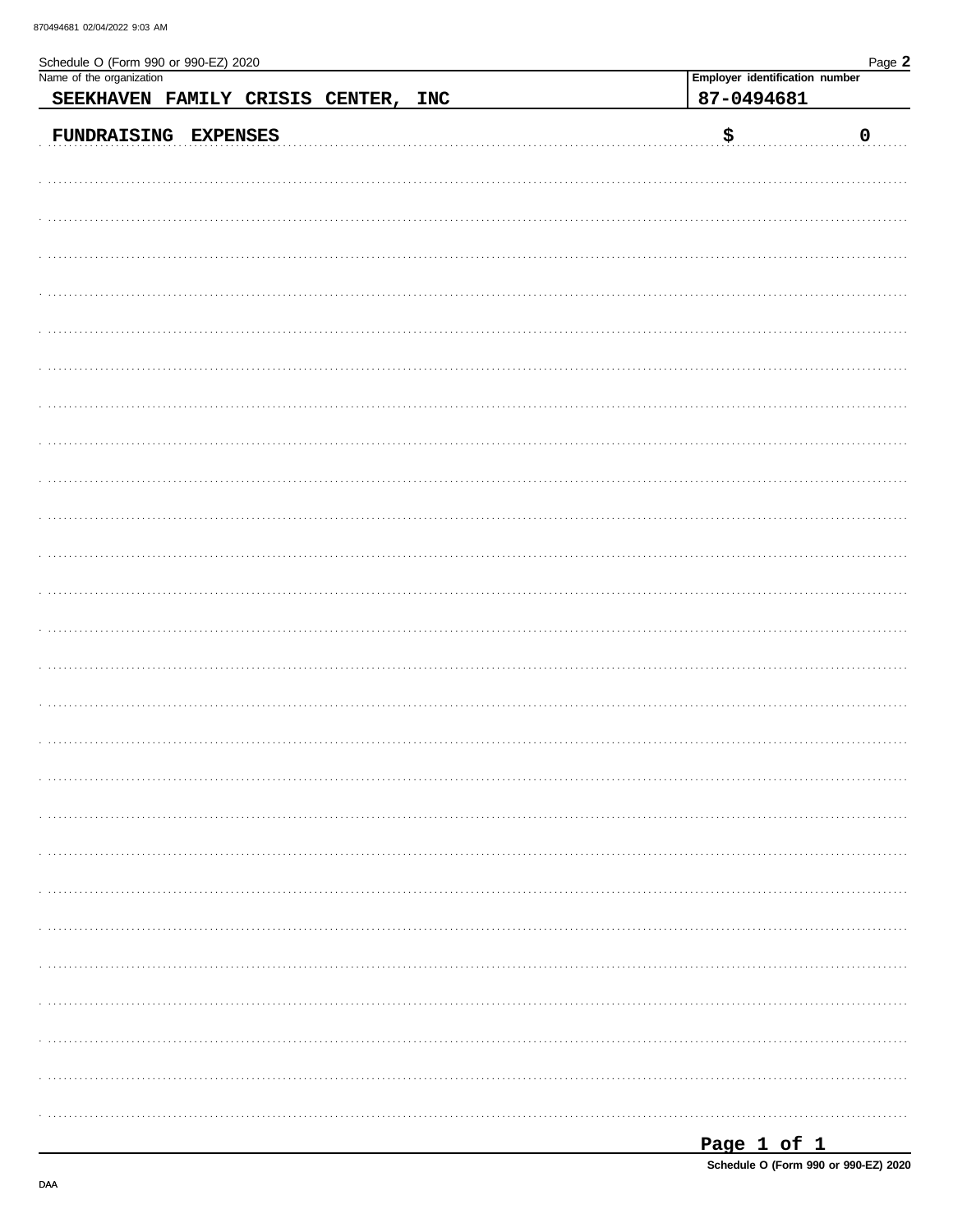| 870494681 SEEKHAVEN FAMILY CRISIS CENTER, INC<br>87-0494681<br>FYE: 6/30/2021 | <b>Federal Statements</b>                                           |                              |                                 | 2/4/2022 9:03 AM |
|-------------------------------------------------------------------------------|---------------------------------------------------------------------|------------------------------|---------------------------------|------------------|
|                                                                               | Form 990, Part IX, Line 11g - Other Fees for Service (Non-employee) |                              |                                 |                  |
| Description                                                                   | Total<br>Expenses                                                   | Program<br>Service           | Management &<br>General         | Fund<br>Raising  |
| Other Fees<br>Total                                                           | 27,512<br>\$<br>27,512<br>\$                                        | 27,512<br>\$<br>27,512<br>\$ | \$<br>$\mathsf{O}\xspace$<br>\$ | \$<br>\$<br>0    |
|                                                                               |                                                                     |                              |                                 |                  |
|                                                                               |                                                                     |                              |                                 |                  |
|                                                                               |                                                                     |                              |                                 |                  |
|                                                                               |                                                                     |                              |                                 |                  |
|                                                                               |                                                                     |                              |                                 |                  |
|                                                                               |                                                                     |                              |                                 |                  |
|                                                                               |                                                                     |                              |                                 |                  |
|                                                                               |                                                                     |                              |                                 |                  |
|                                                                               |                                                                     |                              |                                 |                  |
|                                                                               |                                                                     |                              |                                 |                  |
|                                                                               |                                                                     |                              |                                 |                  |
|                                                                               |                                                                     |                              |                                 |                  |
|                                                                               |                                                                     |                              |                                 |                  |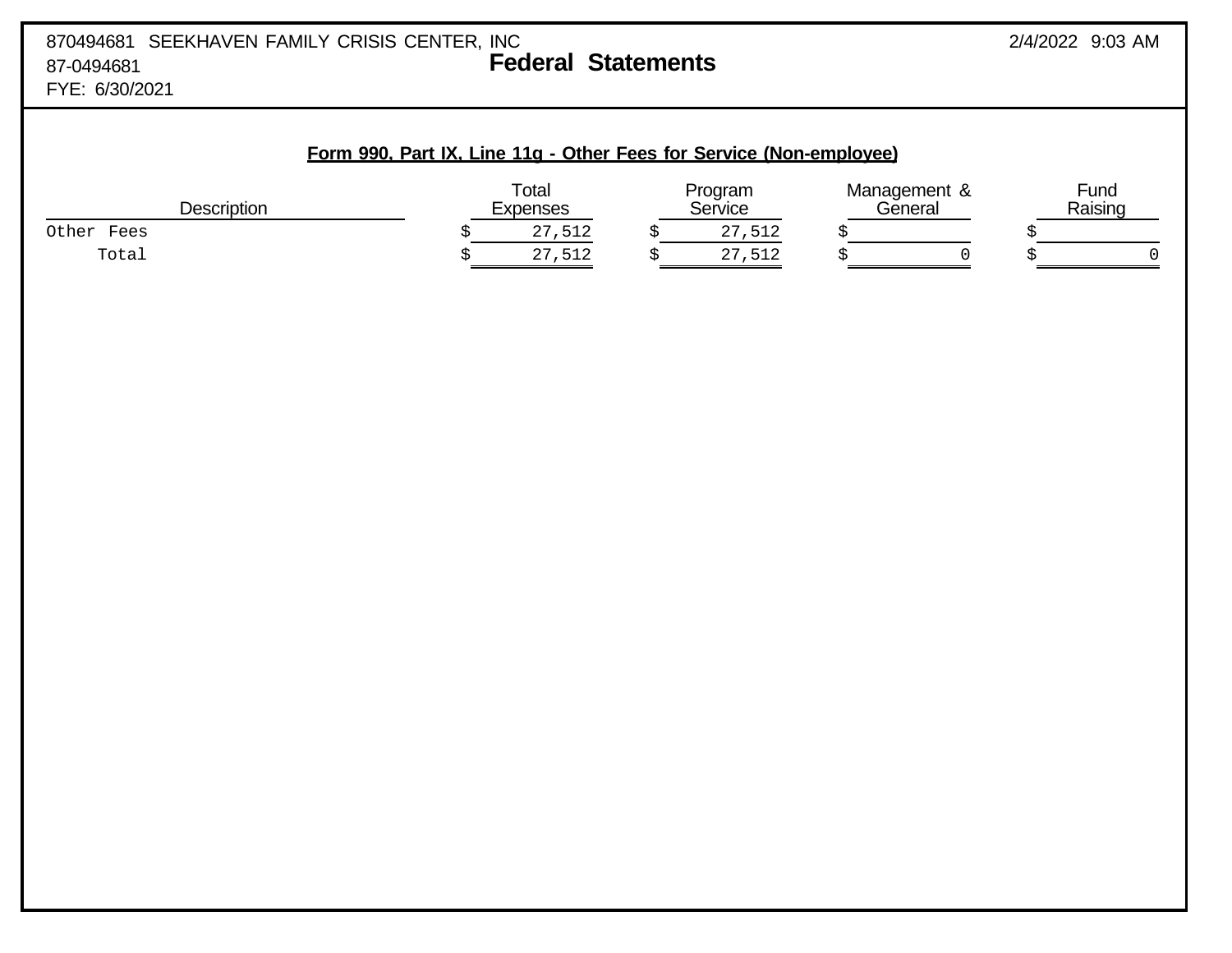| 870494681 SEEKHAVEN FAMILY CRISIS CENTER, INC |                           |
|-----------------------------------------------|---------------------------|
| 87-0494681                                    | <b>Federal Statements</b> |
| FYE: 6/30/2021                                |                           |

# **Schedule A, Part II, Line 1(e)**

| <b>Description</b>                 |    | Amount    |
|------------------------------------|----|-----------|
| Government Grants or Contributions | \$ | 1,050,750 |
| Other                              |    | 239,266   |
| SORENSON<br>LEGACY FOUNDATION      |    |           |
| Cash Contribution                  |    | 10,000    |
| INTERMOUNTAIN<br>HEALTHCARE        |    |           |
| Cash Contribution                  |    | 18,750    |
| ALLSTATE                           |    |           |
| Cash Contribution                  |    | 21,348    |
| ENERGY FOUNDATION<br>DOMINION      |    |           |
| Cash Contribution                  |    | 15,000    |
| BROWNING<br>FOUNDATION             |    |           |
| Cash Contribution                  |    | 35,000    |
| Total                              | S  | 1,390,114 |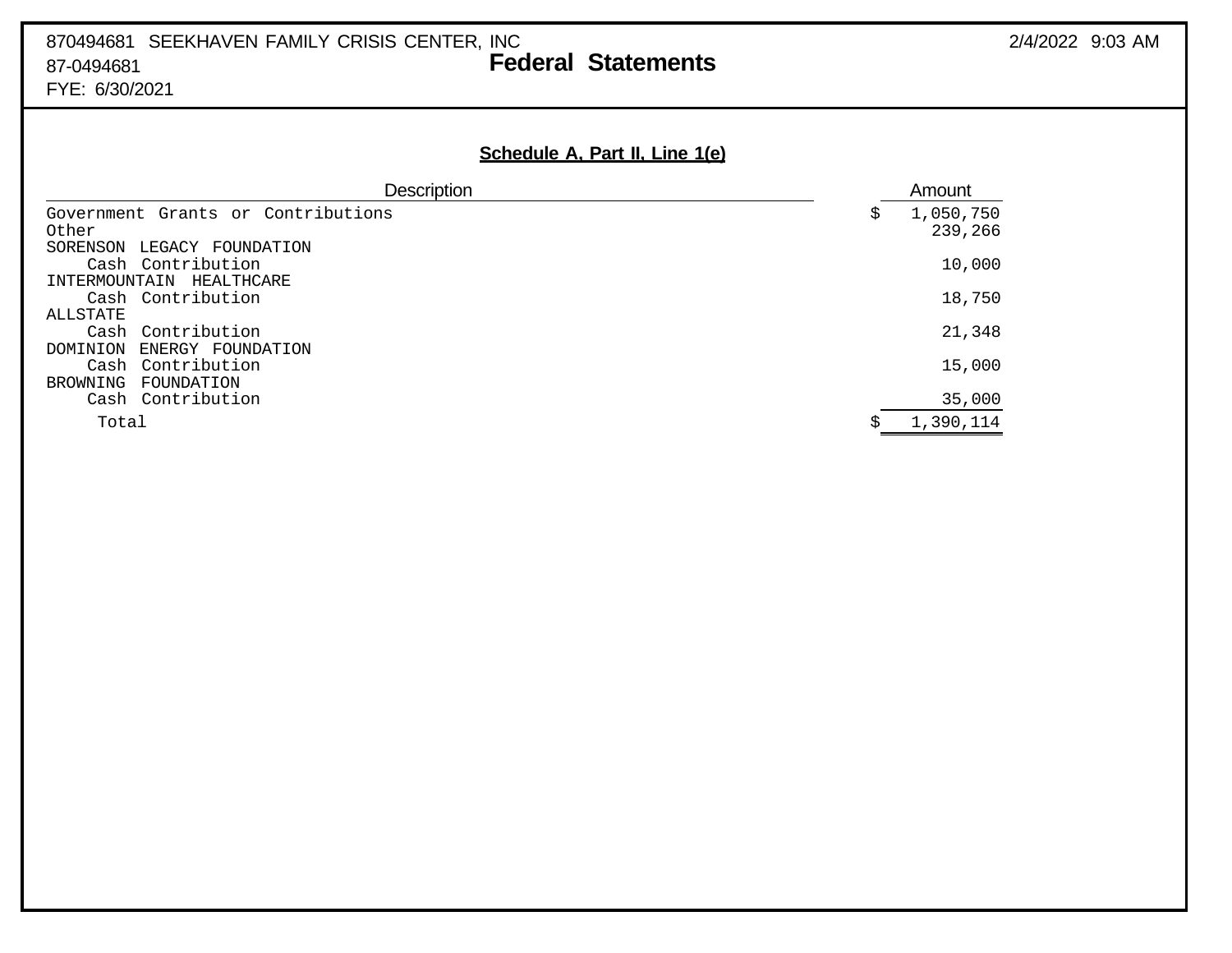# 870494681 SEEKHAVEN FAMILY CRISIS CENTER, INC 2/4/2022 9:03 AM 87-0494681 **Federal Statements**

FYE: 6/30/2021

# **Schedule A, Part II, Line 5 - Excess Gifts**

| Donor Name                                                    | Total |                            | <b>Excess</b> |
|---------------------------------------------------------------|-------|----------------------------|---------------|
| SORENSON LEGACY FOUNDATION<br>INTERMOUNTAIN HEALTHCARE        |       | 10,000<br>18,750           |               |
| ALLSTATE<br>DOMINION ENERGY FOUNDATION<br>BROWNING FOUNDATION |       | 21,348<br>15,000<br>35,000 |               |
| Total                                                         |       | 100,098                    |               |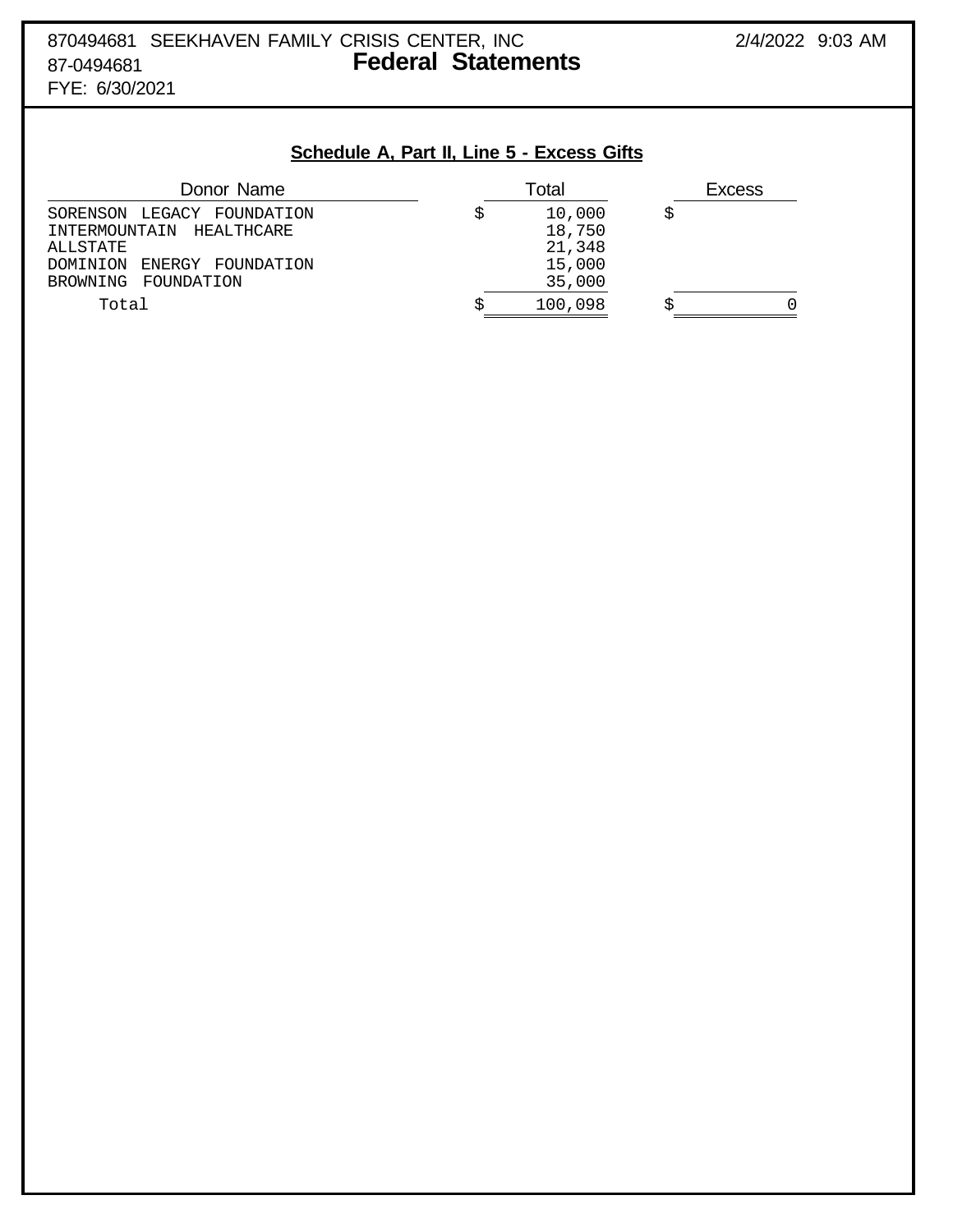| 870494681 SEEKHAVEN FAMILY CRISIS CENTER, INC | 2/4/2022 9:03 AM |  |
|-----------------------------------------------|------------------|--|
| <b>Federal Statements</b><br>87-0494681       |                  |  |
| FYE: 6/30/2021                                |                  |  |

| Schedule A, Part II, Line 12 - Current year                |        |
|------------------------------------------------------------|--------|
| Description                                                | Amount |
| Taxable Interest on Savings and Temporary Cash Investments | 94     |
| Total                                                      | 94     |